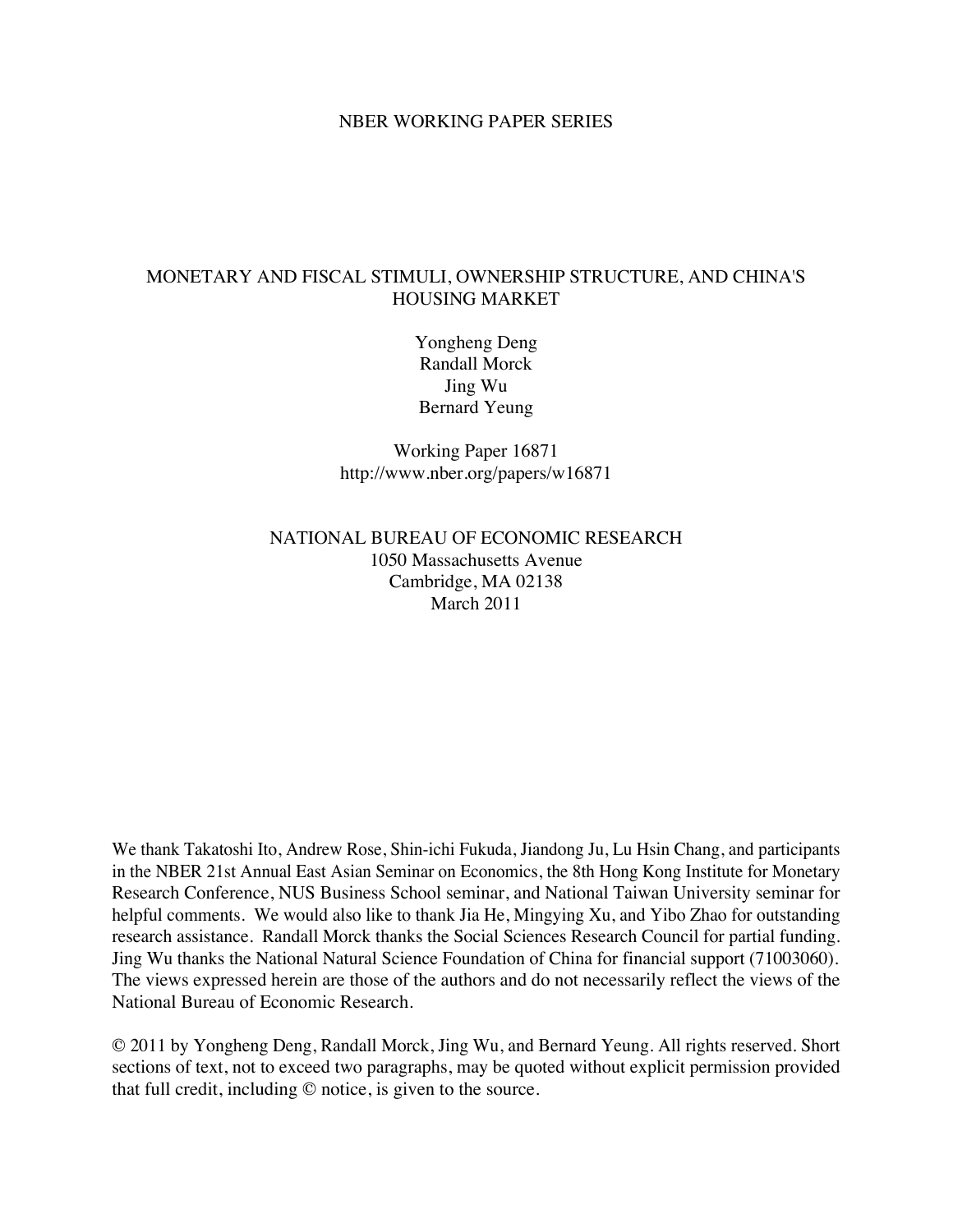Monetary and Fiscal Stimuli, Ownership Structure, and China's Housing Market Yongheng Deng, Randall Morck, Jing Wu, and Bernard Yeung NBER Working Paper No. 16871 March 2011 JEL No. E02,E52,G01,G21,G3,G38,P27,P34

#### **ABSTRACT**

In the recent financial crisis, macroeconomic stimuli produced mixed results across developed economies. In contrast, China's stimulus boosted real GDP growth from an annualized 6.2% in the first quarter of 2009 trough to 11.9% in the first quarter of 2010. Amidst this phenomenal response, land auction and house prices in major cities soared. We argue that the speed and efficacy of China's stimulus derives from state control over its banking system and corporate sector. Beijing ordered state-owned banks to lend, and they lent. Beijing ordered centrally-controlled state-owned enterprises (SOEs) to invest, and they invested. However, our data show that much of this investment was highly leveraged purchases of real estate. Residential land auction prices in eight major cities rose about 100% in 2009, controlling for quality variation. Moreover, higher price rises occur these SOEs are more active buyers. We argue that these centrally-controlled SOEs overbid substantially, fueling a real estate bubble; and that China's seemingly highly effective macroeconomic stimulus package may well have induced costly resource misallocation.

Yongheng Deng National University of Singapore NUS Business School Singapore 119613 ydeng@nus.edu.sg

Randall Morck Faculty of Business University of Alberta Edmonton, AB T6G 2R6 CANADA and NBER randall.morck@ualberta.ca Jing Wu National University of Singapore and Tsinghua University irswj@nus.edu.sg

Bernard Yeung National University of Singapore Mochtar Riady Building 15 Kent Ridge Drive BIZ 1, Level 6, #6-19 Singapore 119245 bizdean@nus.edu.sg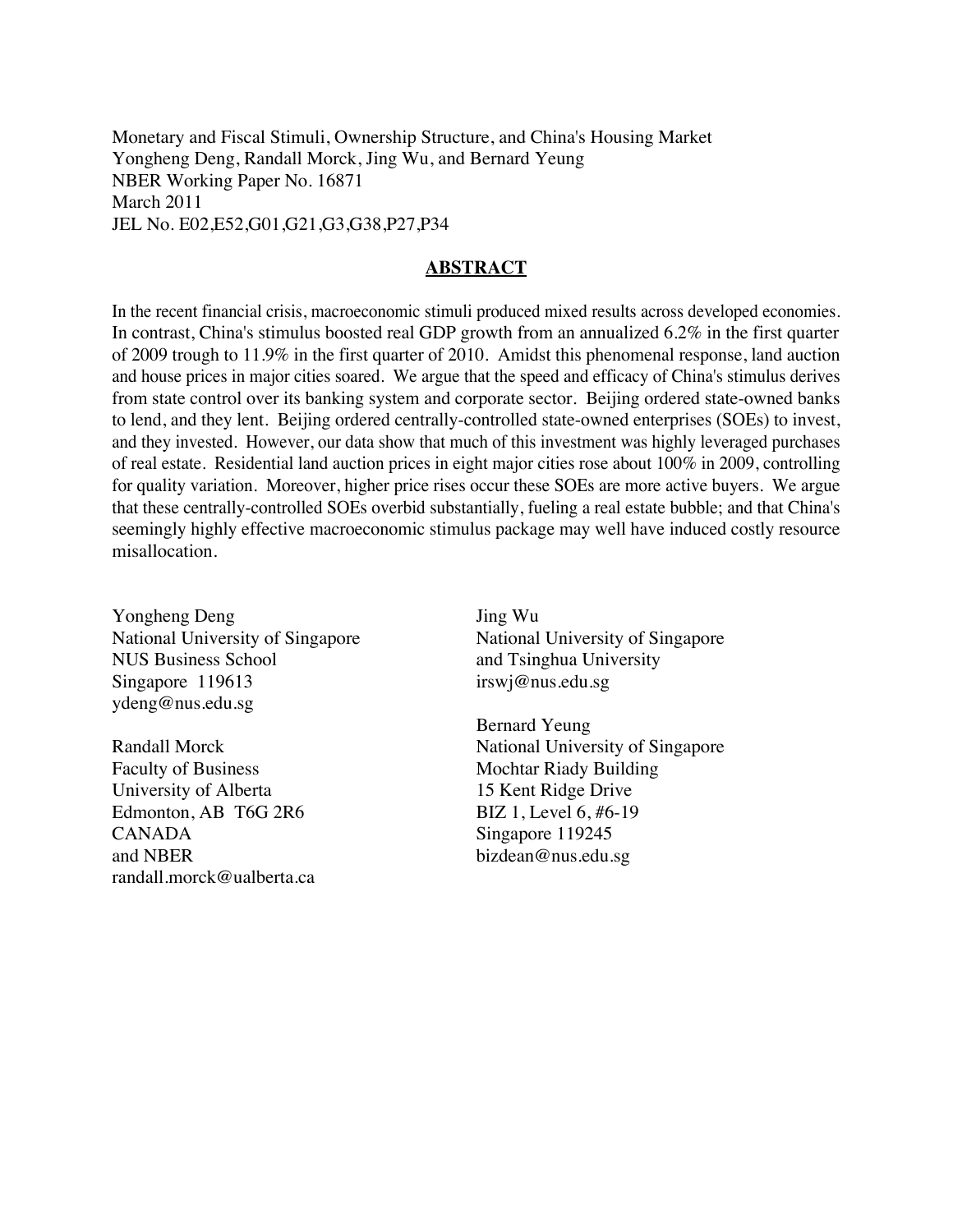## **1.# Introduction**

The 2008 financial crisis that originated in the U.S. triggered a global recession. Central banks and governments worldwide reacted with monetary and fiscal policy interventions.! ! Researchers!at! the!Brookings!Institute!estimate fiscal!stimuli in! the! G-20 countries reaching US\$692 billion in 2009  $-$  roughly 1.4% of their combined 2008 gross domestic product (GDP) and about 1.1% of global GDP (Prasad and Sorkin 2009). IMF (International Monetary Fund 2009) estimates are similar, and peg China's package at about 2% of its 2009 GDP.

These government actions renewed debate about the efficacy of such stimuli as remedies for recession. Feldstein (2009) sees credit markets in U.S. and some other developed countries as too deeply wounded by the subprime mortgage crisis to be able (or willing) to advance credit in response to interest rate reductions by monetary authorities. If so, monetary stimulation alone ought not to work, even in the short-run. When monetary policy's effectiveness is uncertain, fiscal stimuli  $$ tax cuts, government spending hikes, or both - can come to the rescue if the Keynesian multiplier exceeds one. Christine Romer, the chair of U.S. President Obama's Council of Economic Advisers, estimates the U.S. stimulus achieving a multiplier of about  $1.6<sup>1</sup>$  but other prominent economists, such as Robert Barro<sup>2</sup> and John Cochrane<sup>3</sup>, estimate a multiplier below one.

 $<sup>1</sup>$  Christine Romer. "On the Advance Estimate of GDP for the Fourth Quarter of 2009," Jan 29, 2010.</sup> www.whitehouse.gov/blog/2010/01/29/advance-estimate-gdp-fourth-quarter-2009...<br>Robert Barro, "The Stimulus Evidence One Year On," Wall Street Journal, Feb 23, 2010.<br>John H. Cochrane. "Fiscal Stimulus, Fiscal Inflation, or

faculty.chicagobooth.edu/john.cochrane/research/Papers/fiscal2.htm.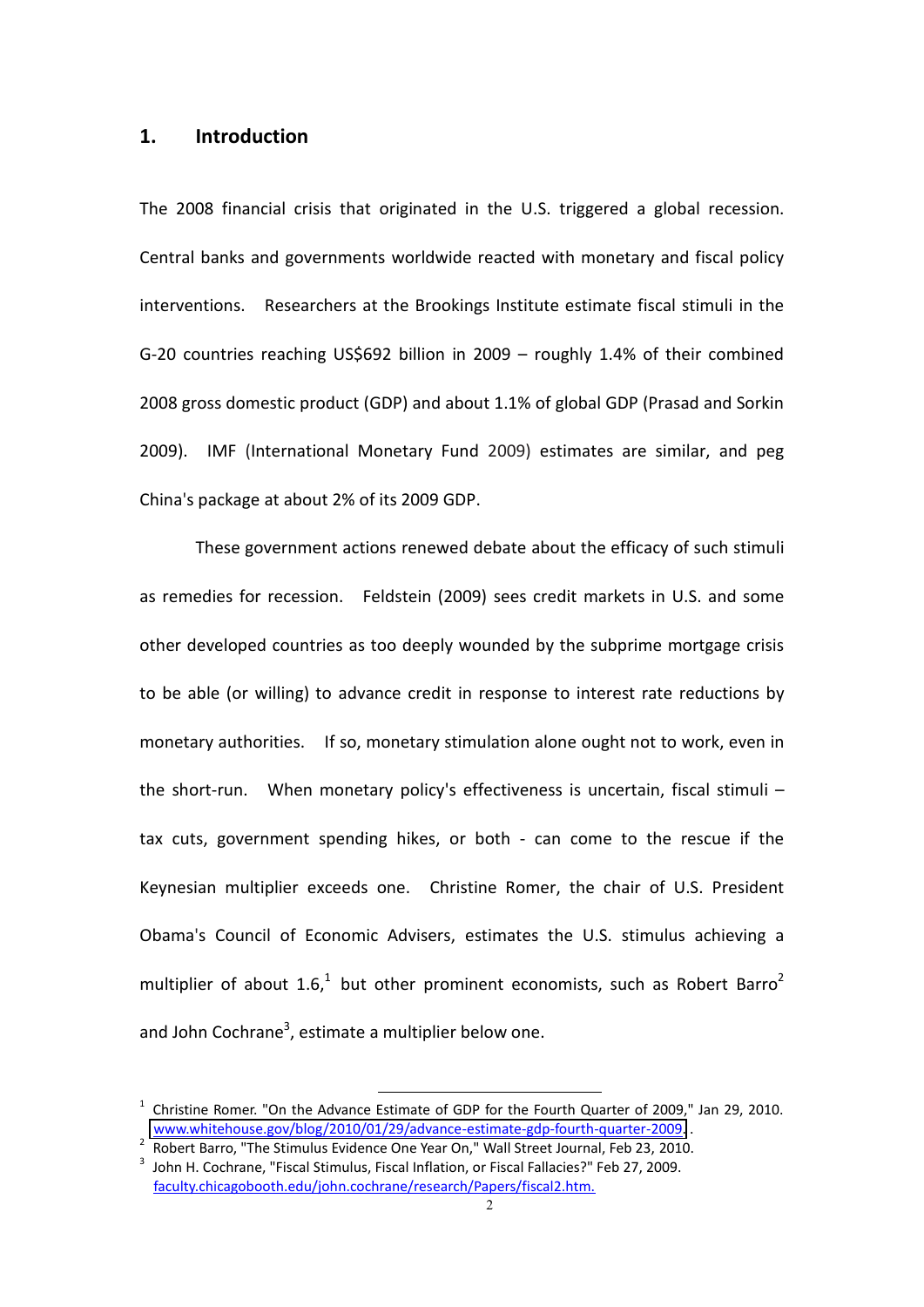The literature provides mixed theoretical and empirical evidence on the efficacy of stimulus packages in developed economies. Early empirical work reports multipliers above one (Rotemberg and Woodford 1992; Blandchard and Perotti 2002; Gali, Lopez-Salido and Valles 2007), but more recent work reports multipliers near or below unity, challenging the wisdom of all the recent government stimuli. Barro and Redlick (2009) discount earlier multiplier estimates as biased because of business cycle endogeneity, and argue that a focus on defense spending allows a cleaner estimate  $-$  which turns out to be below one under most conditions. This accords with estimates by Edelberg, Eichenbaum and Fisher (1999), Burnside, Eichenbaum and Fisher (2004), and others. Ramey (2009) estimates the multiplier as lying between 0.6 and 1.1, and criticizes larger estimates as biased due to model misspecification. Freedman *et al.* (2009) show a wide range of short-run (two years) multipliers, ranging from 0.2 to 2.2 in the United States; but stress that government spending hikes almost always beget fiscal deficits and therefore reduce long run output. The efficacy of tax cuts is also uncertain. Barro and Redlick (2009) estimate that a one percentage point cut in the mean marginal tax rate raises the subsequent year's GDP growth rate by about 0.6%. However, Feldstein (2009) estimates a much weaker response - a marginal propensity to consume from tax cuts of only 0.13. Debates in other countries echo that in the U.S.

The Chinese government's stimulus in the wake of the 2008 crisis wrought a large and almost immediate response. Beijing announced its stimulus package in the  $4<sup>th</sup>$  quarter in 2008 and annualized real GDP growth rates in the four quarters of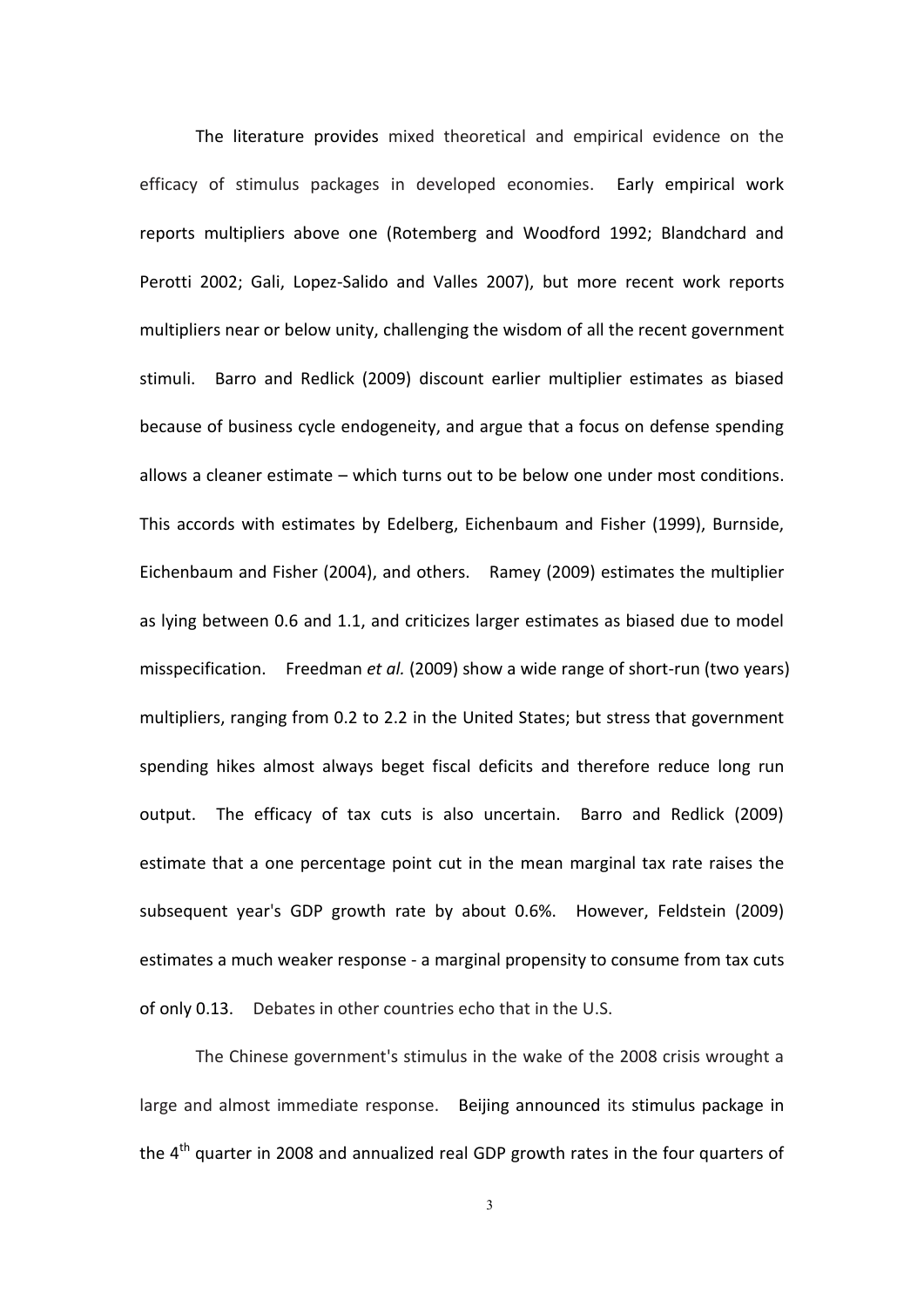2009 rose steadily and substantially:  $6.2\%$ ,  $7.9\%$ ,  $9.1\%$  and  $10.7\%$ , respectively; and 11.9% in the first quarter of 2010.

China's stimulus contained both monetary and fiscal elements. In the  $4<sup>th</sup>$ quarter of 2008, the government announced a monetary policy shift from "moderately tight" to "moderately loose". The annualized real money supply (M2) growth rate rose from 14.9% in 2008 Q4 to 26.2% in 2009 Q1 and then 30.4% in 2009 Q2, while the annualized real growth rate in total loan balances rose from  $13.1\%$ to 27.9% and then 33.9% in the same intervals (Figure 1). In comparison, the average real annual growth rates in M2 and loan balances from 2000 to 2008 averaged 14.5% and 11.8%, respectively. The fiscal stimulus, a government spending package of RMB4 trillion (about US\$586 billion) began in November 2008 and was to be spent over the next two to three years. $4$  Thereafter, the annualized real growth rate in fixed capital assets investment rose from 20.27% in 2008 Q4 to 29.42% in 2009 Q1 and then  $38.03\%$  in 2009 Q2 (Figure 2). Gross capital formation contributed over 90% (a historic peak) of China's GDP growth in 2009.<sup>5</sup>

#### ===Insert Figure 1 about here===

#### **===Insert#Figure#2 about#here===**

 $<sup>4</sup>$  Actual spending by the Chinese central government may well be less than announced figures. The</sup> official figure for 2009, announced in a March 2010 speech to the National Peoples' Congress by Premier!Wen! Jiaobao,!is!only!RMB924.3!billion! (ca!US\$135.4!billion).! ! Even! this!may!be! too!high:! Prasad and Sorkin (2009) estimate that the central government spent only US\$90.1 billion that year.<br><sup>5</sup> Source: National Bureau of Statistics, *"2010 Statistics Yearbook of China"*. .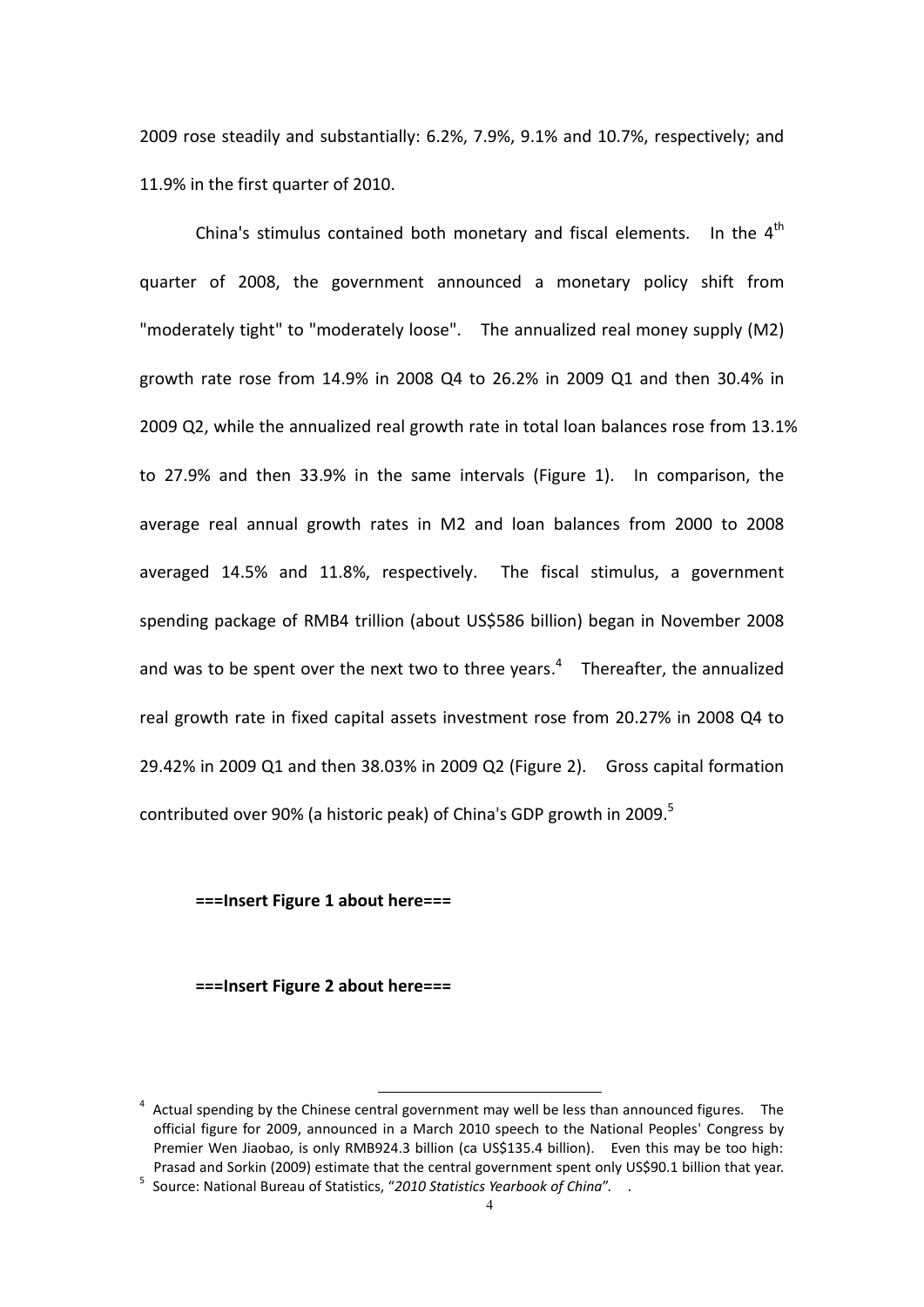The sheer magnitudes of China's stimulus package do not explain its remarkable impact. China's monetary policy was not distinctly extreme: its lowest benchmark interest rate during the downturn period was 2.25%, and this was not lower than in most other economies. Prasad and Sorkin (2009) classify the fiscal stimulus packages of China, Saudi Arabia, South Africa, and the United States as "large" compared to those of other G20 countries; but estimate America's fiscal stimulus, US\$841.2 billion or 5.9% of GDP, dwarfing China's comparatively paltry US\$204.3 billion or 4.8% of GDP. The IMF (2009) estimates are more comparable: 4.8% and 4.4% of GDP for America's and China's fiscal stimuli, respectively. Thus China's fiscal stimulus was clearly not larger than America's, and was probably somewhat smaller.

China's economic strength coming out of the global recession is also clearly not due to an undervaluation of its currency stimulating exports. Despite the recent debate over China's exchange rate policy, and irrespective of whether or not a low RMB subsidizes exports, Chinese net exports fell 44.8% in 2009. The Chinese government estimates that this contracted the economy by roughly 3.9% of GDP.<sup>6</sup> Thus. China's stimulus package took effect as the country's exports were falling precipitously.

We offer a new explanation of the effectiveness of China's stimulus package based on the corporate governance of its banks and major non-financial enterprises. Specifically, we propose that the extraordinarily fast and large response to the

<sup>&</sup>lt;sup>6</sup> Source: National Bureau of Statistics, "2010 Statistics Yearbook of China".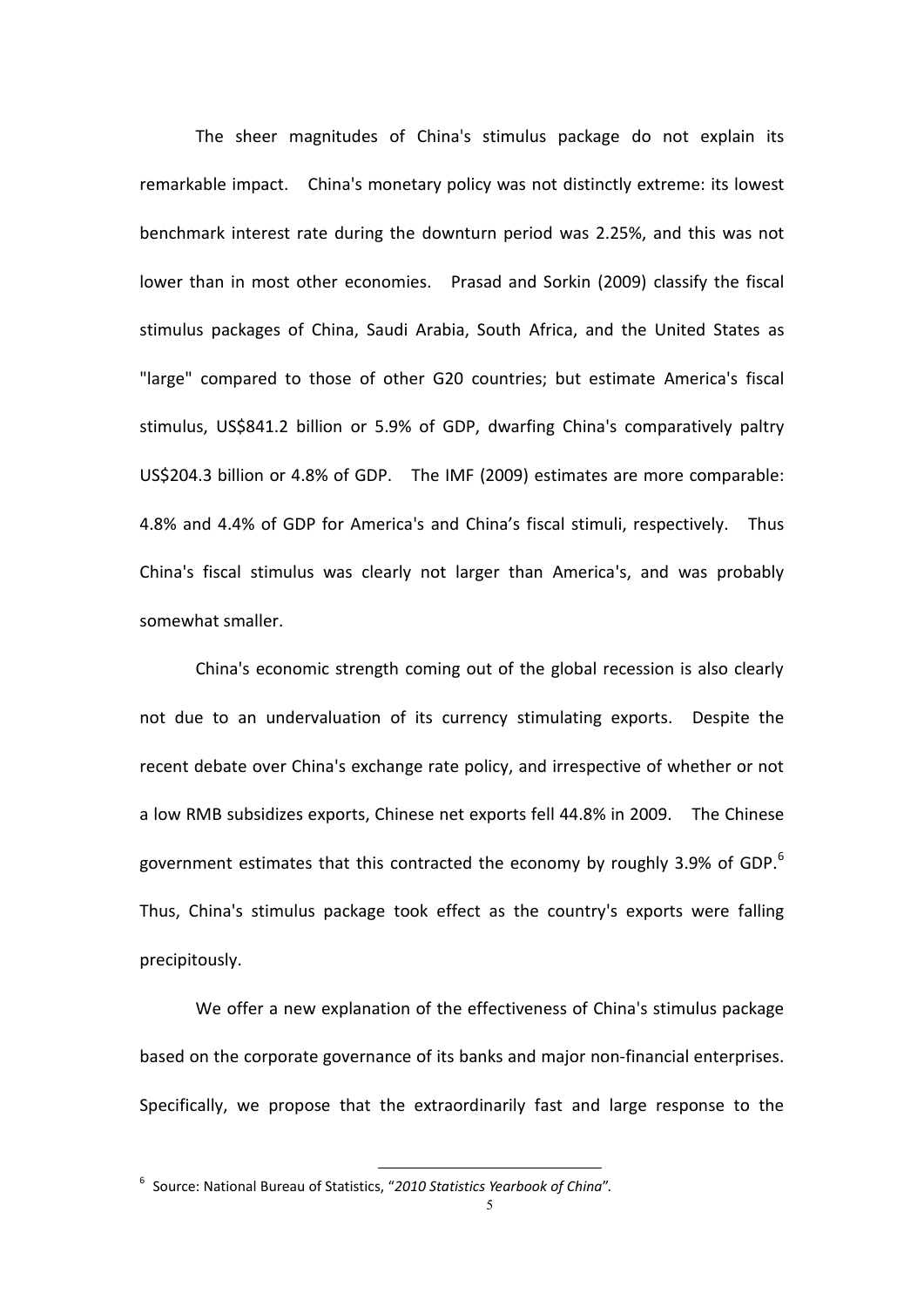government's stimulus policies reflects the central government's direct control over major banks and largest non-financial enterprises, all of which are state-owned enterprises (SOEs).! ! China's! SOE banks! increased! lending! dramatically! and immediately upon the government's announcement of its stimulus policies, and China's state-owned non-financial enterprises launched vast new investment plans at exactly the same time.

We argue that these lending and investment decisions generally do not seek to optimize the firm-level financial interests of China's banking and nonfinancial SOEs, as microeconomic theory posits should occur in a market economy. Rather, they reflect direct political control by the government over banks and corporate borrowers. If so, the speed and efficacy of China's stimulus policies may well be part of what is sometimes called the "policy burden" (Lin, Cai and Li, 1998; Lin and Tan, 1999; Lin and Li, 2008) or "multitasking" (Bai et al, 2000; Bai, Lu and Tao, 2006) the government assigns to SOEs. Such direct intervention in bank lending and corporate investment decisions may let China's government lift its economy out of!a!lowDlevel!equilibrium!more!neatly!than!other!countries!could!manage.! ! But!the! drafting of banks and non-financial in a forced march towards higher GDP may also misallocate capital, inducing a recovery without lasting economic foundations.

Major lending initiatives require substantial due diligence and financial analysis by banks, and major capital spending initiatives entail substantial planning and preparation by enterprises. This requires expertise, time, and resources  $$ especially in a rapidly changing economic environment. Ordered to boost lending,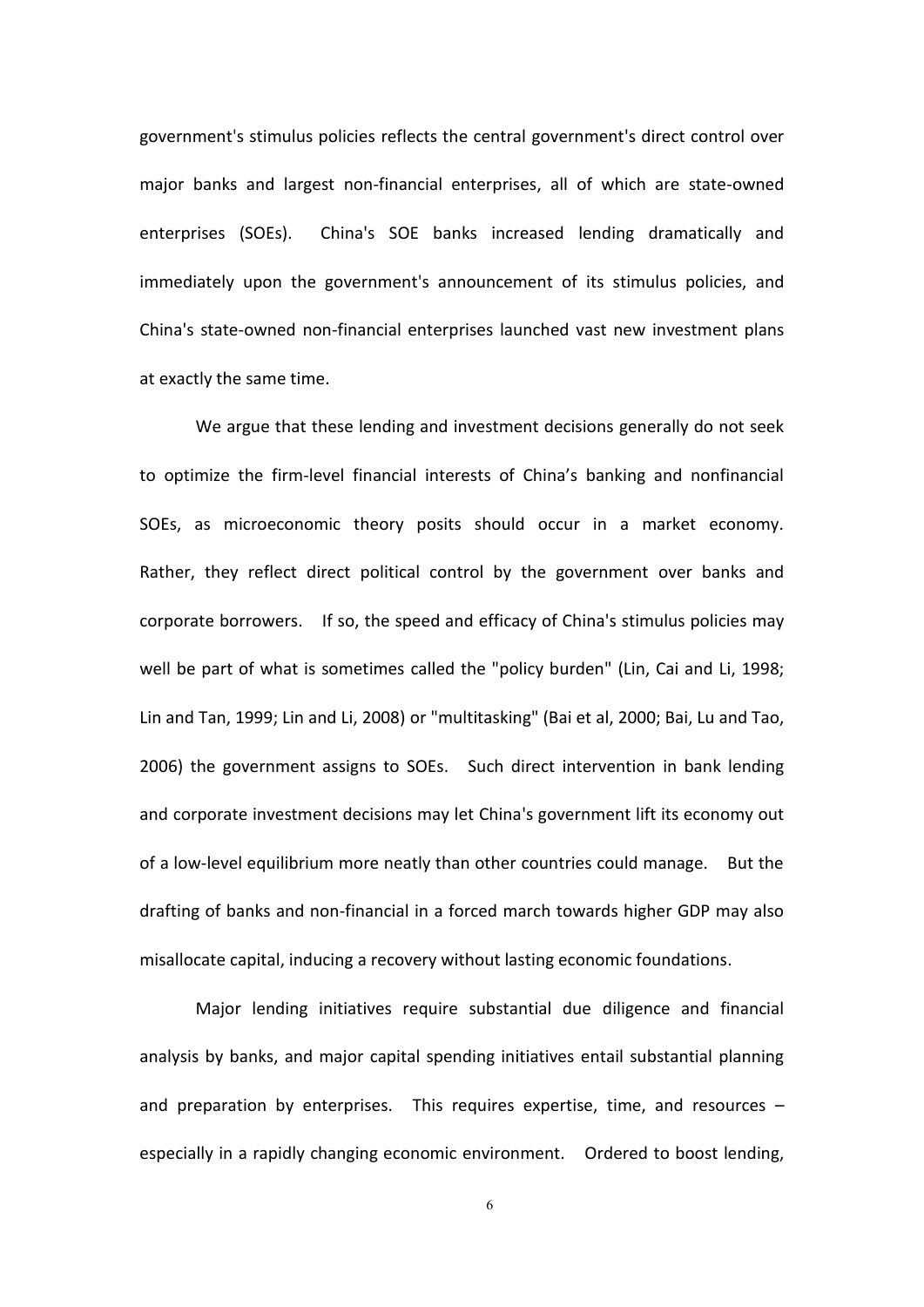China's SOE bank managers were understandably reluctant to lend to private-sector entrepreneurs, and so proffered loans to nonfinancial SOEs, whose official connections substantially reduce their perceived default risk.

Major capital investment outlays also require intricate cost-benefit studies, forecasts of important parameters like demand and factor costs, and risk analysis. This too requires expertise, time, and resources  $-$  especially in an uncertain economic environment. China's SOE managers, ordered to boost investment, were understandably hesitant to make intrinsically largely irreversible investments in property, plant, and equipment. Instead they needed quick and reversible investments. We show that they poured the proceeds of their loans from SOE banks into real estate purchases, which count as corporate investments in official statistics.

Consistent with this, the State-owned Assets Supervision and Administration Commission (SASAC) of the State Council (federal government) reports numerous SOEs, especially very large SOEs controlled directly by the central government (hereinafter "C-SOEs"), suddenly expanding housing development activities in 2009. Using parcel-level land auction data, and adjusting for parcel quality using location and physical attribute data, we find a 97.4% increase in real land prices in eight major Chinese cities in 2009. The fraction of the total value of residential land purchases made by C-SOEs jumped from 15% prior to 2008 to 23% in 2009 and 33% in 2010 Q1. We further estimate that, controlling for land parcel attributes and time fixed effects, C-SOEs paid 16% more than other land buyers. Moreover, these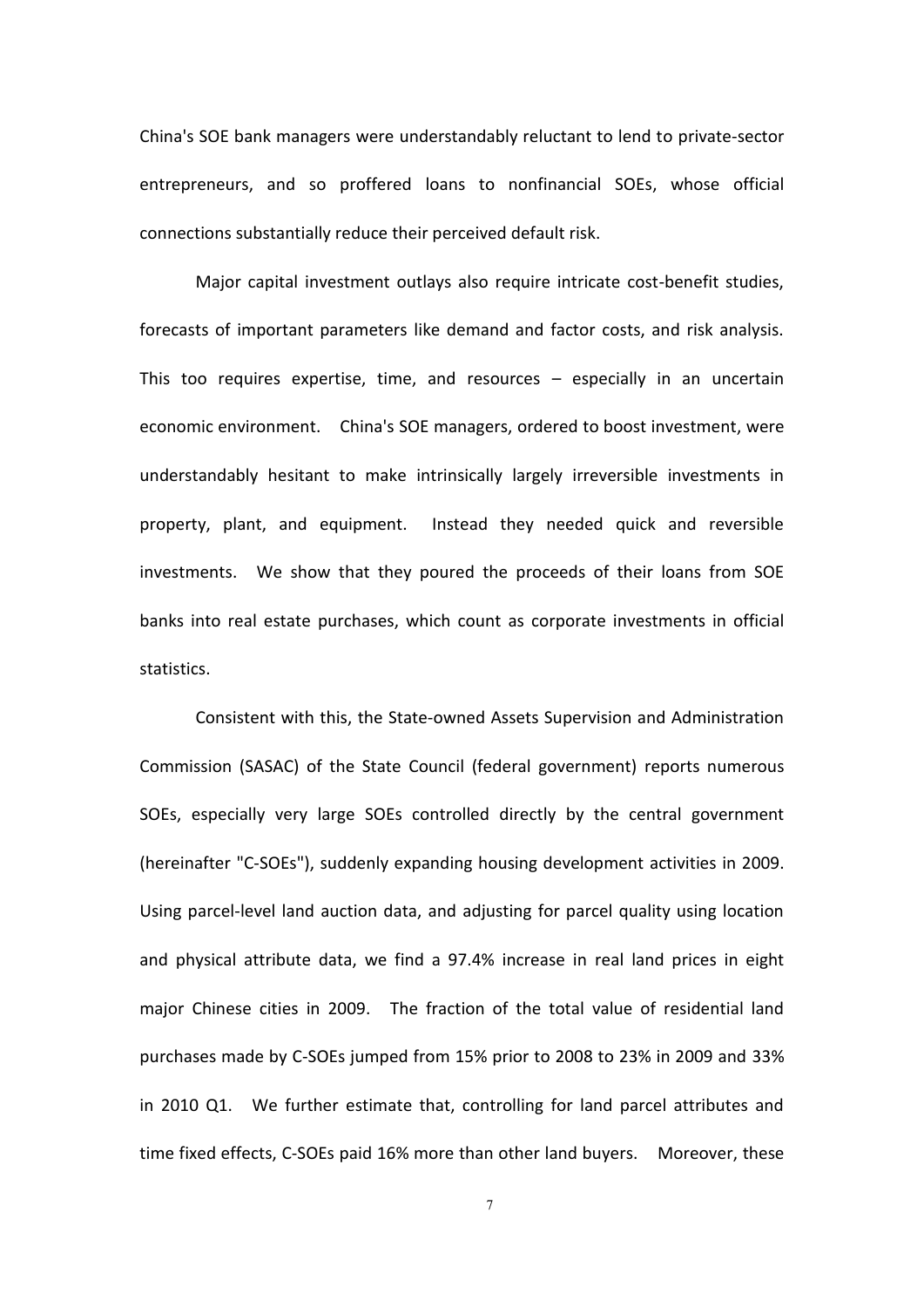effects are evident after the government's stimulus package announcement, but not before. These findings are consistent with C-SOEs overpaying for land in a scramble to invest quickly  $-$  though the bid premium associated with C-SOEs' may be partially attributable to lower capital costs, and might also be justifiable in that their political connections might let C-SOEs glean greater revenue from development projects than other developers could.

The paper proceeds as follows. The next section summarizes the institutional background of banks, most of which are SOEs, and nonfinancial SOEs in China, including various reforms and their current status. Section 3 discusses the banks and SOEs' rolethe roles of banking and nonfinancial SOEs in the stimulus policies, and argues that an SOE channel is important to Chinese macroeconomic policy. Section 4 introduces the land transaction data for empirical tests, and section 5 discusses our empirical results linking SOEs' bidding to real estate prices. Section 6 discusses the social and economic implications of SOEs' bidding behavior in land!market.! ! Section!7 concludes.! !

# 2. **Institutional Background Regarding Chinese Banks and Large Non=financial#Enterprises**

#### **2.1 Recent SOE Reform Policies**

Since the founding of the People's Republic of China in 1949, or more precisely, since the completion of its "Socialist Transformation" in 1956, SOEs' domination in all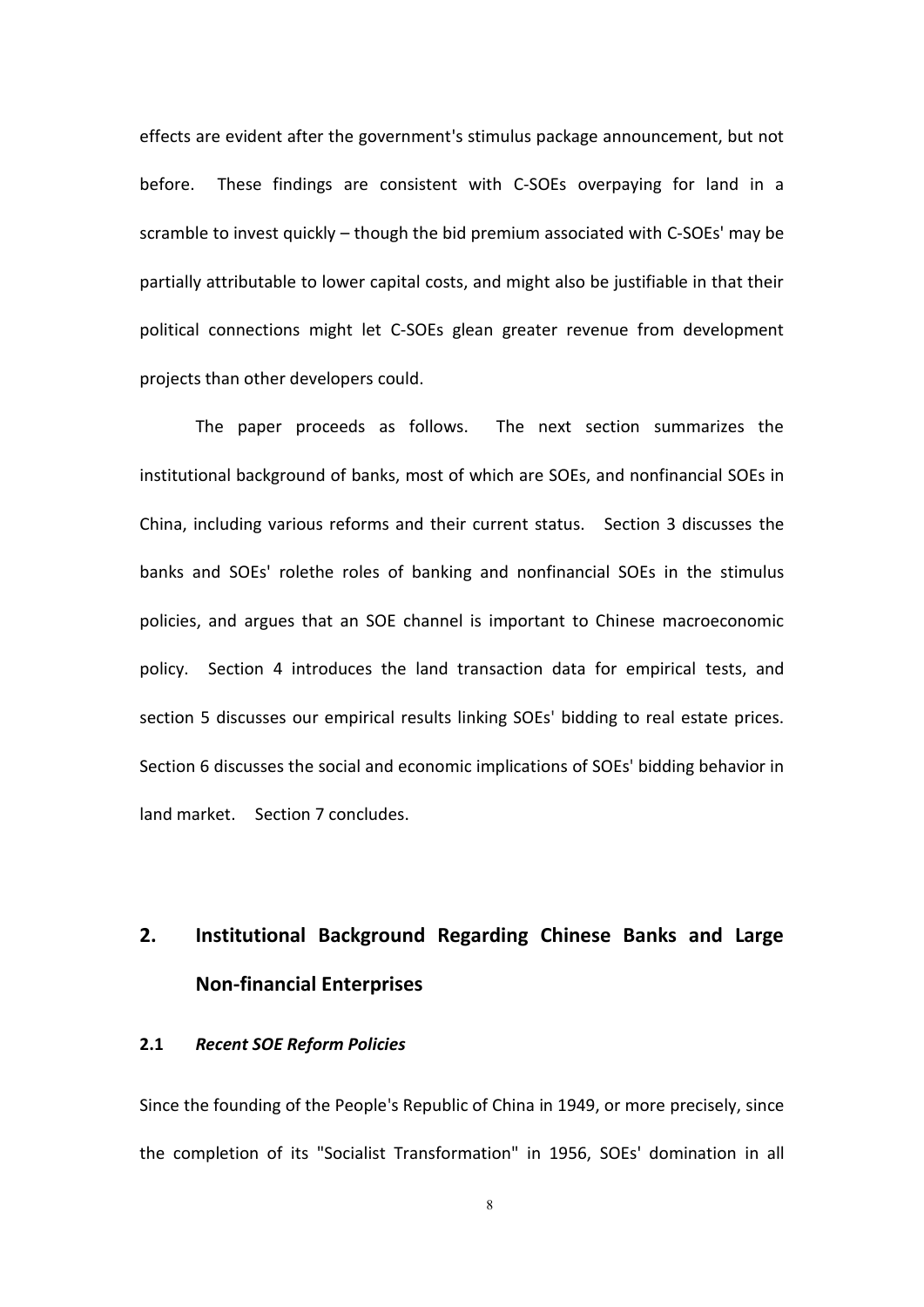industrial!sectors has!been a!key!element!of!Socialism.! ! From!1956!until!the!recent! reform era, industrial facilities were parts of various government ministries, and thus integral parts of the central, provincial, municipal, or local district governments. Managers were appointed government bureaucrats charged with following Central Plans and occasional direct orders from higher levels of government or Party officials.<sup>7</sup> In 1978, when economic reforms began, SOEs accounted for 78% of total industrial output and 64% of urban employment, and during 1975-1980 SOEs accounted for over 84% of new investment in industrial fixed assets (Chiu and Lewis, 2006; Brandt, Rawski and Sutton, 2008). $^8$ 

After the mid-1980s, reforming SOEs became a major policy focus, and actual reforms occurred in three phases. We briefly review the first two, which are discussed in detail elsewhere (e.g. Qian, 2000; Chiu and Lewis, 2006; Brandt, Rawski and Sutton, 2008). Our focus is the third phase, which clarifies SOEs' role in the government stimulus packages.

The first phase, from the mid-1980s to the mid-1990s, expanded SOE autonomy and surrounded CEOs with incentives. First, a "dual-track approach" (shuang qui zhi) let SOEs produce beyond their quotas, sell the excess at market prices, and keep the proceeds of this as corporate profits, while the government continued setting quotas. Later, a "contract responsibility system" (*cheng bao zhi*) was introduced to most small- and medium-size SOEs, under which SOE managers signed contracts with the government. These gave managers considerable

 $17$  For more details about SOEs during the planned economy era, see Chiu and Lewis (2006) and Brandt, Rawski and Sutton (2008). **8 Most incontrolled collectives.** 8 Most of the remaining was by local government-controlled collectives.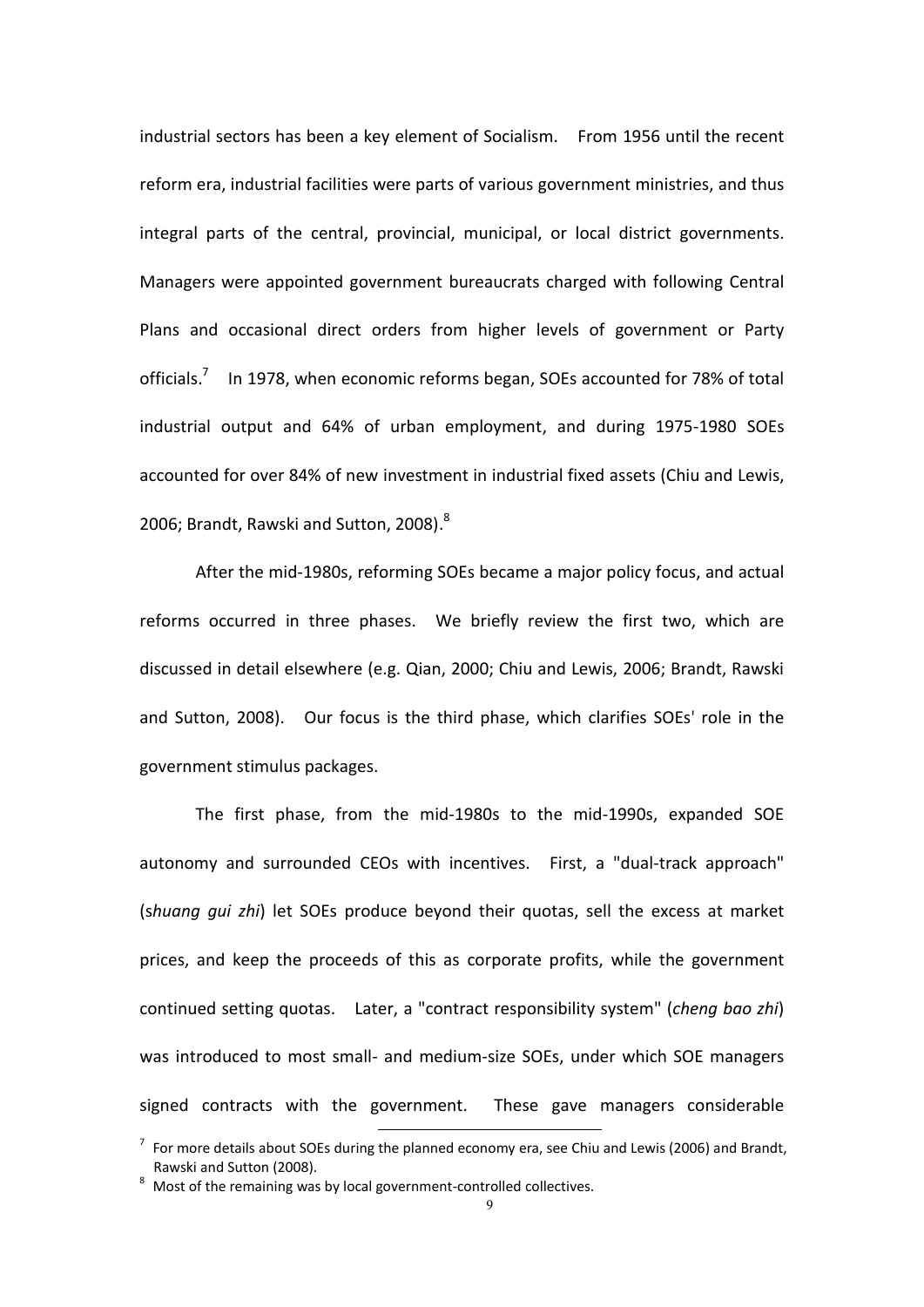autonomy in running their SOEs, but the enterprises remained wholly owned by the State. Profits were shared between the enterprises and the State according to the contracts.

The second phase of SOE reforms started in 1994 and focused on ownership. Guided by the slogan "grasp the big, let go the small" (*zhua da fang xiao*), many small- and medium-size SOEs were assessed for reorganization, bankruptcy, debt write-offs, merger into partnerships, leasing, contractual operation, or sales. Larger SOEs remained state-owned as a shareholding system was introduced. Some more profitable enterprises were even encouraged to list minority public floats on domestic or international stock exchanges.

Despite SOEs, especially large ones, having privileged access to inputs, capital, and markets; many continued performing poorly at the end of the 20<sup>th</sup> century  $$ most likely because of a mixture of poor governance, under-developed management skills, and heavy "policy burdens" that commandeered SOEs to fulfill government policy agendas, distorting their production decisions and general operations (Lin and Tan, 1999; Lin and Li, 2008). The central government billed the decade from 1993 to 2002 as "the most difficult period for the SOEs."<sup>9</sup> During the economic downturn of 1998, more than two thirds of industrial SOEs ran deficits, and SOEs' country-wide mean return on assets (ROA) was only about  $0.7\%$ .<sup>10</sup> SOEs were called the "Achilles heel of China's otherwise remarkable economic performance"

<sup>&</sup>lt;sup>9</sup> Source: "Thirty Years of SOE Reform", http://www.gov.cn/ztzl/2008-10/02/content\_1110911.htm.<br><sup>10</sup> Source: National Bureau of Statistics, China.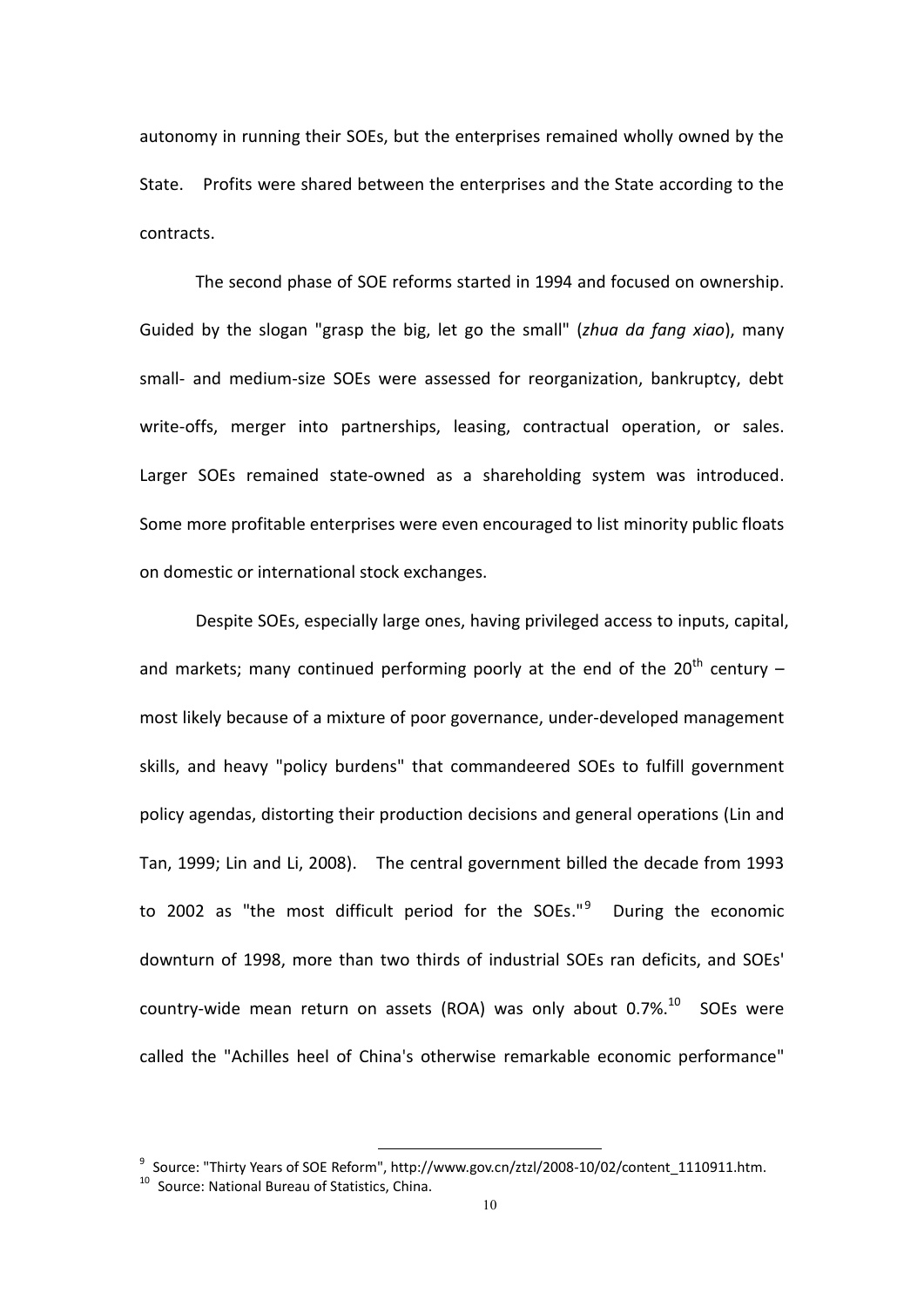(Broadman, 2001) and "threaten[ed] to drag down the nation's entire economy" (Steinfeld, 1998).

The third phase of SOE reforms started in 2003, after the November 2002  $16<sup>th</sup>$  National Congress of the Chinese Communist Party (CCP). This era is the focus of our study. In this third phase, the government set about reforming property rights and corporate governance in large SOEs. One key reform was the formation of a set of State-owned Assets Supervision and Administration Commissions (SASACs) in March 2003 by the State Council of the People's Republic, China's analog of the Privy Council in a Westminster system of government.

The powers and responsibilities of the SASACs were defined in a May 2003 State Council document entitled "Interim Provisions on Supervision and Administration of State-owned Assets of Enterprises" (Decree 378, 2003), and an amended version of which became the 2008 Law on State-owned Assets of Enterprises. This assigned SASACs the legal liabilities and rights of investors holding SOE shares on behalf of the State and the responsibility of guiding and supervising further SOF reforms.

As Figure 3 shows, the State Council SASAC is a ministry of the central government in Beijing, and serves as a holding company for SOEs that were formerly part of the central government. These are called "central SOEs" (yang qi), hereinafter C-SOEs. At its founding in 2003, the State Council SASAC had charge over 196 C-SOEs. Mergers over subsequent years reduced their number to 142 by the end of 2008, and 129 by the end of 2009. The State Council SASAC is also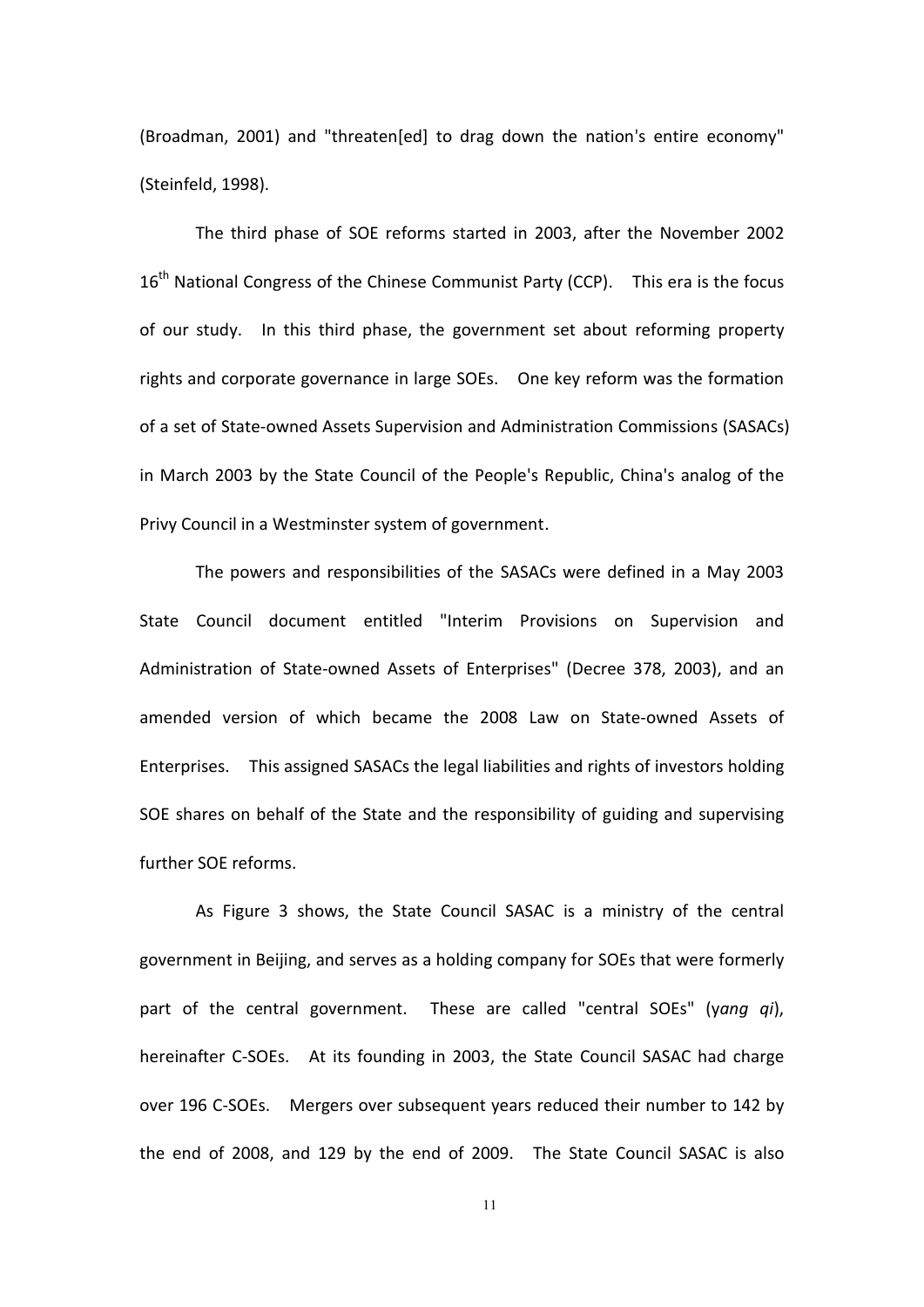charged with guiding and supervising the regional-level SASACs, which control other SOEs that were formerly parts of provincial, city, or district governments: "local SOEs" (*di fang quo qi*), hereinafter L-SOEs.

#### ===Insert Figure 3 about here===

The SASAC reforms "corporatized" SOEs into entities recognizable as joint stock companies, with shares bestowing ownership rights and governance structures regulated by Corporate Law, Securities Law, and related institutional structures. These so-called "modern enterprise system" (*xian dai qi ye zhi du*) reforms fundamentally changed SOEs in several ways.

First, the SOEs became legal entities with owners. This necessitated the clarification of the property rights of both the SOEs and their shareholders. State assets formerly used by several SOEs had to be assigned to one SOE or divided cleanly among more than one. Because all shareholders in an SOE, including the SASACs, were thenceforth to have identical rights, the final ownership structure  $$ the fractions of shares in each SOE owned by various ministries, government organs, and levels of government had to be clarified so these could be assigned to the corresponding SASACs. Thereafter, a firm in China is officially classified as state-owned or state-controlled only if the State, by dint of one and only one SASAC or parent SOE, is its sole owner or majority (over 50% of shares) owner.

Second, the reforms gave SOE managers meaningful autonomy over dayDtoDday business! decisions.! ! Before! the SASAC reforms,! all SOEs! were! integral!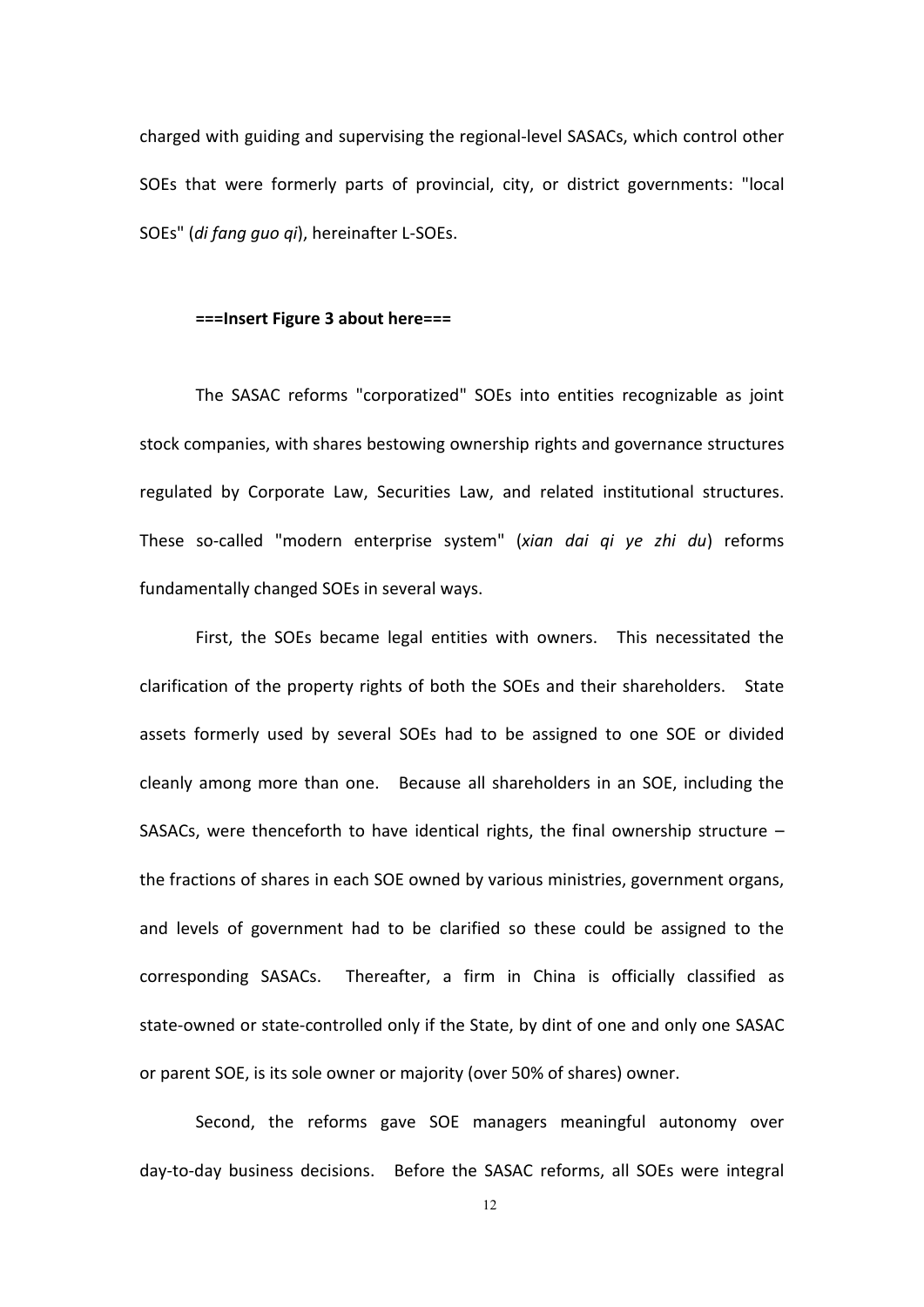parts of national, provincial, or local governments. By recasting SOEs into distinct entities, the reforms severed direct bureaucratic control over SOE operations. Moreover, Premier Wen Jiabao promised at the founding of the State Council SASAC that the SASACs would not become SOEs' "mothers-in-law" (*po po*) – a term connoting overbearing meddling.

Nonetheless, the SASACs equity blocks gave them strong control rights over SOEs, with which they were to fulfill their fourfold supervision and administration roles. First, the SASACs were expected to affect top management decisions by using!their!equity!blocks!to control!SOE boards.! ! Second, the!SASACs,!especially!the! State Council SASAC, were empowered to issue regulations and documents that SOEs had to obey regarding development strategies, investment decisions, budgets, audits, risk management processes, and so on. $11$  Third, the SASACs were empowered to define, and redefine, each SOE's primary business activity. SOE executives thus need prior SASAC approval for a shift in primary focus from one line of business to another, though not to acquire control of a subsidiary in another sector. Finally and most importantly, top SOE executives were thenceforth hired, renewed, and dismissed by the SASACs, though top appointments in C-SOEs also required approval from the Organization Department of the Chinese Communist Party (CCP). The top positions that also require Party approval include the chair of the board, chief executive officer (CEO), deputy CEO, and any other key position the CCP Organization Department considers important. Most recently, the "Interim

 $11$  A 2008 State Council SASAC document entitled "Development of SASACs in the Past Five Years" reports that the State Council SASAC issued 19 regulations and 104 documents from 2003 to 2008, while local SASACs issued over 1,600 documents during that period.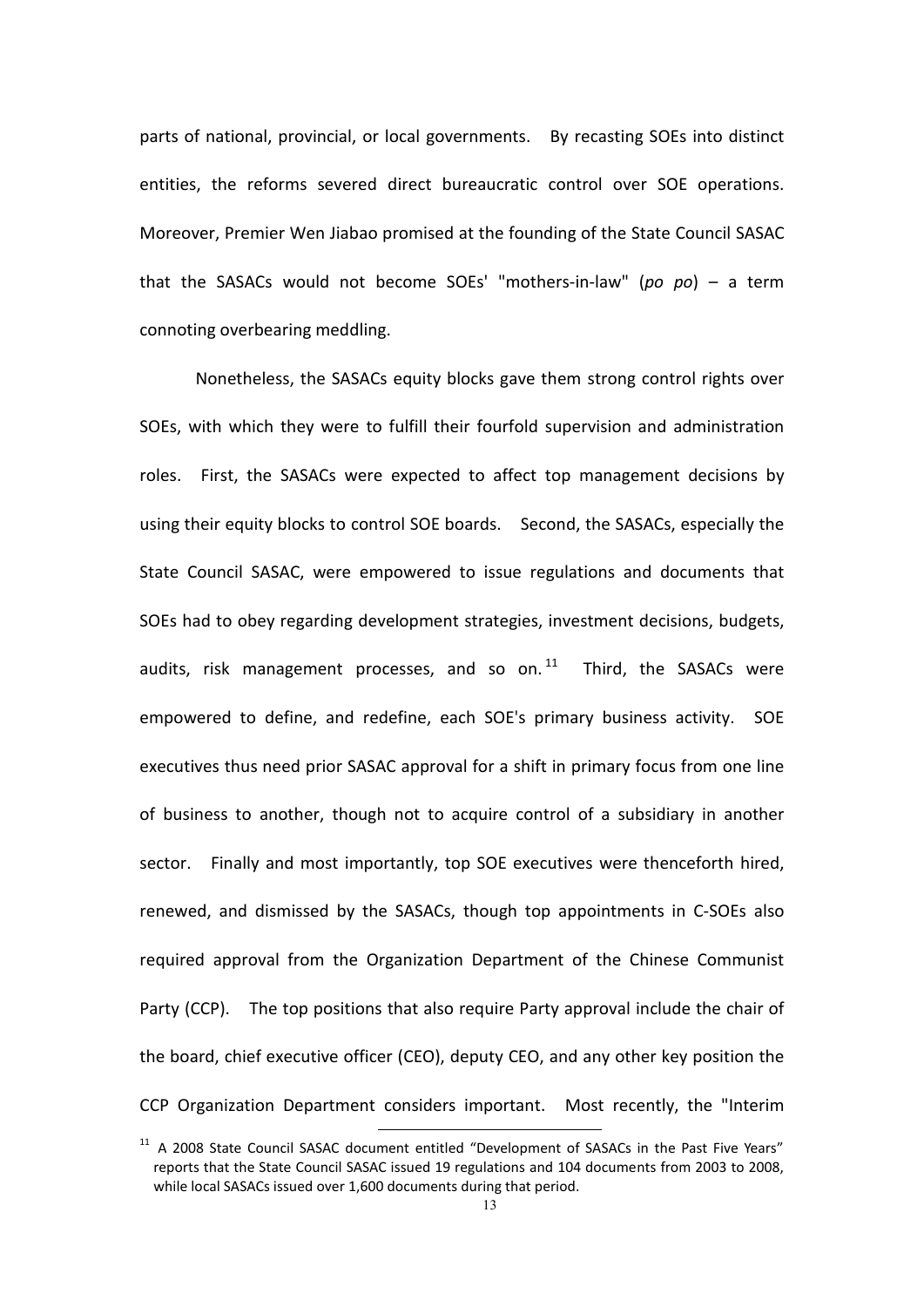Provisions on Management of Executives in C-SOEs", issued jointly by the Central Committee of CCP and the State Council in December, 2009, enshrines the principle of "absolute control of the executives by the Party" (*dang guan gan bu*). Consistent with its incontestable control of the economy's "commanding heights," the Party thus retains direct control over SOEs by dint of directly controlling their top executives' careers.

This leads directly into the third important feature of the new system: SASACs control!over!SOE!top!executives' incentives.! ! The!State!Council assigns!SASACs!the! responsibility to "evaluate the executives of the enterprises through legal procedures, and grant rewards or punishments according to their performance." $^{12}$ The SASACs consider this one of their major instruments for "improving" SOE performance.! ! One!of!the!first!Documents!the State!Council!SASAC!issued!after!its! 2003 founding was the "Interim Provisions on Performance Evaluations for Executives of C-SOEs." Revised twice, in 2006 and again in 2009, this Document mandates that State Council SASAC conducts annual and triennial evaluations of C-SOE top executives for use in determining the executives' compensations.

The Document divides an executive's compensation into a "base salary". typically about one third of the total, and a "bonus", the remaining roughly two thirds. Following the 2006 amendments, listed C-SOEs could also grant their top executives shares as a third component of compensation, though few do so as yet. The State Council SASAC reports the average annual salary, including both base

 $12$  Source: "Interim Provisions on Supervision and Administration of State-owned Assets of Enterprises" (State Council's Decree 378, 2003).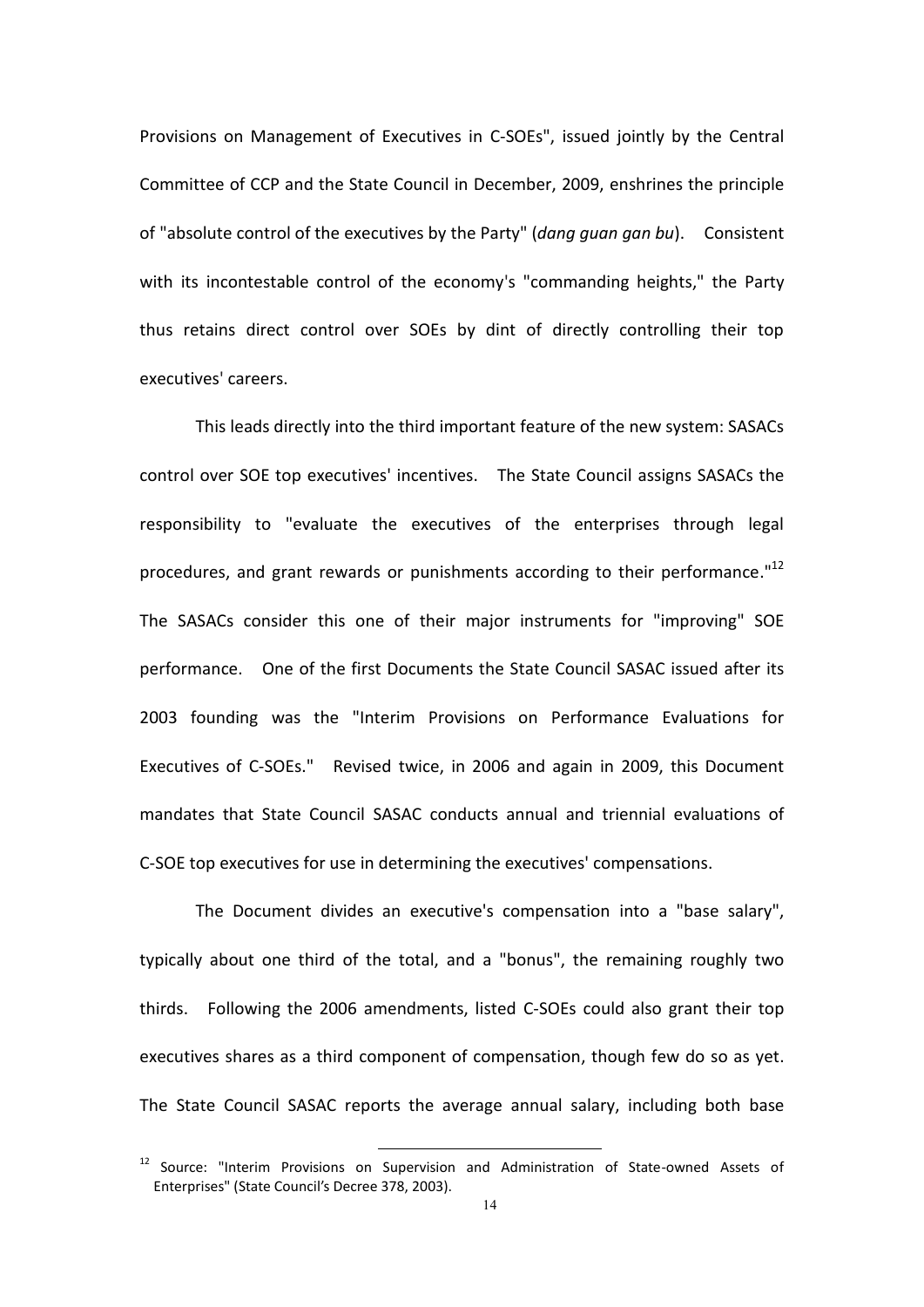salary and bonus, of C-SOE CEOs rising from RMB 350,000 in 2004 to about RMB 600,000 in 2009, a level considerably above that of top ministry-level civil servants in the central government. $^{13}$ 

In theory, this directly links the income of an SOE's top executives to its performance. The SASAC assigns the executive a grade, with A the highest and E the!lowest, in!his!SASAC!annual!evaluation.! ! An!A!means a!triple!bonus,!while!an!E means no bonus at all. Sixty percent of the bonus is paid immediately after the annual evaluation, while the remainder is held in abeyance until the end of the executive's term of office, typically three-years, and disbursed completely only if the executive gets at least a C grade in the triennial evaluation. $14$  In both evaluations, the SASAC is to gauge the performance of the SOE under the executive's stewardship in terms of absolute profits, economic value added (EVA), appreciation in asset valuations, and annualized revenue growth rates in the SOE's primary line of business.!

The grades an SOE executive attains also affect his subsequent career path. But, as noted above, the SASAC makes recommendations regarding SOE executives' promotions!at!their!triennial!evaluations.! ! The!Organization!Department!of!the!CCP! then promotes, demotes, or laterally transfers the executive to his next position, which is seldom with the same SOE (McGregor 2010). Rather, SOE executives' next positions are typically at other SOEs or in government bureaucracies or Party organs.

<sup>&</sup>lt;sup>13</sup> Source: speech by Mr Li Rongrong, director of State Council SASAC in Jan 9, 2010.<br><sup>14</sup> See the latest version of "Interim Provisions on Performance Evaluations for Executives of C-SOEs" (State Council SASAC Document 22, 2009) for more details.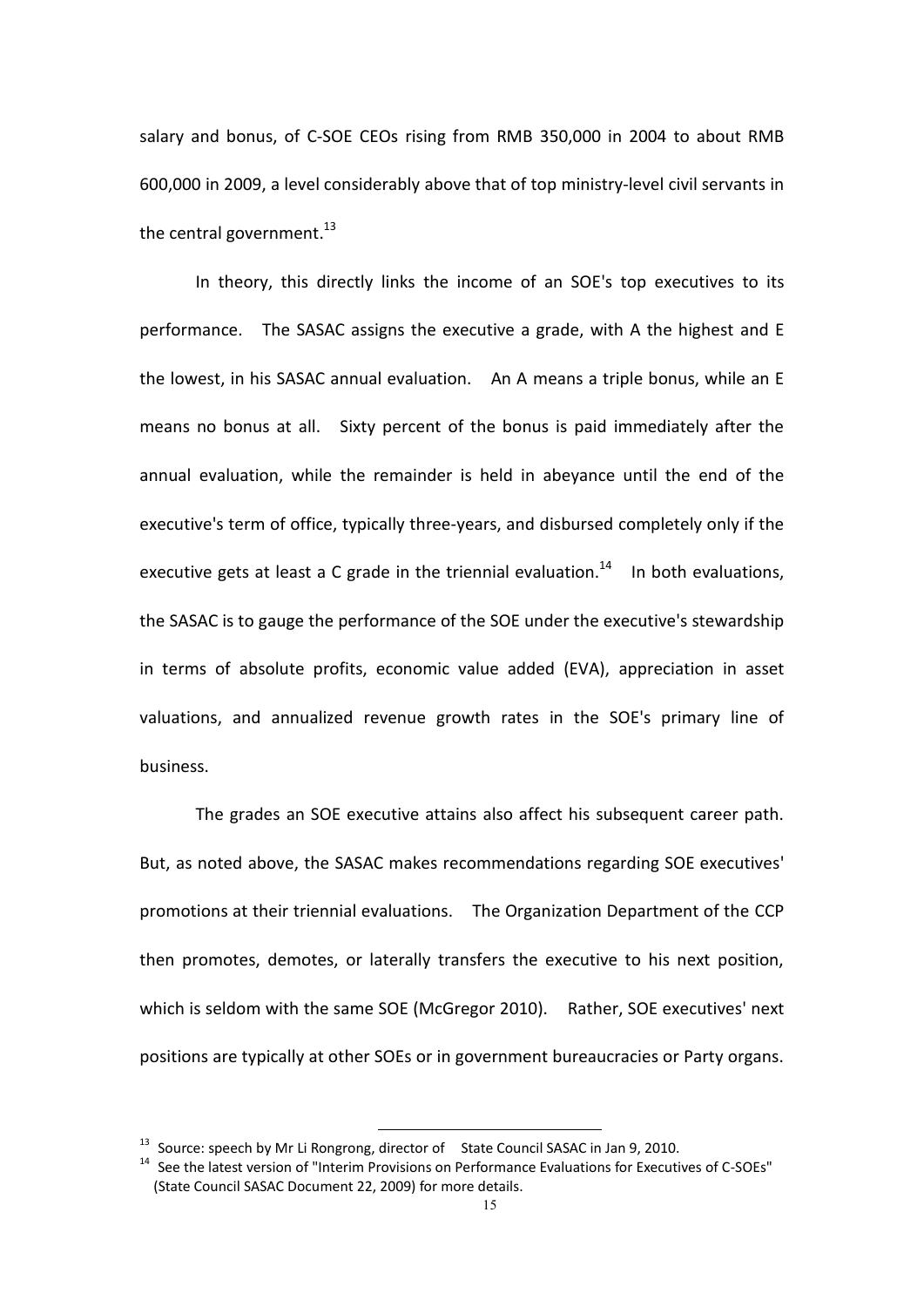The Organization Department of the CCP ranks all government, Party, and SOE positions so that promotions, demotions, and lateral transfers can be clearly defined.

This subjects top executives to a loyalty test: career success depends on adherence to CCP policies and harmonious cooperation advancing CCP priorities, or perhaps more accurately, obedience to senior government and Party officials' orders. A top SOE executive judged unresponsive to such direction risks not being promoted, or even being demoted at the end of his three-year term ends – even if his SOEs performs well. Kato and Lang (2004), Bai and Xu (2005), Firth, Fung and Rui (2006), Zhao, Yang and Bai (2007) find top executive turnovers in listed Chinese SOEs significantly less related to ROA, ROS and other performance indicators than in other listed firms.

The SASAC reforms are problematic for two reasons. First, the reforms seemingly give SOE top executives greater autonomy by excising them from the bureaucratic chain of command within a ministry. However, SOE executives' career prospects still depend on decisions by the Organization Department of the CCP, which is charged with ensuring loyalty to Party and government policies. Second, the reforms explicitly link SOE executive bonuses to quantitatively measurable SOE financial performance indicators: profits, EVA, asset value appreciation, and revenue growth. (These are supplemented by share values in only a handful of listed SOEs.) However, all four primary financial indicators measure short-term performance, and SOE executives' bonuses and promotions depend on three annual evaluations and one triennial evaluation by the relevant SASAC. In almost all cases, three years of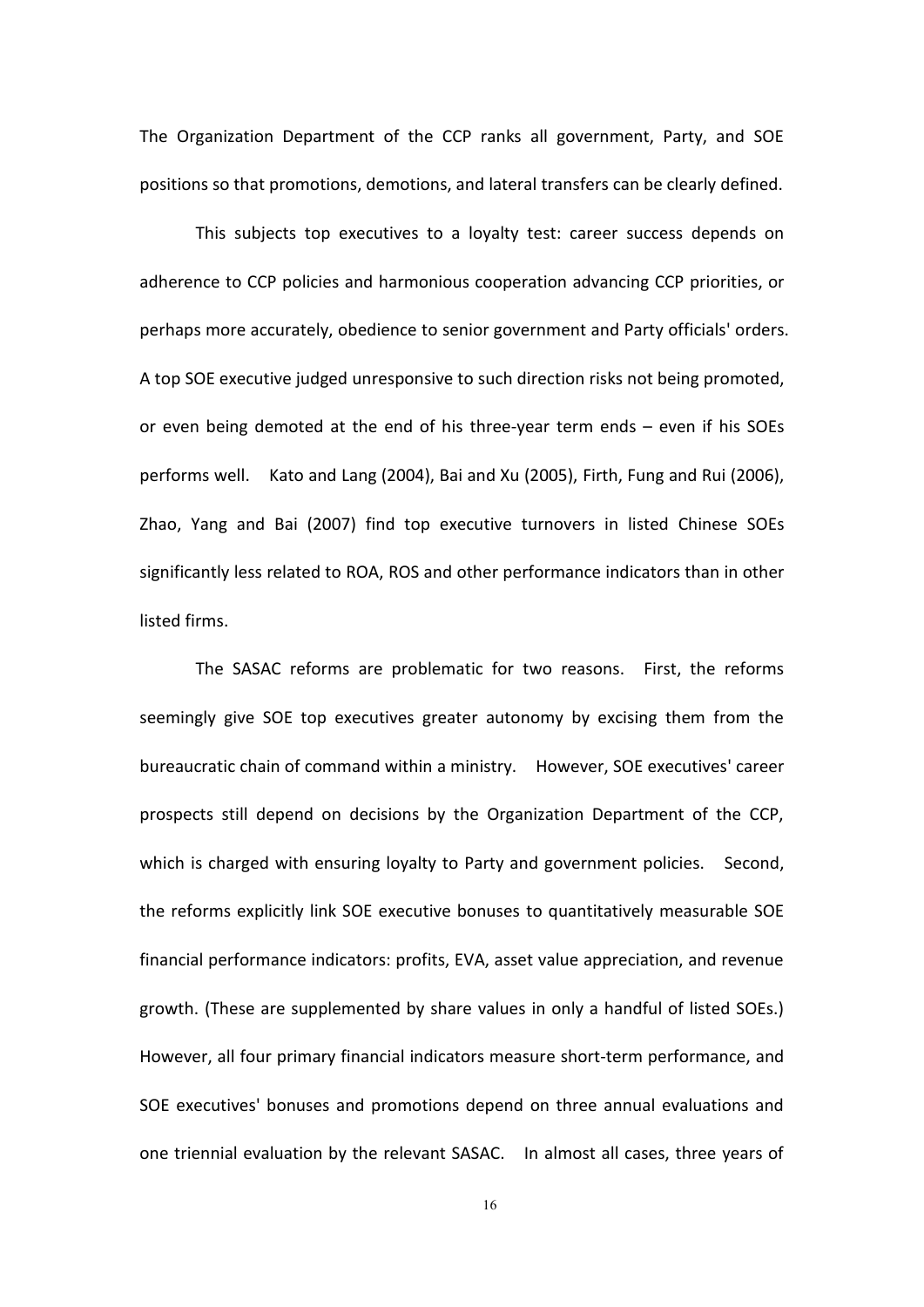good performance locks in the executive's bonuses and justifies a promotion by the CCP Organization Department to a higher position in a government bureaucracy or a different SOE. Policies that artificially inflated short-term performance and create future problems are someone else's problem.

In summary, the reforms sever SOE executives from the ministries that formerly contained them, but preserve the Party's incontestable control over SOE executives' careers. The reforms tie SOE executive bonuses to SOE financial performance measures, but only to measures of short-term performance. The overall effect of the reforms on the efficiency of resource allocation is thus quite ambiguous.

The overall effect of the SASAC reforms is thus a priori unclear. SOE top executives have greater autonomy than before, but are also likely under greater pressure. On the one hand, this pressure encourages better SOE performance because top executive compensation is more explicitly tied to SOE performance and, in the case of a few listed SOEs, share prices. On the other hand, this pressure subjects SOE top executives to more political interference because their career prospects depend on their loyalty to the Party and the government.

These dual criteria for evaluating SOE top executives  $-$  deliver profits and serve the government  $-$  can align if, as Deng Xiaoping proclaimed, "to be rich is glorious" (*zhi fu guang rong*). But if government priorities shift away from this, SOE performance and loyalty may conflict; and SOE top executives must balance dual objectives: augmenting corporate performance for the sake of their near-term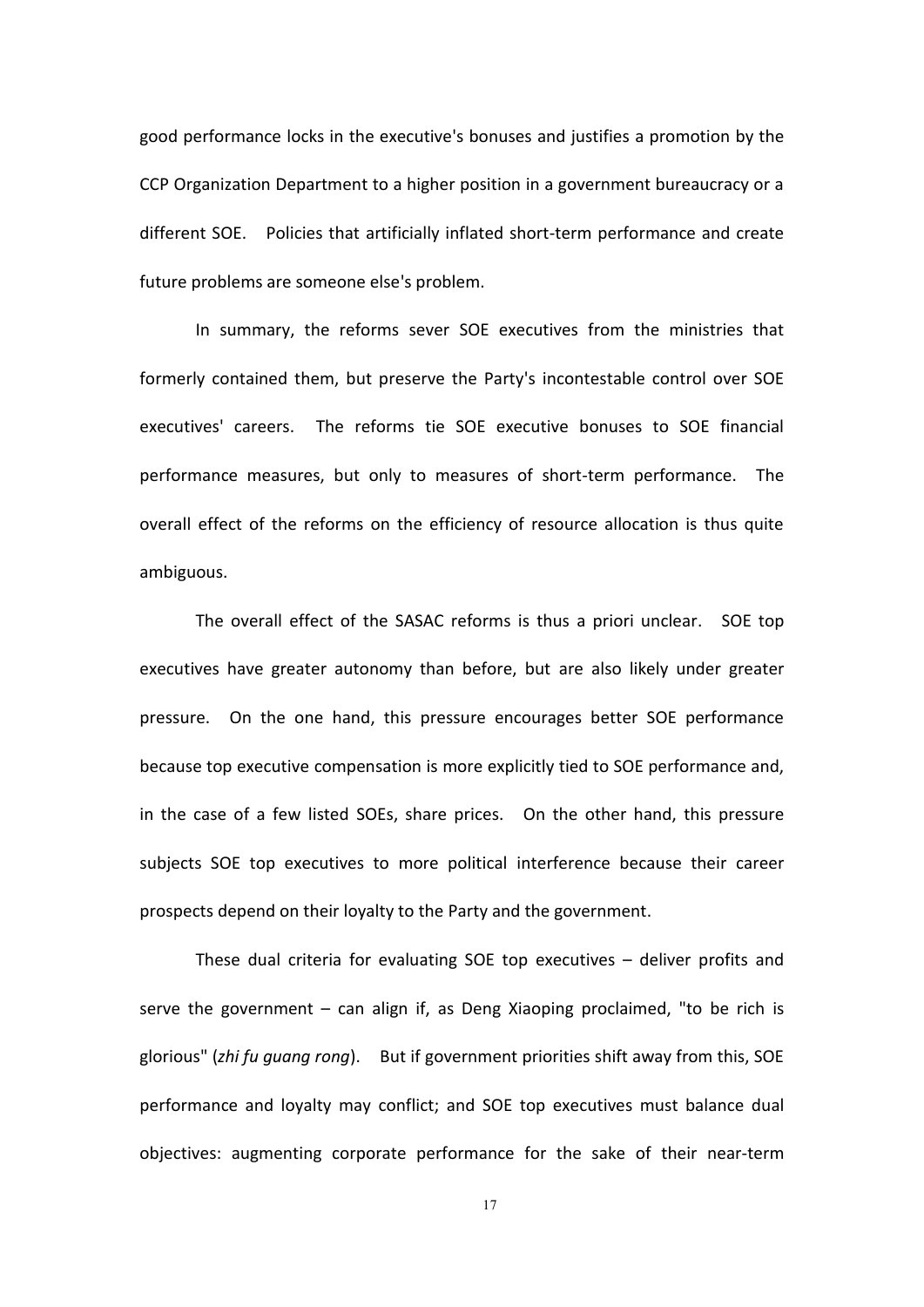compensation, but obeying government directives to protect their longer term careers.

The balance in such cases is almost certainly strongly tilted towards obedience to government directives, for the Organization Department of the CCP remains overwhelmingly important to advancing or blocking SOE executives' careers at all levels. Risking the Organization Department's displeasure by defying political directives to protect an SOE's financial bottom line would likely appeal to few ambitious managers.

We believe that China's recent stimulus package took effect within this context. Top executives of SOE banks and nonfinancial SOEs obeyed government orders to lend and to invest, respectively, but did so in ways that minimized damage to their SOEs' near-term profitability. Specifically, SOE bank executives lent, not to private entrepreneurs, but to nonfinancial SOEs because the latter were unlikely to fail in a macroeconomic downturn. SOEs invested not in productivity-enhancing corporate assets, but in real estate. We posit that this response explains the speed and scale of the stimulus package's impact. To the extent that the stimulus successfully corrected a market failure, this may well benefit macroeconomic performance.! ! But! if! SOE! executives' responses! to! the! stimulus! misallocated! the! economy's savings, its longer term performance may be compromised.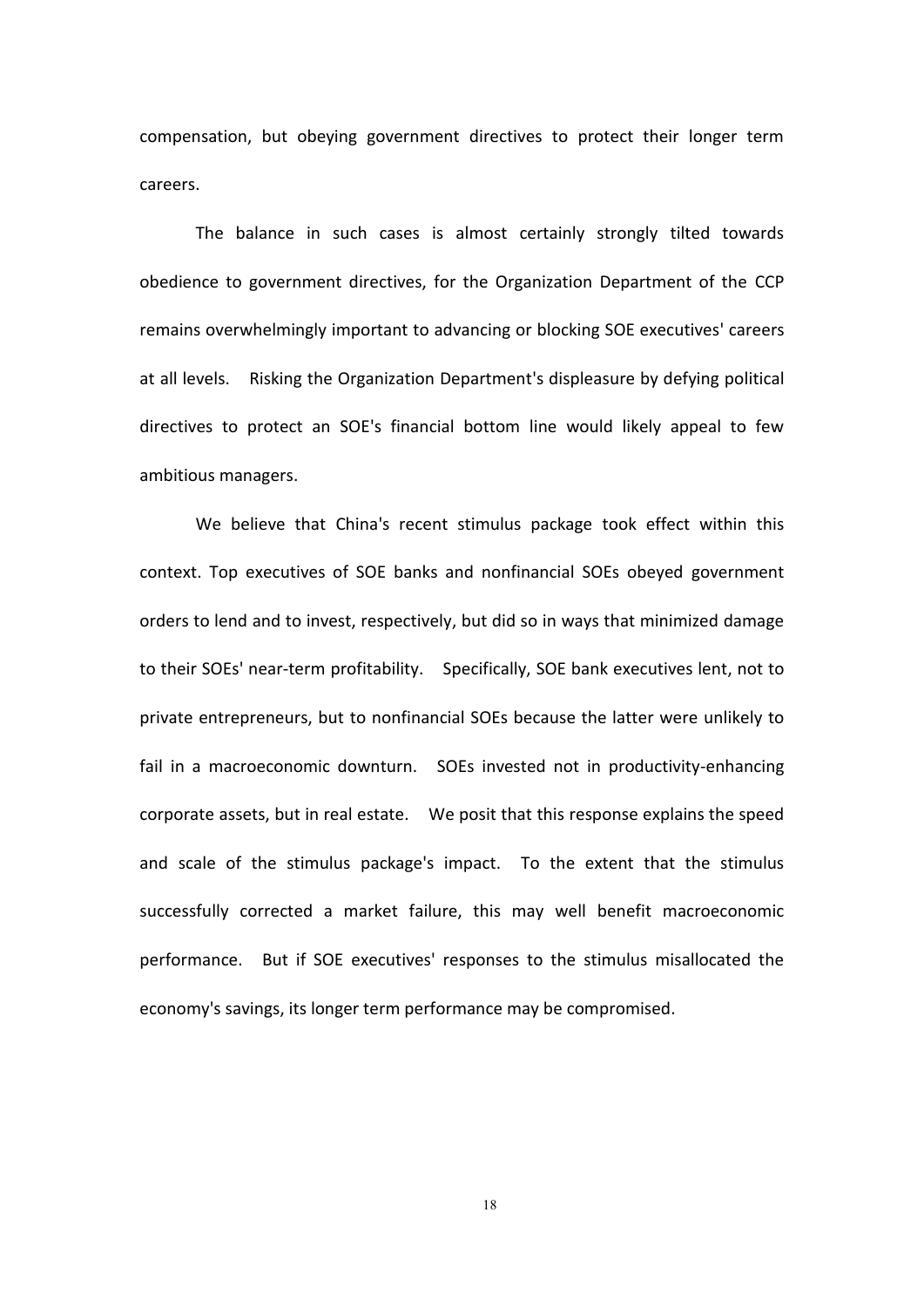#### **2.2 Current Status of SOEs**

To play a major role in effecting the central government's macroeconomic stimulus, SOEs must be an economically significant part of the economy. Despite the ongoing reorganization and privatization of small- and medium-sized SOEs, which has caused a steady decline in the number of SOEs over the past decade, SOEs retain the commanding heights of the Chinese economy.

The past three censuses by National Bureau of Statistics in China (Table 1) show the number of SOEs, financial and nonfinancial, falling from 369,000 (12.19% of all enterprises) in 2001 to 192,000 (5.91%) in 2004, and then 156,000 (3.15%) in 2008. Over the same time span, the number of private enterprises nearly tripled, and the number of joint-stock enterprises not explicitly controlled by the State rose by over 110%. The State Council SASAC's statistics also show the number of non-financial SOEs controlled by provincial-level or higher SASACs falling from 150,000 at the end of 2003 to 115,115 at the end of 2009.

#### $==$ **Insert Table 1 about here===**

However, numbers alone do not gauge importance. The Party's policy of "grasping the big, letting go the small" (*zhua da fang xiao*) SOEs means that the remaining!stable!of SOEs!is!successively!narrowed!to!the!very!largest.! ! These!mainly! include monopolies in the natural resources and infrastructure sectors (such as mining, electricity, telecom, and fuels), and a few leading companies in some other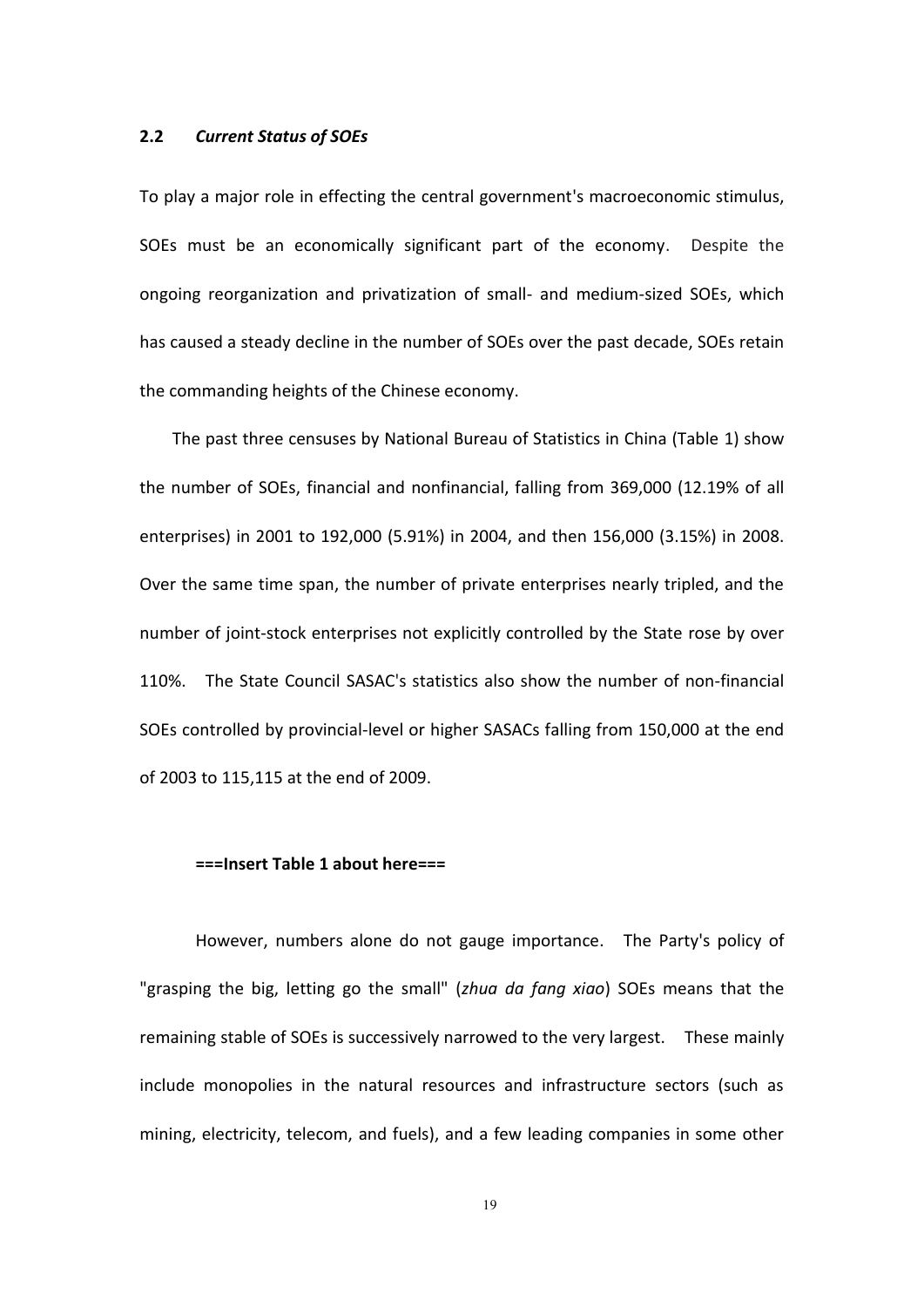important industries (such as real estate, construction, and car manufacturing).<sup>15</sup> The 2008 Economic Census thus classifies only 3.15% of all enterprises as SOEs, but these contained 30.53% of total enterprise assets (Table 2). Listed SOEs also constituted 27.85% of the total market capitalization of the Shanghai and Shenzhen stock markets at the end of 2009. Thus, China's remaining SOEs are extraordinarily large, and quite plausibly continue to play central roles in their industries and in the national economy.

#### $==$ **Insert Table 2 about here===**

Moreover, these figures almost certainly greatly understate the true scope of state control over nominally private sector and listed firms because many SOEs control business groups. These structures resemble large family controlled pyramidal groups, in which an apex family firm controls a first tier of listed firms, each of which controls other listed firms, each of which controls yet more listed firms, and so on (La Porta et al. 1999; Morck, Stangeland, Yeung 2000). However, the structures being organized in China feature an SOE, rather than a family firm, at the apex. A firm in the lower tiers may seem to lack any controlling shareholder (and thus not explicated labeled as SOE), but the combined stakes of several SOEs or SOE controlled firms may aggregate to a control block.

The 142 C-SOEs still extant in 2008 controlled 19,250 other enterprises. Of these, 8,524 are wholly state-owned; another 9,534 are listed as state-controlled;

<sup>&</sup>lt;sup>15</sup> Source: State Council. "Guidelines of State-Owned Enterprises Reform" (Decree 97, 2006), Dec. 5, 2006.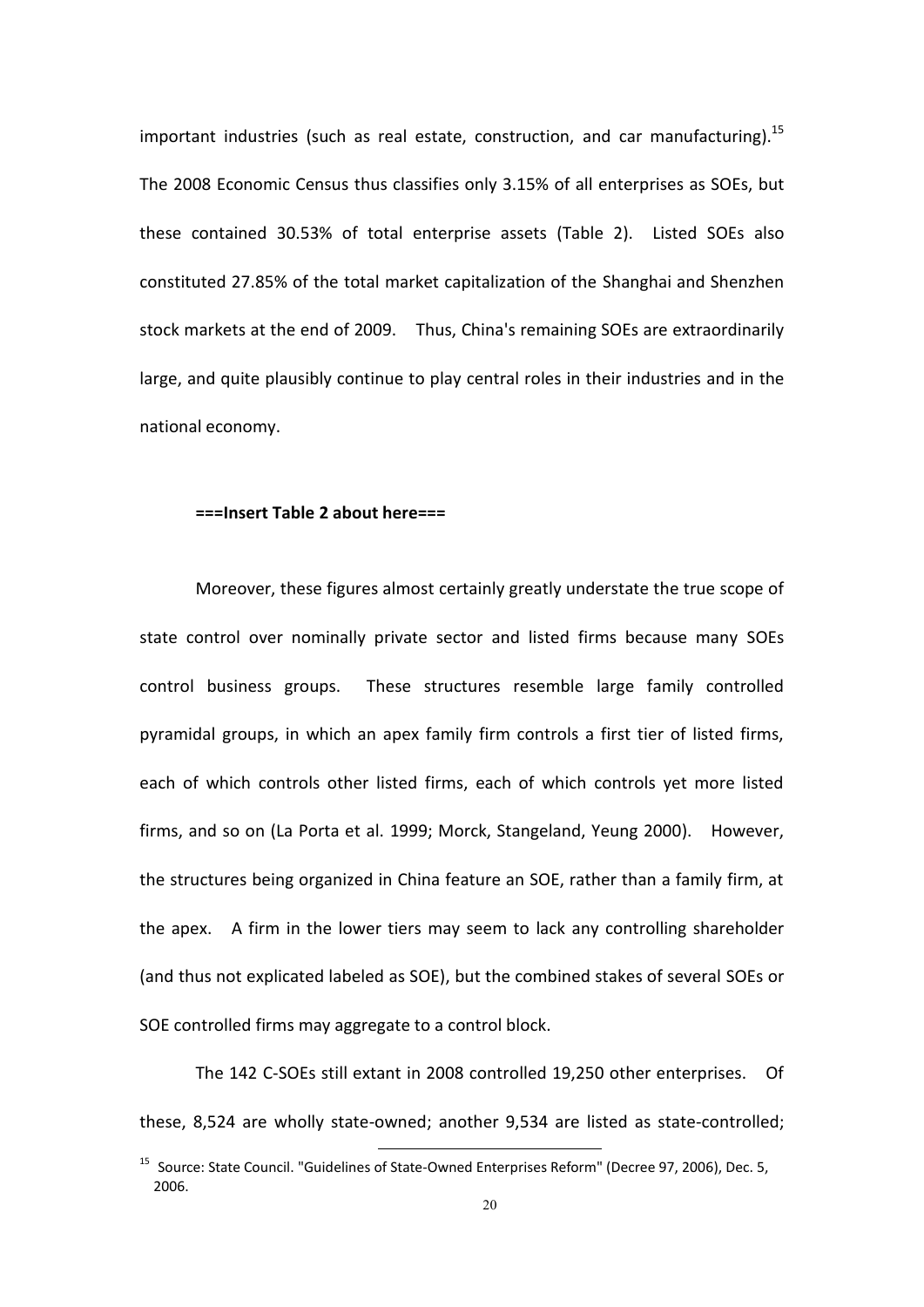and the remaining 1,192 are explicitly grouped as non-SOEs. Of the 19,250 enterprises, State Council SASAC's statistics count 235 as listed in mainland exchanges and 71 as listed in Hong Kong. By the end of 2009, the number of listed C-SOE-controlled firms in the mainland and Hong Kong rose to 260 and 88, respectively.<sup>16</sup> According to the State Council SASAC's statistics, nonfinancial C-SOEs accounted for about 40% of total nonfinancial SOE assets, over 60% of their sales, and over 70% of their profits in 2009.

In summary, despite their small and decreasing numbers, SOEs, especially large C-SOEs, remain very significant economically. That they could play a central role in effecting China's macroeconomic stimulus package is quite plausible.

#### **2.3** *SOE!Banks*

State-owned banks dominated China's financial sector since 1949 (Allen, Qian and Qian, 2005, 2008), and recent reforms have not altered this. Banking sector reforms closely parallel those described above in connection with non-financial SOEs. In 2003, as the SASACs were founded, the China Banking Regulatory Commission (CBRC) was also founded to direct and supervise the operation of all banks. Unlike the!SASACs,!the!CBRC does!not!hold!shares!in!the!SOEs!it!directs.! ! Rather, the!major! shareholders in SOE banks are the Ministry of Finance and a C-SOE, the Central Huijin Investment Ltd.

<sup>&</sup>lt;sup>16</sup> Source: State Council SASAC, "2009 Annual Report," Aug 3, 2010.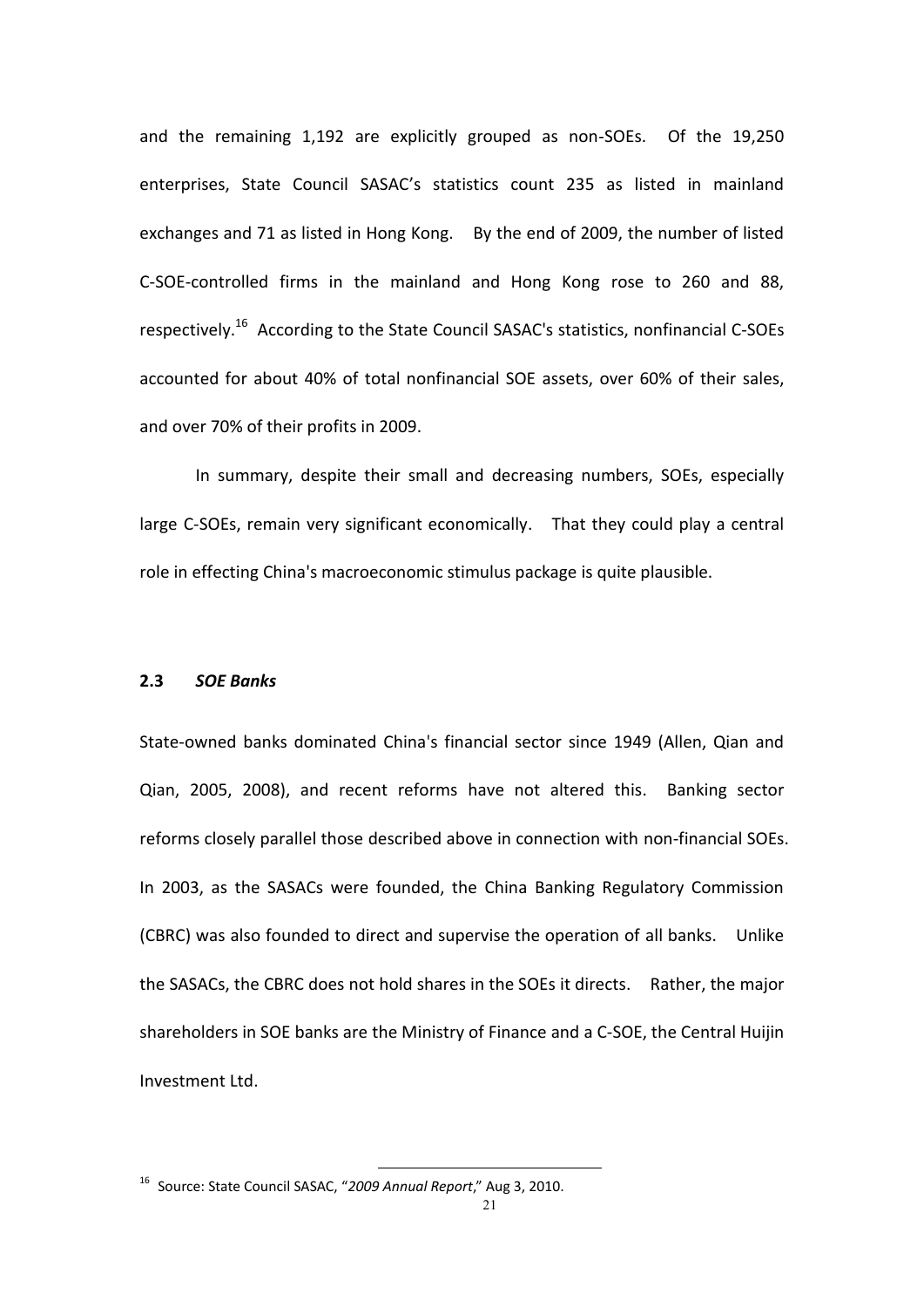The Central Huijin Investment Ltd was established in 2003 as a branch of the State Association for Foreign Exchange (SAFE), an administrative agency subordinate to the People's Bank of China. The State Council authorized Central Huijin Investment Ltd to buy equity in financial SOEs, thereby injecting capital to compensate for their accumulated nonperforming loans problems. In 2007, Central Huijin Investment Ltd was corporatized as a subsidiary of CIC, China's newly formed sovereign wealth fund (Pistor 2010).

A fully owned subsidiary, Central Huijin constituted roughly one third of the CIC's total assets in 2007. However, the CIC has no governance powers: Central Huijin's corporate charter specifies that its management and supervisory boards are to be appointed directly by the State Council (Pistor 2010). Ownership and control thus appear fully separated. However, in practice, the Organization Department of the CCP actually appoints the top executives of Central Huijin and the CIC, and the CIC's portfolio is de facto an investments arm of the CCP; perhaps reuniting ownership and control at a more basic level (Huang 1996; Shih 2008; McGregor  $2010$ ).

Within this institutional framework, the CBRC and the Ministry of Finance issue documents, like those issued by the SASACs, directing SOE banks' governance. For example, the "Interim Provisions on Performance Evaluation of State-owned and State-Controlled Financial Enterprises", issued by the Ministry of Finance in 2009, mandates the periodic evaluation of each SOE bank's profitability, asset appreciation, asset quality and solvency for purposes of determining the salary, reappointment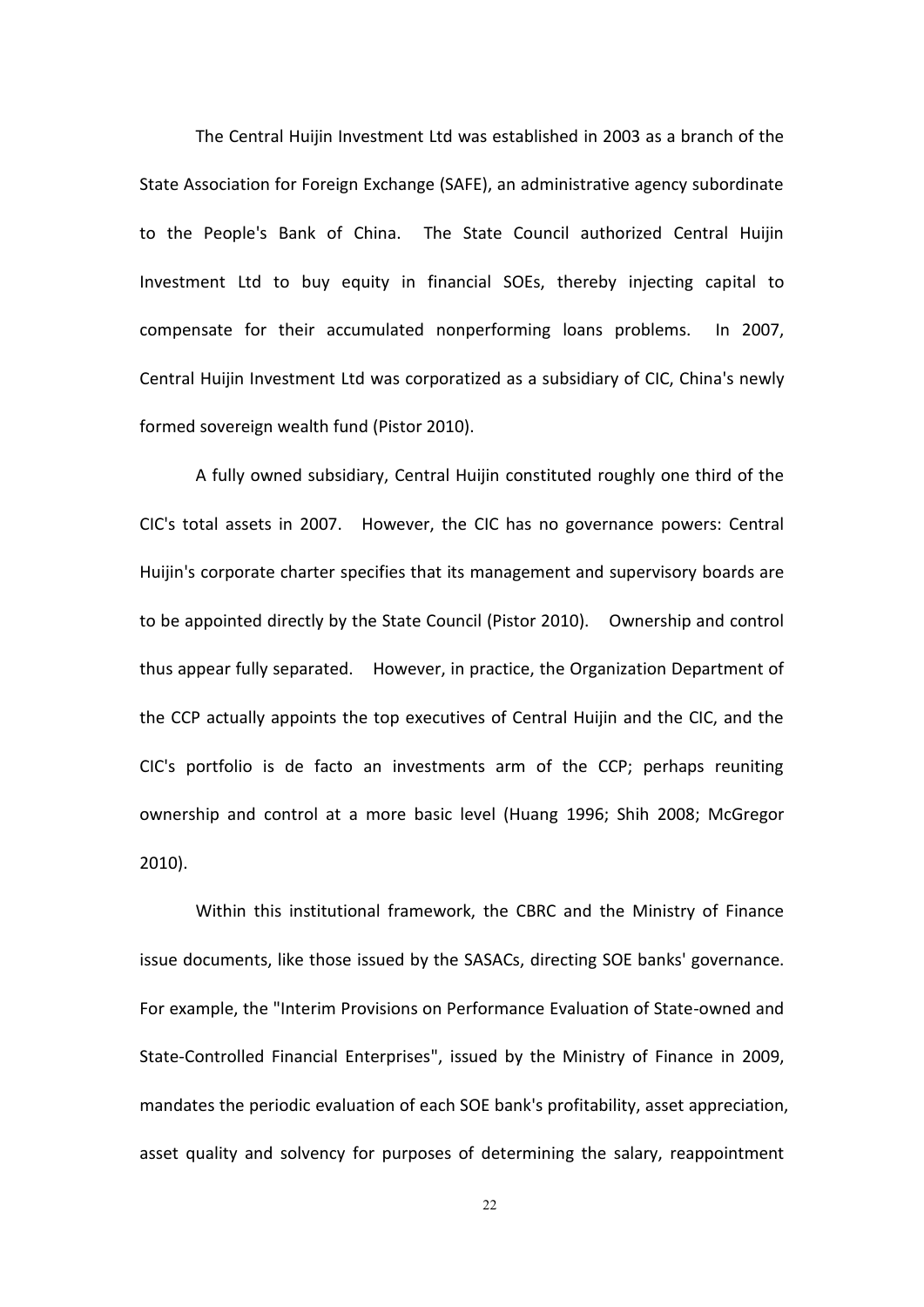and!promotion of!each! top!executive.! ! Also!as!with!nonfinancial!SOEs,!SOE banks' core executives are appointed, removed and re-assigned by the Organization Department of the CCP. Top executives at SOE banks thus confront the same dual goals of good firm performance and loyalty to government dictates that other SOEs contend with.

The People's Bank of China, the country's central bank, classifies banks by ownership structure. Three important banks  $-$  the China Development Bank, Export-Import Bank of China, and Agriculture Development Bank of China  $-$  are classified as "policy banks." These remain fully and directly owned by the state, and are intended as tools for state intervention in the economy. Another four major banks - the Industrial and Commercial Bank of China, China Construction Bank, Agricultural Bank of China, and Bank of China  $-$  are classified as "state-owned commercial banks." These were corporatized and subsequently listed, but have long histories of state control with the Ministry of Finance and Central Huijin Investment Ltd holding sufficient equity blocks to lock in state control. Thirteen other!major!banks!are!classified!as!"joint!stock!commercial!banks."! ! Eleven!of!these! have a C-SOE, L-SOE, or subnational government organ as their largest shareholder.<sup>17</sup> Rural credit cooperation associations, city commercial banks, foreign banks, and certain other financial institutions fall outside these categories. Thus, eighteen of

 $17$  The central government, either directly or via C-SOEs, is the largest shareholder in five of these: the Bank Of Communications, China Citic Bank, China Everbright Bank, Huaxia Bank and China Merchants Bank). The other six, with local governments as the largest shareholder, are the Industrial Bank, Guangdong Development Bank, Shanghai Pudong Development Bank, Evergrowing Bank, China Zheshang Bank and China Bohai Bank.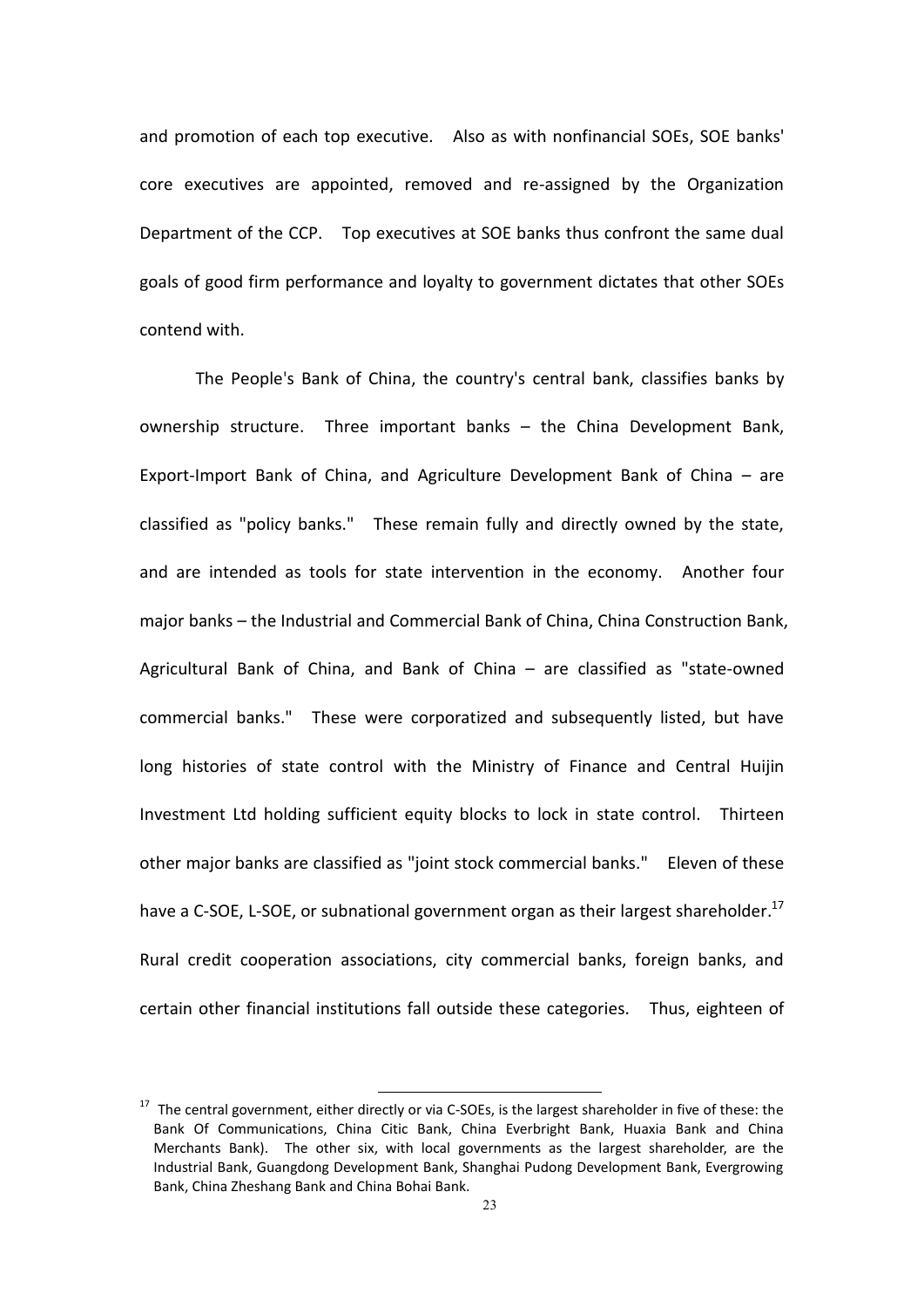the twenty largest banks are directly State controlled and, at the end of 2009, accounted for RMB58.58 trillion, or about 73% of total bank assets (Table 3).

 $==$ **Insert Table 3 about here===** 

## **3.** China's SOE Macroeconomic Policy Channel

## **3.1** *SOEs' Responses to!Stimulus*

Figure 4 shows how the global financial crisis hit China's finance sector. China's bankers' confidence index, based on the People's Bank of China's quarterly survey of about 3,000 city- or higher-level bank branch managers, dropped sharply in 2008 Q4, and bottomed out in 2009 O1.

Amid this drop in banker confidence, the government announced an expansionary shift in monetary policy; and China's four state-owned commercial banks and thirteen joint-stock commercial banks immediately initiated a huge volume of new loans in the  $1<sup>st</sup>$  quarter of 2009 (Figure 4). The four state-owned commercial banks' total loan balance rose by RMB2.31 trillion in that quarter, substantially more than the 1.80 trillion increase over the entire year of 2008, and increased by RMB4.10 trillion over the full year of 2009. This raised their share of total loan volume from 36.78% in 2008 to 42.73% in 2009, abruptly reversing their steady loss of market share to city commercial banks and foreign banks. China's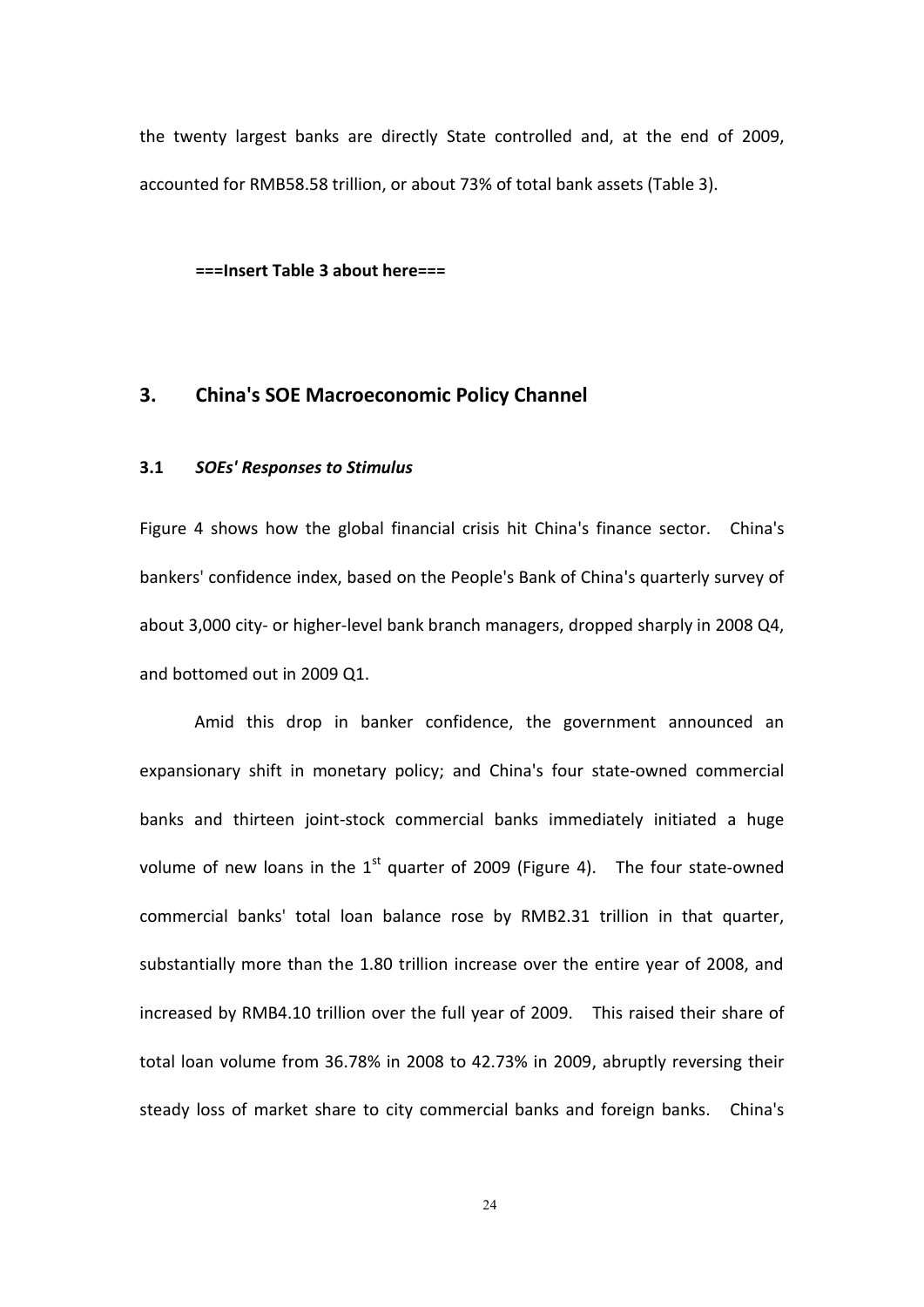joint-stock commercial banks likewise increased their loans outstanding by RMB1.18 trillion in the  $1<sup>st</sup>$  quarter of 2009 and RMB2.23 trillion over in that whole year.

#### ===Insert Figure 4 about here===

The global downturn also hurt non-financial SOEs badly. State Council SASAC's statistics for 2008 show non-financial SOEs' profits decreased by 24.5% at the national level, with 45.5% of the SOEs suffering losses. Both ROS and profits were in deep troughs in 2008, and neither improved until 2009 Q3 (see Figure 5). The performance of C-SOEs, also tracked by the State Council SASAC, shows a similar pattern. China's entrepreneur confidence index, based on a National Bureau of Statistics quarterly nationwide survey of 20,000 enterprise managers, hit a historic low at the start of 2009 (Figure 6). Nonetheless, these too stepped forth to do their bit.

Non-financial SOEs responded to the government's call for economic stimulus with!a!prompt!and!substantial!hike!in!investment.! ! Prior!to!2008, SOEs' annualized! real growth rate in fixed asset investment typically lagged that of non-SOEs by about ten percentage points (Figure 6). But this growth rate increased sharply  $-$  from 21.09%!in!2008!Q4! to!38.50%!in!2009!Q1!and!45.30%!in!2009!Q2.! ! Across all! four! quarters of 2009, the SOEs' fixed asset investment growth rate remained substantially higher!than!normal.! ! In!contrast,!nonDSOEs' annualized!growth!rate!in fixed asset investment remained at its usual level through all the four quarters of 2009.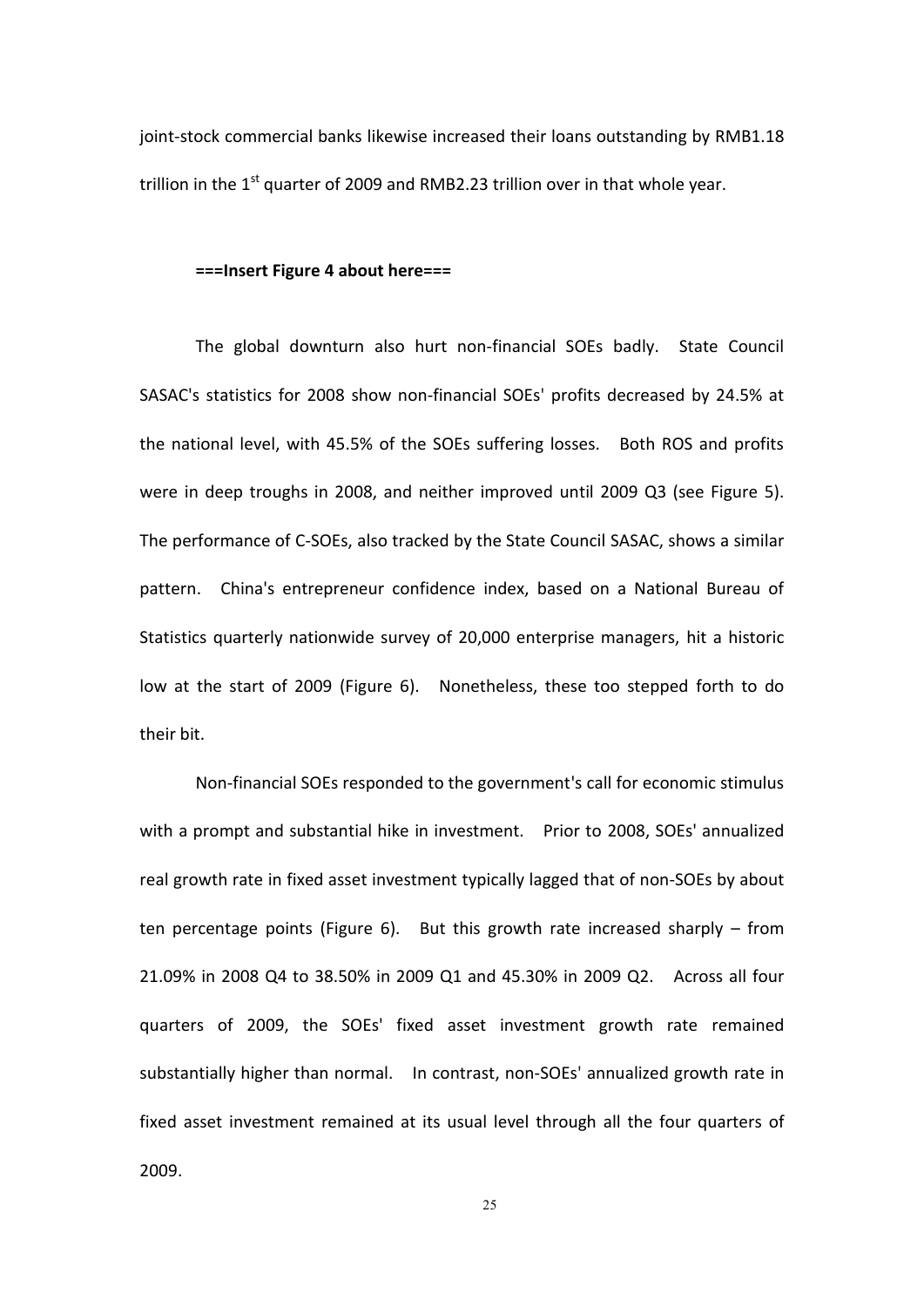**===Insert Figure 5 about here===** 

#### ===Insert Figure 6 about here===

With banker and entrepreneur confidence indexes dragging at or near historic lows, and with banks and nonfinancial SOEs navigating through increasingly choppy business environments, these sudden expansions in lending and investment were unlikely to be driven by enterprise profit maximization. Rather, the top executives at SOE banks and nonfinancial SOEs were instructed to pursue these policies by the government.

The SASACs made "contributions to the stimulus plan" a new corporate performance objective, as highlighted in State Council SASAC's 2009 annual report, to be used in evaluating SOE executives; and most SOE banks' and nonfinancial enterprises' annual reports, or similar documents, echo this. Senior Chinese government officials' speeches exhorted SOEs to "serve the country's interest", and the Organization Department of the CCP weighed obedience to Party thought heavily in promoting, renewing, or demoting SOE executives. Thus, responding quickly and meaningfully to the government's macroeconomic stimulus became an SOE's "policy" burden" and an explicitly stipulated objective for SOE managers.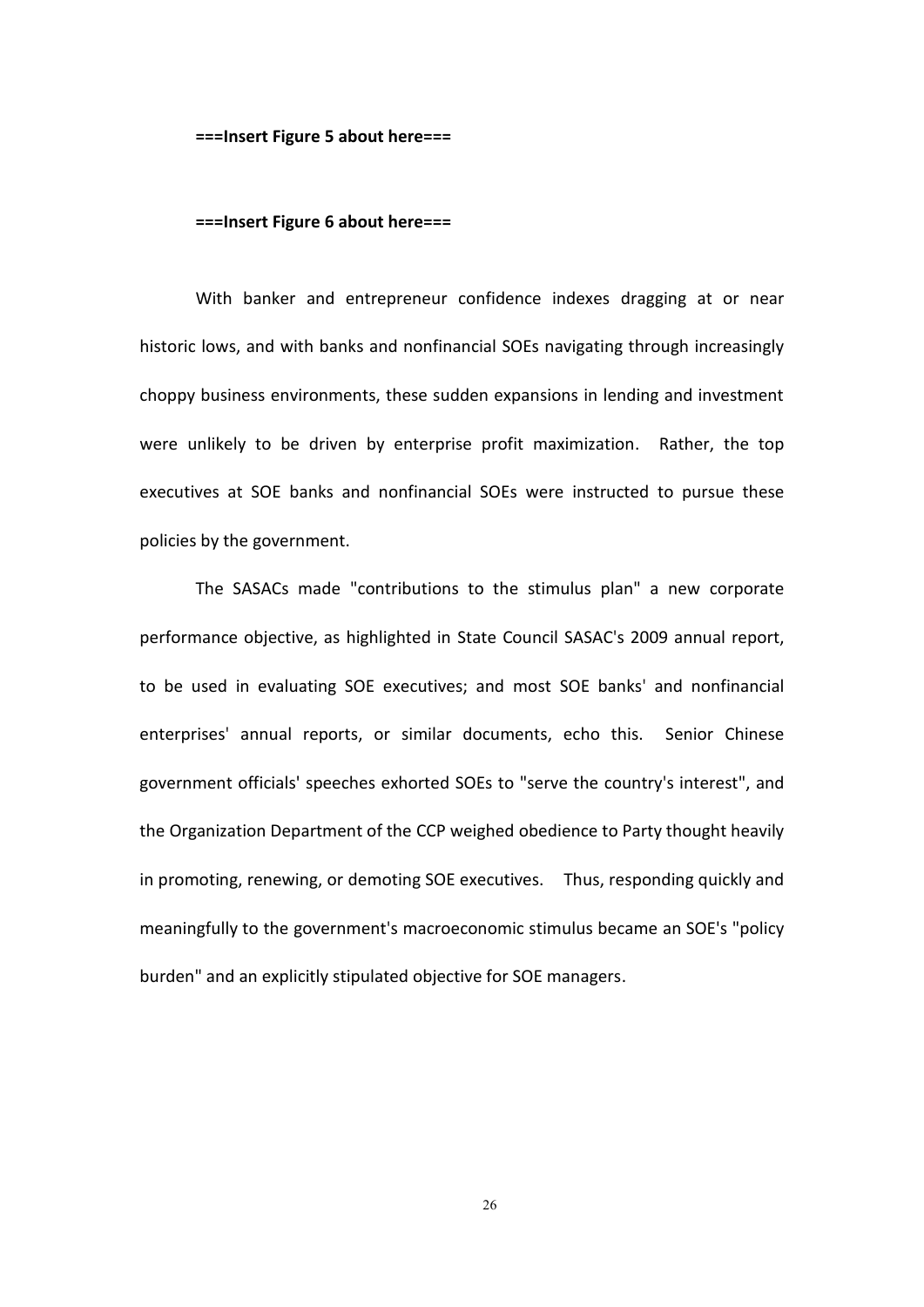#### **3.2** Potential Problems with the SOE Channel

The dual objectives assigned managers of SOE banks and nonfinancial SOEs  $-$  to advance the government's political objectives and optimize SOE financial performance – remained in effect as SOEs fulfilled these policy burdens. Assessing borrowers on the basis of the likely financial viability of their investment plans is time consuming and requires expensive expertise. Given the government's policy directive to increase lending immediately and substantially, careful evaluation of lending decisions was almost certainly simply not possible. Rational SOE bank executives would doubtless obey the directive, but perhaps in ways that minimize damage to the financial performance of their banks, thereby protecting their annual bonus packages and their promotion prospects at the end of their three-year terms in their current positions. SOE Banks, obliged to issue huge volume of loans, would thus favor borrowers perceived as unlikely to default, at least in the near future.

For several reasons, bankers saw large C-SOEs as preferred borrowers. First, large C-SOEs were widely thought "too big to fail". If the downturn proved long and deep, the State was likely to save them from serious trouble. Second, lending to!large!CDSOEs!was "politically!correct."! ! Nonperforming!loans!to!other!borrowers,! especially private corporations, would leave SOE bankers open to criticism. But decisions to let SOEs, especially C-SOEs, renege on debts would be made by high government and party officials, sheltering SOE bankers from blame. Such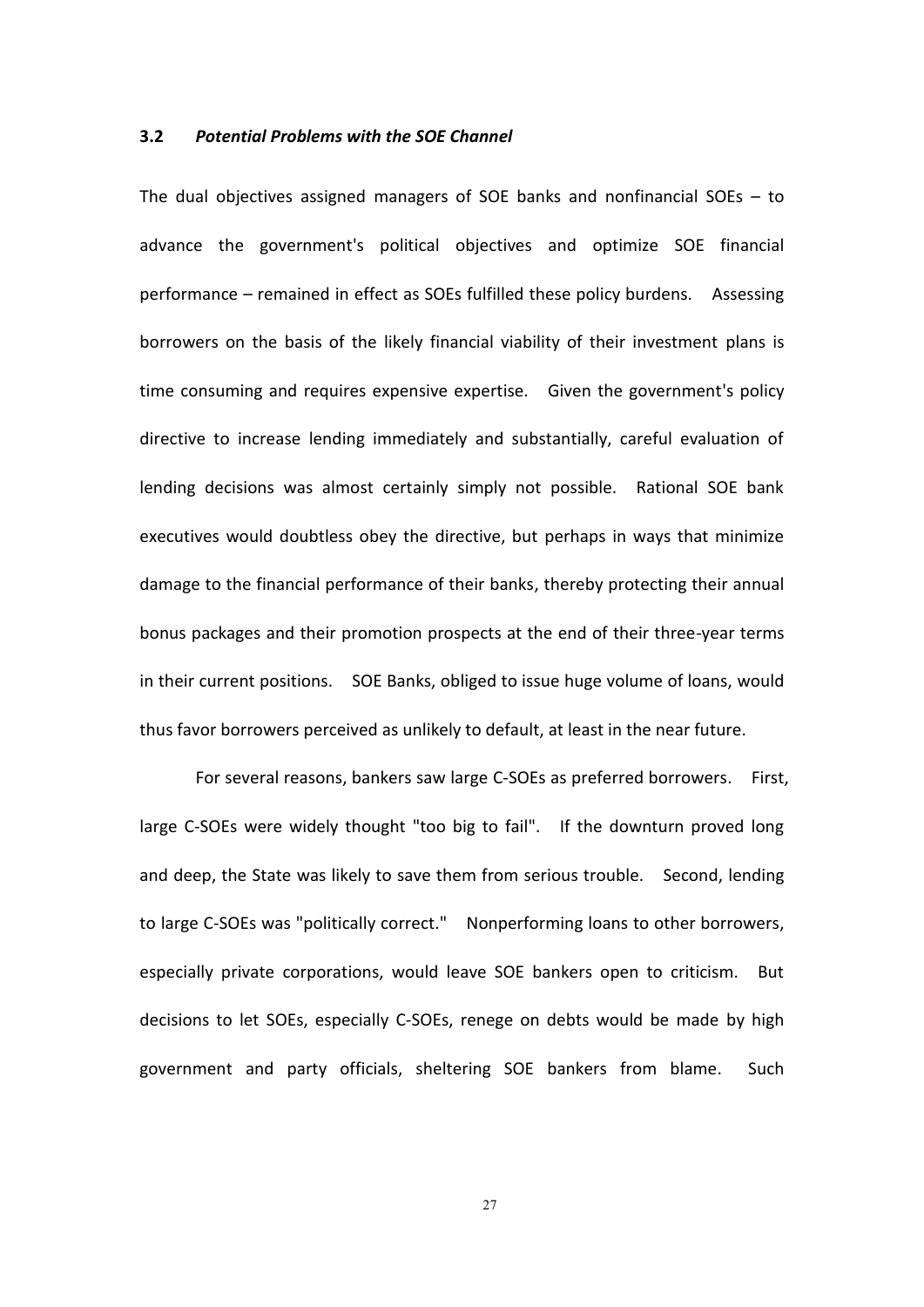reasoning appears to have been persuasive, for listed C-SOEs received nearly 60% of all new loans to all companies listed in mainland exchanges in 2009. $^{18}$ 

The managers of nonfinancial SOEs, having borrowed these funds, had to invest them quickly to demonstrate adherence to the government's stimulus plan, but also avoid damaging the financial performance of their SOEs, and thus their bonus income streams. Like the top managers of SOE banks, nonfinancial SOEs are evaluated annually for bonuses and triennially for promotions. Investments that would not show major problems for at least three years were thus needed.

Large corporate capital investments require careful planning, forecasting, risk assessment, and other financial analysis; and this too takes time and money. Formulating profitable capital investments is daunting under normal conditions; amid a global economic downturn, the task can be petrifying. Nonfinancial SOE managers were thus hesitant to invest in property, plant, and equipment associated with their primary lines of business; fearing that such investments would do poorly in!the!nearDterm!future.! ! The National!Bureau!of!Statistics estimates the!mean!ROA! of 23 of the 38 industrial sectors it covers as below the loan interest rate (5.31%) in 2008

Thus, nonfinancial SOE managers needed nontraditional investments whose returns would likely cover their borrowing costs  $-$  at least until positive triennial evaluations moved them on to higher positions elsewhere in the economy.

 $18$  Source: Author' calculation based on annual report data in the Genius Finance Database.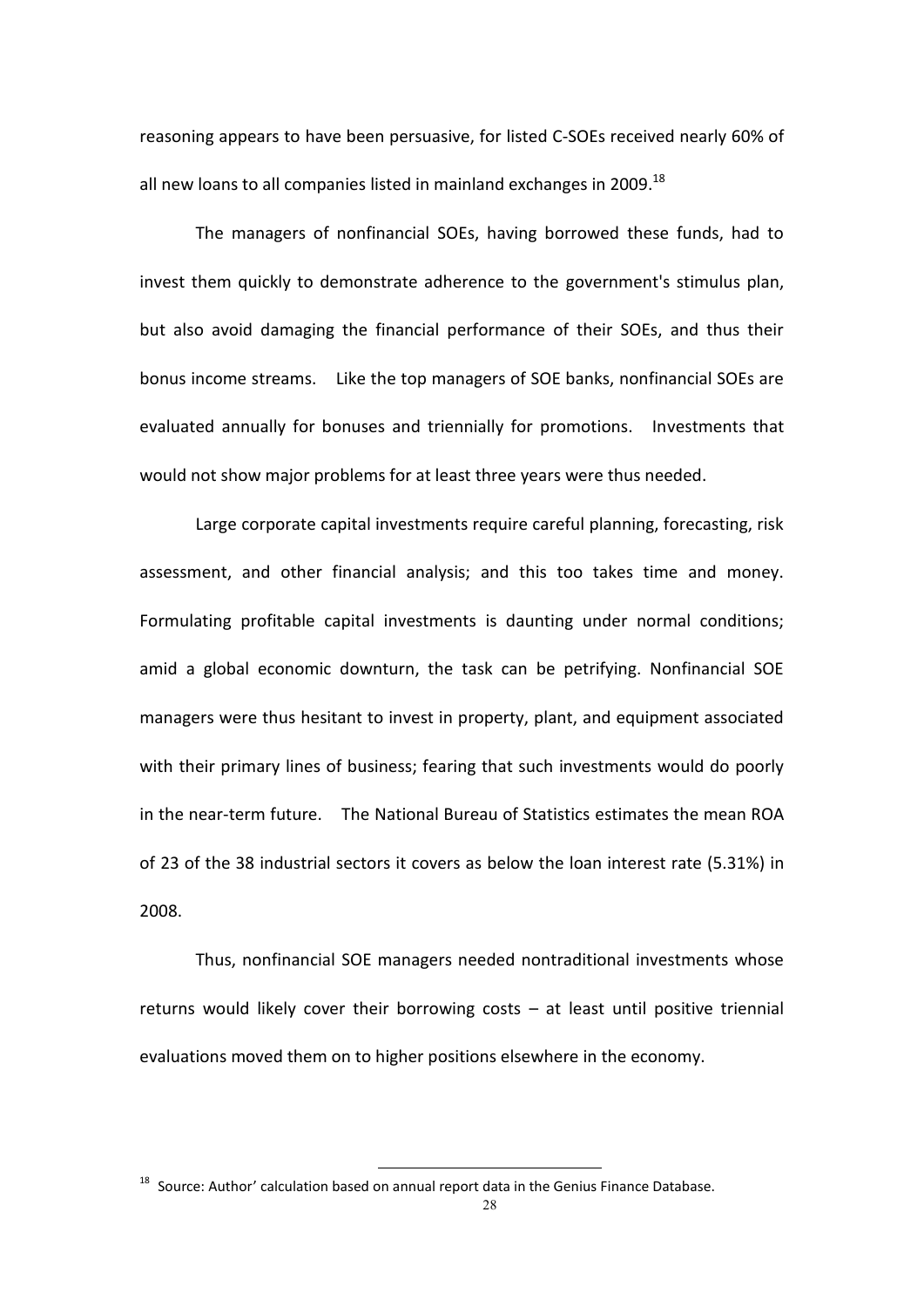Real estate seemed to fill this bill for several reasons. First, real estate prices in major cities rose steadily over the preceding years, making residential construction one of the most profitable industries. The two latest economic censuses show the ROS of the real estate sector rising faster than in any other sector - from 8.31% in 2004 to 12.62% in 2008, when it ranked third in profitability, behind only "mining" and "other services". In major cities with hot housing markets, the sector's ROS was even higher in 2008, reaching 14.99% in Beijing and 17.90% in Shanghai.! ! Second,!real!estate is!relatively easy to!enter,!at!least compared!to other! highly profitable industries. IF example, entering "mining", the most profitable sector, requires locating and developing ore deposits; and the sector is, in any event, given over to state-licensed monopolies. In contrast, any nonfinancial SOE with ready cash might take to buying land or residential apartment blocks, and even to building them, with some hope of financial success.

Accordingly, many C-SOEs, obeying political directives to hike their borrowing from!SOE!banks and!invest,!opted to!invest real!estate.! ! While!SASAC!guidelines list! only 16 C-SOEs with real estate development as core business, these and 78 other C-SOEs owned or controlled real estate developers by the end of 2009. Most of these concentrated on real estate in a few major cities, where their buying pushed up lot prices substantially. Indeed, C-SOE land purchases are widely thought responsible for land and housing price surges these cities experienced during the recovery. The next sections assess the validity of this sentiment.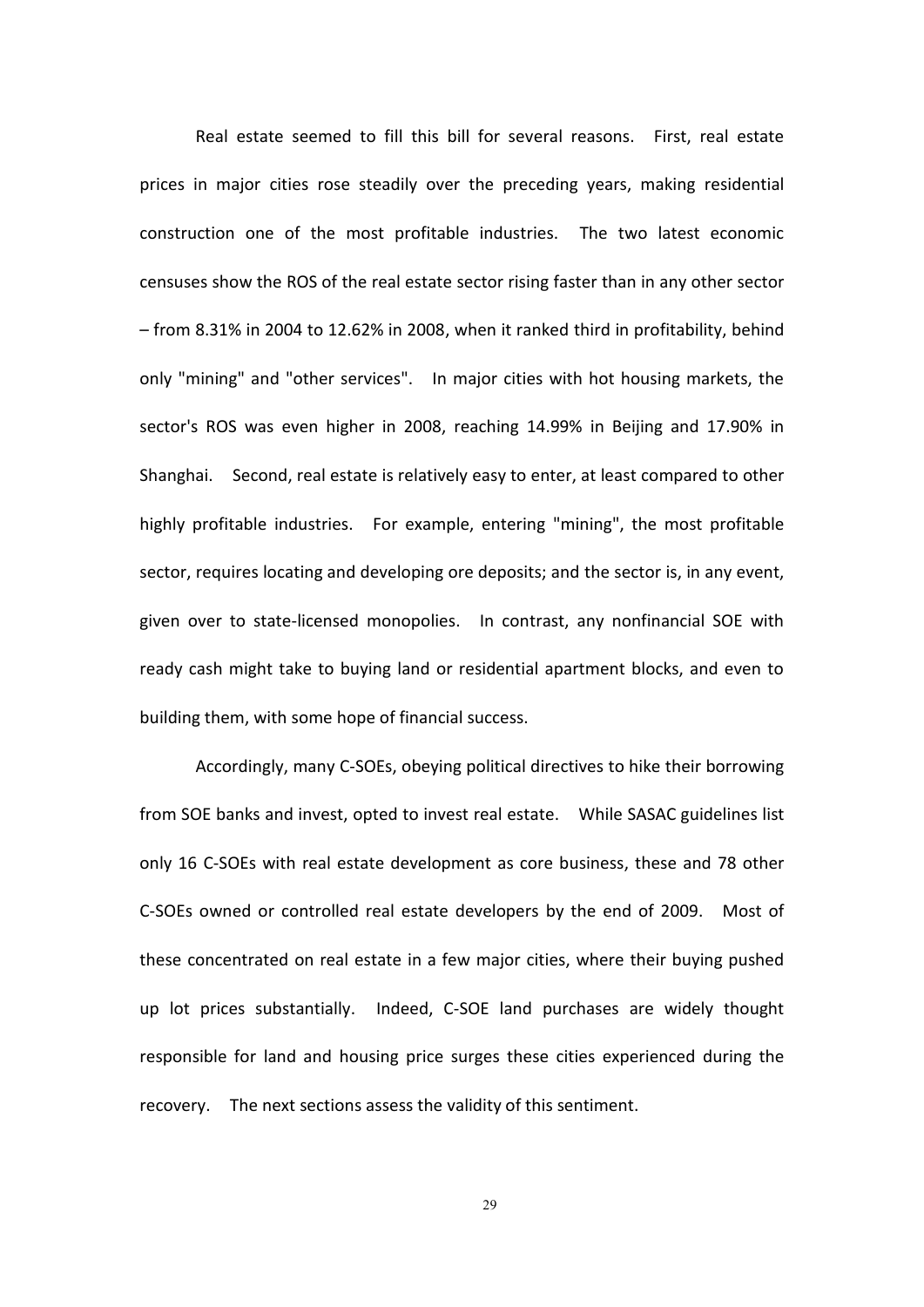## **4.# Land#Transaction#Data**

All urban land was nationalized at the founding of the People's Republic of China in 1949. Under the Constitutional Amendment of 1988, the State retains ultimate ownership of urban land, but allows individuals and enterprises to lease land use rights for! specified! periods.! ! For! example,! residential! lot! leases! typically! last! 70! years. A private housing development project might involve a developer leasing lots from a local government, building housing units on the lots, and then selling the developed units. A State Council madate, issued in 2002 and reiterated in 2004, requires that leases for urban lots designated for residential development be sold at auctions.<sup>19</sup> In most cases, the developer entering the highest bid gets the lease.

We collect land parcel auction data in eight major Chinese cities: Beijing, Chengdu, Hangzhou, Shanghai, Shenzhen, Tianjin, Wuhan, and Xian. These are all large cities, with relatively developed economies and housing markets. In 2009, their combined GDPs constituted 17.3% of China's GDP, and 35% of new home sales occurred within the nation. $^{20}$ 

Our data, from the Soufun Database and local land resources authorities' websites, contain 3,542 land transaction records.<sup>21</sup> These include all such public residential land lease sales in these eight cities from 2003 Q1 through 2010 Q1, except leases for land entirely designated for public housing, which we exclude

<sup>&</sup>lt;sup>19</sup> Three variants are permitted: one-stage auction, two-stage auction, and an alternative bidding process. See Cai, Henderson and Zhang (2009) for details.

<sup>&</sup>lt;sup>20</sup> Calculation based on Nation Bureau of Statistics data and municipal statistics for each city.<br><sup>21</sup> Soufun is a leading Chinese data vendor specialized in land and housing transaction data. The company's website is fdc.soufun.com.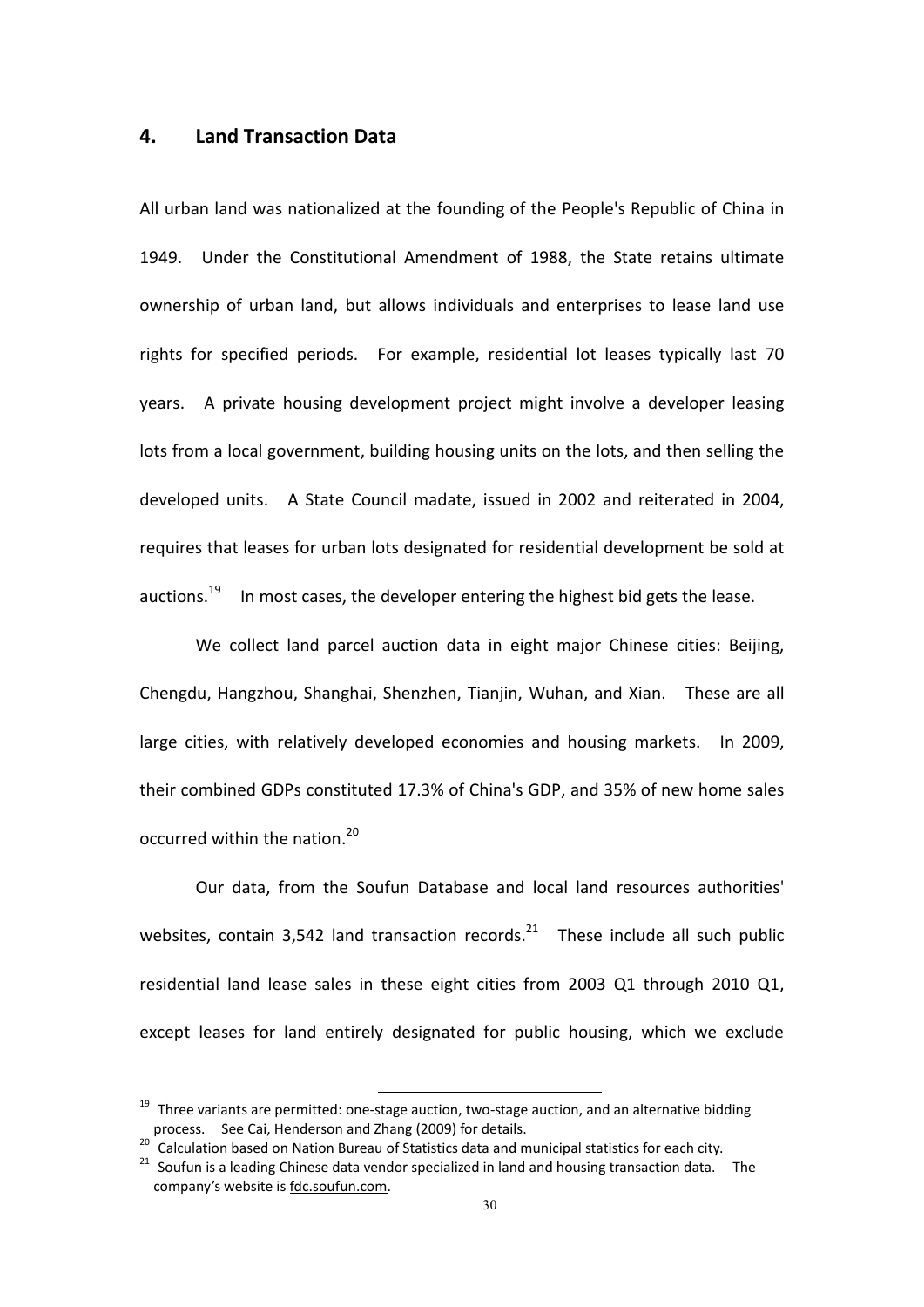because their prices are determined using other mechanisms. In April 2010, with China's economic recovery seemingly drawing to a successful conclusion, with America's real estate bubble still in the news, and with high and rising urban land prices attracting attention, the State Council SASAC explicitly discouraged C-SOEs, especially those for which real estate is not a core business, from further participation in lease auctions. Dur data thus includes the period in which China's macroeconomic stimulus was in high gear, and in which C-SOE investment options were unrestricted. Table 4 describes the distribution of these transactions across the eight major cities we study.

#### $==$ **Insert Table 4 about here===**

Our data include each land parcel's location and physical attributes as well as its sale price and date. For each parcel, we ascertain the buyer's characteristics from the eight cities' municipal real estate authority databases. These classify each buyer as a C-SOE, L-SOE, or non-SOE and, within each classification, assign the buyers grades, from one (highest) through five (lowest), according to size and experience as a developer. This also lets us distinguish listed from unlisted buyers. Table 5 displays the definitions and descriptive statistics of the variables so constructed.

#### ===Insert Table 5 about here===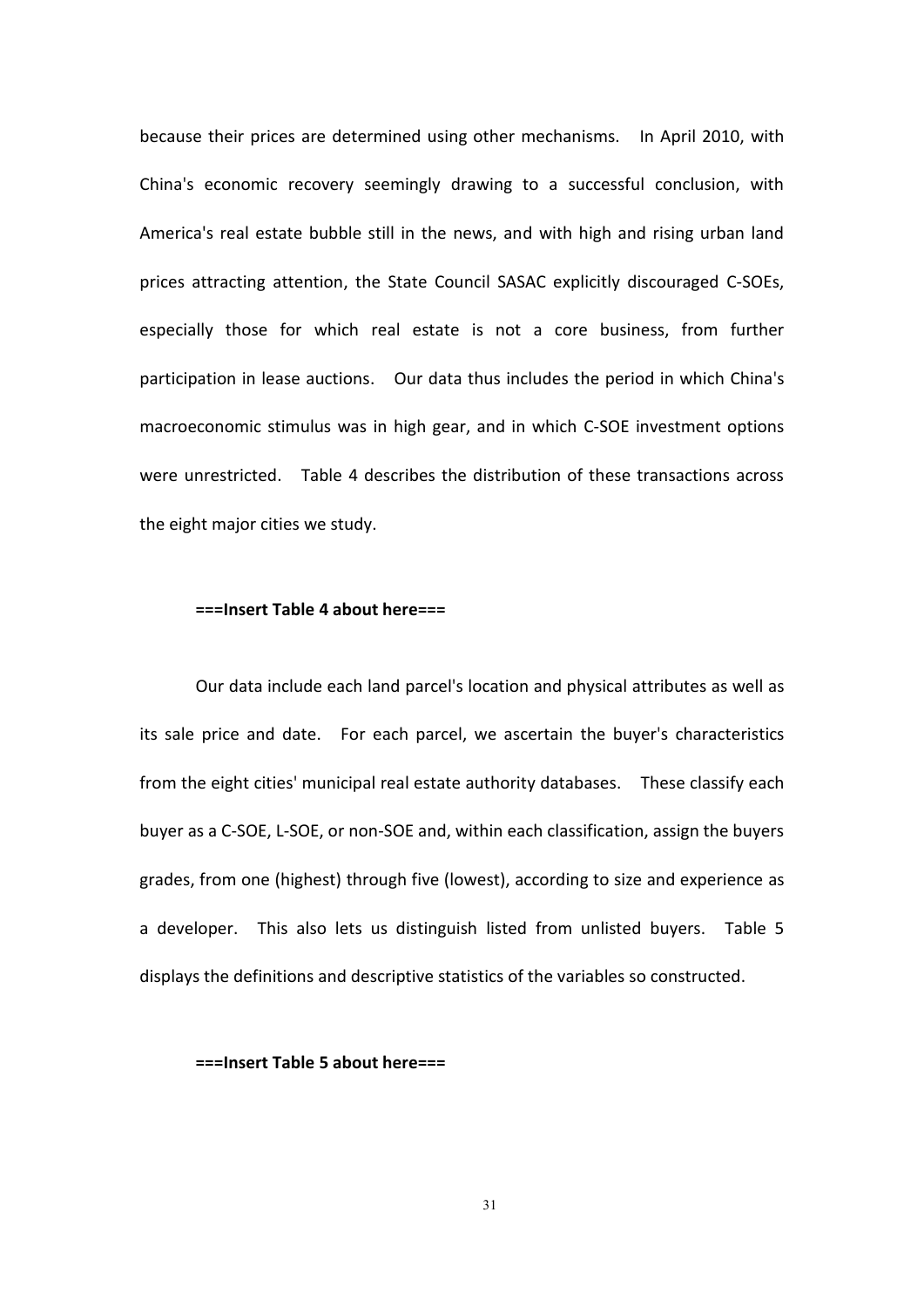A cursory inspection of our data supports the thesis that SOEs abruptly increased their activity in the real estate development business as the macroeconomic stimulus package was unfolded. Figure 7 shows SOEs' market share as low, with non-SOE developers dominating the market, until 2008; after which SOEs, and especially C-SOEs rapidly become major players. C-SOE developers' share by total value rose from about 15% in 2008 to about 23% in 2009, and a historic high of about 33% in 2010 Q1.

#### ===Insert Figure 7 about here===

Table 6 reveals substantial variation across cities in C-SOE entry. In Beijing, their favorite market, C-SOEs roughly doubled their market share from its historic level or roughly 24% to 53.54% in 2009 and 2010 Q1, when the stimulus package was unfolded. Simultaneous surges in market shares are also clearly evident in Shanghai, Chengdu, and Tianjin, but less so in the other four cities.

#### **===Insert#Table#6 about#here===**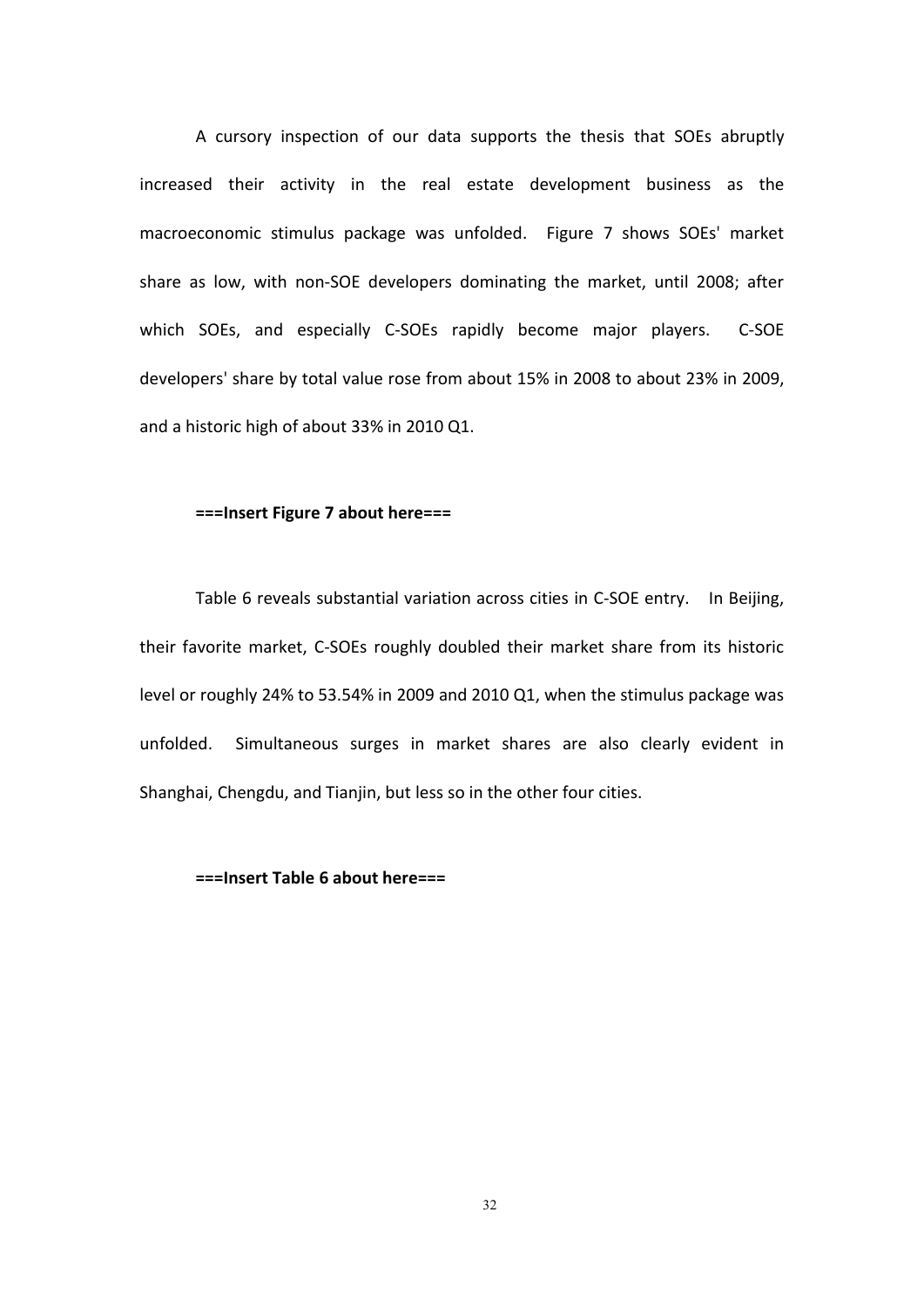## **5. • Empirical Analysis of Land Auctions in Eight Major Cities**

#### 5.1 Hedonic Model of Constant Quality Price Index

Our first objective is to understand whether changes in land parcel prices are related to!the!stimulation!packages.! ! To!compare!the!price!of!heterogeneous!land!parcels,! we use a pooled hedonic land pricing model. The dependent variable is transaction price for each parcel in the logarithmic form (in constant 2003 RMB) measured as the price per square meter of the permitted housing floor space.<sup>22</sup> To control for quality variation, we include the distance to the city center (*D\_CENTER*), the permitted building density expressed as permitted floor space over land area (*DENSITY*), and requirements to provide public housing units on the parcel (*SHARE PH*). We expect all three to correlate negatively with a parcel's price. We also control for site quality at delivery, measured by whether the land is leveled or not (*LANDLEVEL*),!and expect!higher!prices!for!leveled!land.! ! We!also!control!for!the! parcel's size (*SIZE*), requirement to build public utilities such as school or hospital on the parcel (PUBLIC), and the form of the transaction (*AUCTION* for one-stage auction and *BIDDING* for a bidding process, with two-stage auctions as the left-out category). All regressions include city and quarter fixed effects.

Table 7 reports the results of our basic hedonic model, estimated by OLS (column 1), sandwich estimator allowing for clustering by city (White 1980; column 2), and random effect regression (column 3), respectively.

 $22$  Note that in China, land parcels of residential use are always priced in the floor area of housing permitted to be built on the parcel, instead of being priced in terms of the land area.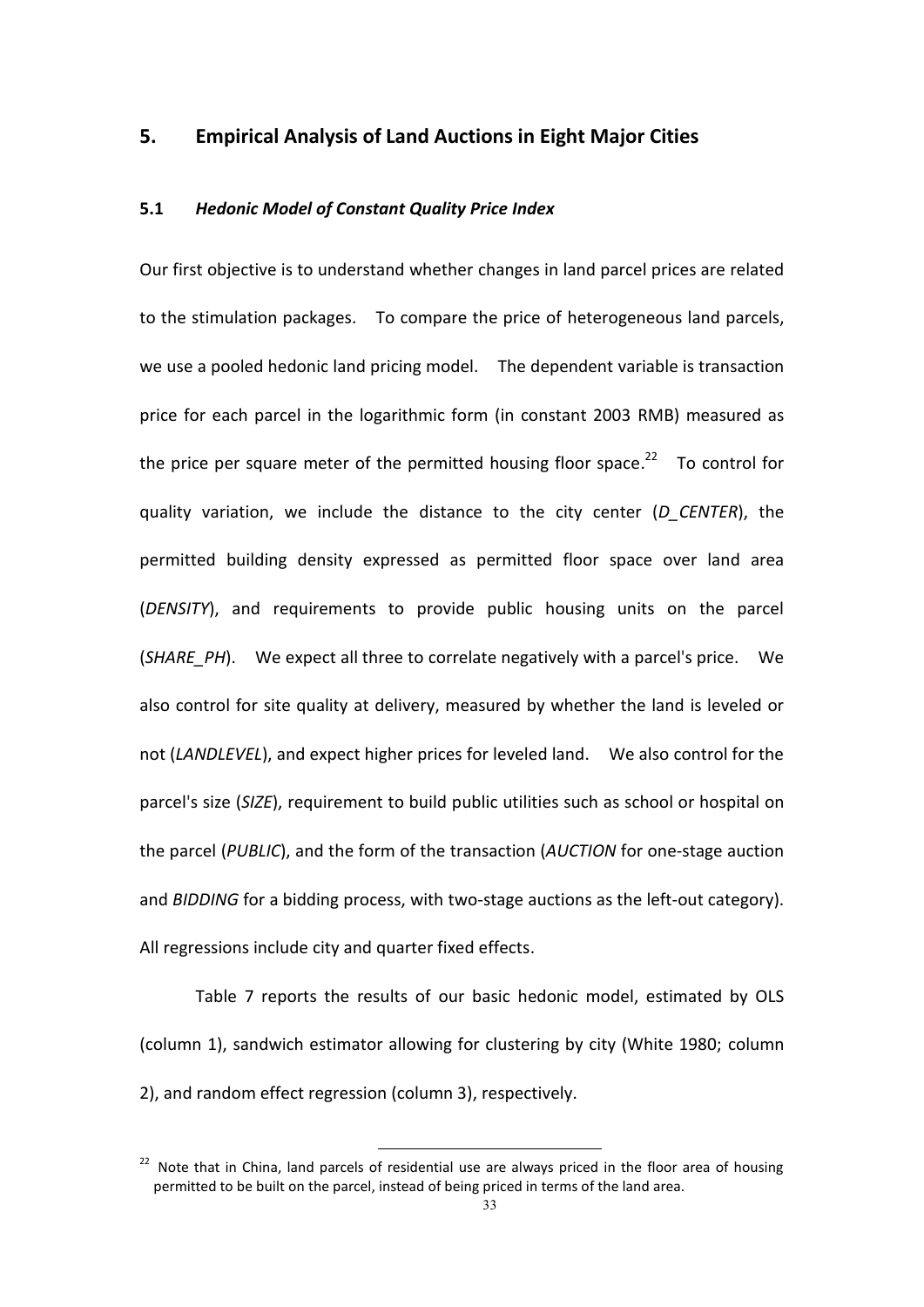The coefficients of the controls are broadly consistent with our expectations. Land parcels nearer city centres and with lower building densities fetch higher prices per square meter of permitted floor area; though parcels levelled before delivery fetch insignificantly higher prices and parcels with public housing requirements fetch insignificantly lower prices. The method of sale controls associate one-stage auctions with higher prices, two-stage auctions with intermediate prices, and the bidding process with lower prices.

#### ===Insert Table 7 about here===

The coefficients on the quarterly time dummies from column 2 of Table 7 are plotted in Figure 8; and can be interpreted as a real constant quality residential land price index for these cities. The figure shows land prices surging in 2009 Q2 and rising until they peaked at the end of 2009. Overall, the index almost doubled  $(97.4%)$  from 2009 Q1 to 2009 Q4; corresponding neatly to the surge in lending to SOEs, and especially C-SOEs that Figure 4 shows beginning in 2009 Q1.

#### **===Insert#Figure#8 about#here===**

A near doubling of land price within one year is extraordinary by any reasonable standards. I Fundamentals explanations are always possible if one is flexible enough with assumptions. For example, wild swings in rational agents' expectations due to radical shifts in political or economic forecasts, demand,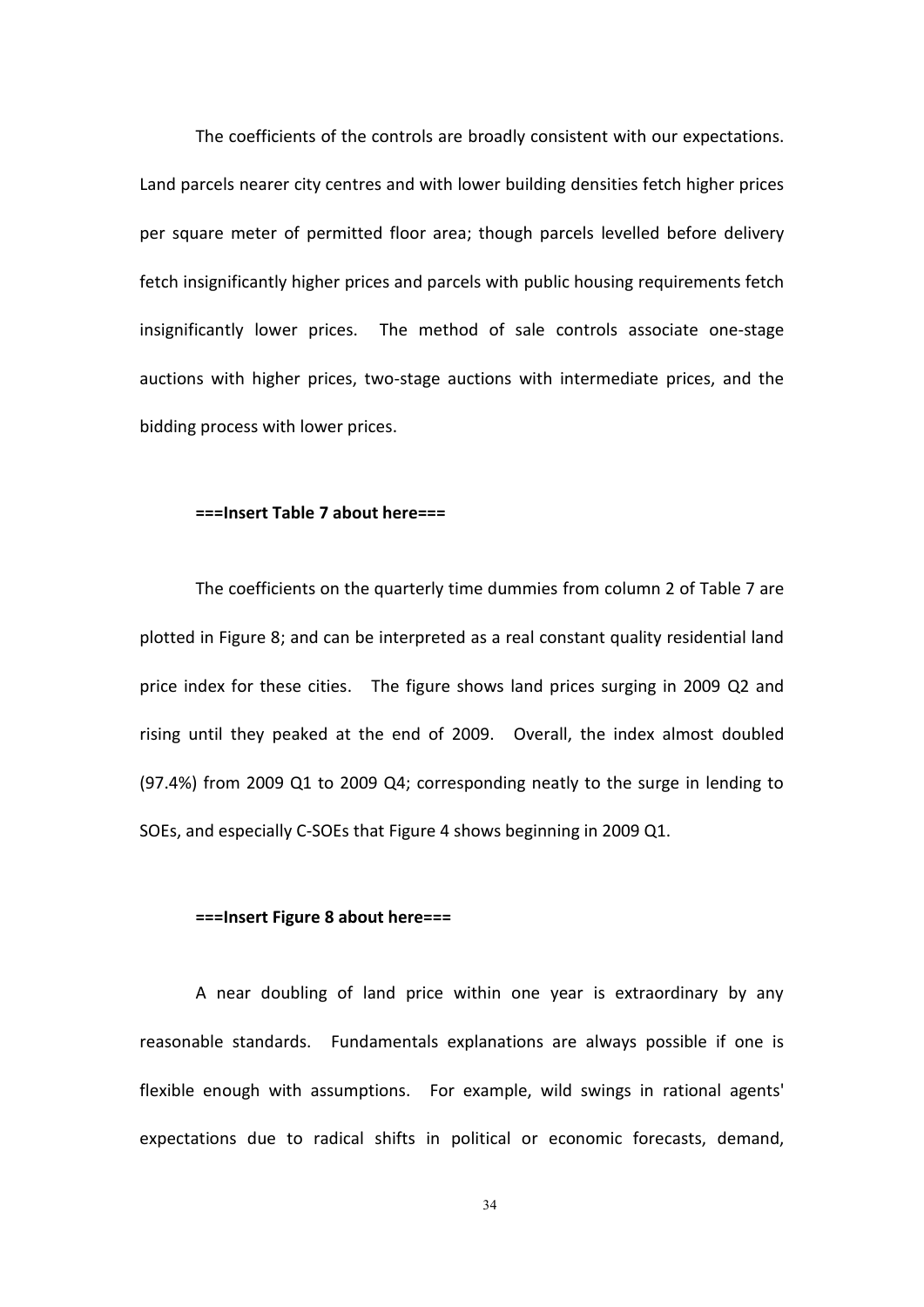regulation, savings behavior, might do the trick. However, the abrupt prominence of C-SOE developers as land prices surged is surely strong circumstantial evidence consistent with our thesis.

#### 5.2 *Estimating the Price Effect of SOE Developers*

We further explore the linkage between SOE participation in the real estate sector and land parcel prices by including buyer characteristics in our regressions. These include indicator variables for buyers controlled by C-SOEs and L-SOEs, *CSOE* and *LSOE*, respectively; an indicator variable set to one if the buyer is a listed firm, LISTED; and a set of indicator variables corresponding to the grade the government assigns the developer, *GRADE1* through *GRADE5* in descending order of quality. Table 8 reports the results. Again, like in Table 7, all the three estimators are applied!and!the!results!are!consistent.! ! The!indicator!variables!for CDSOE and!LDSOE! buyers, especially the former, attract significantly positive coefficients, implying that they offer inexplicably (in terms of the control variables) high prices for land parcels. The robust clustered sandwich estimator regressions (column2) show C-SOEs and L-SOEs paying 16% and 11% more, respectively, than non-SOE buyers for land parcels that are otherwise identical in terms of the characteristics we observe.

#### **===Insert Table 8 about here===**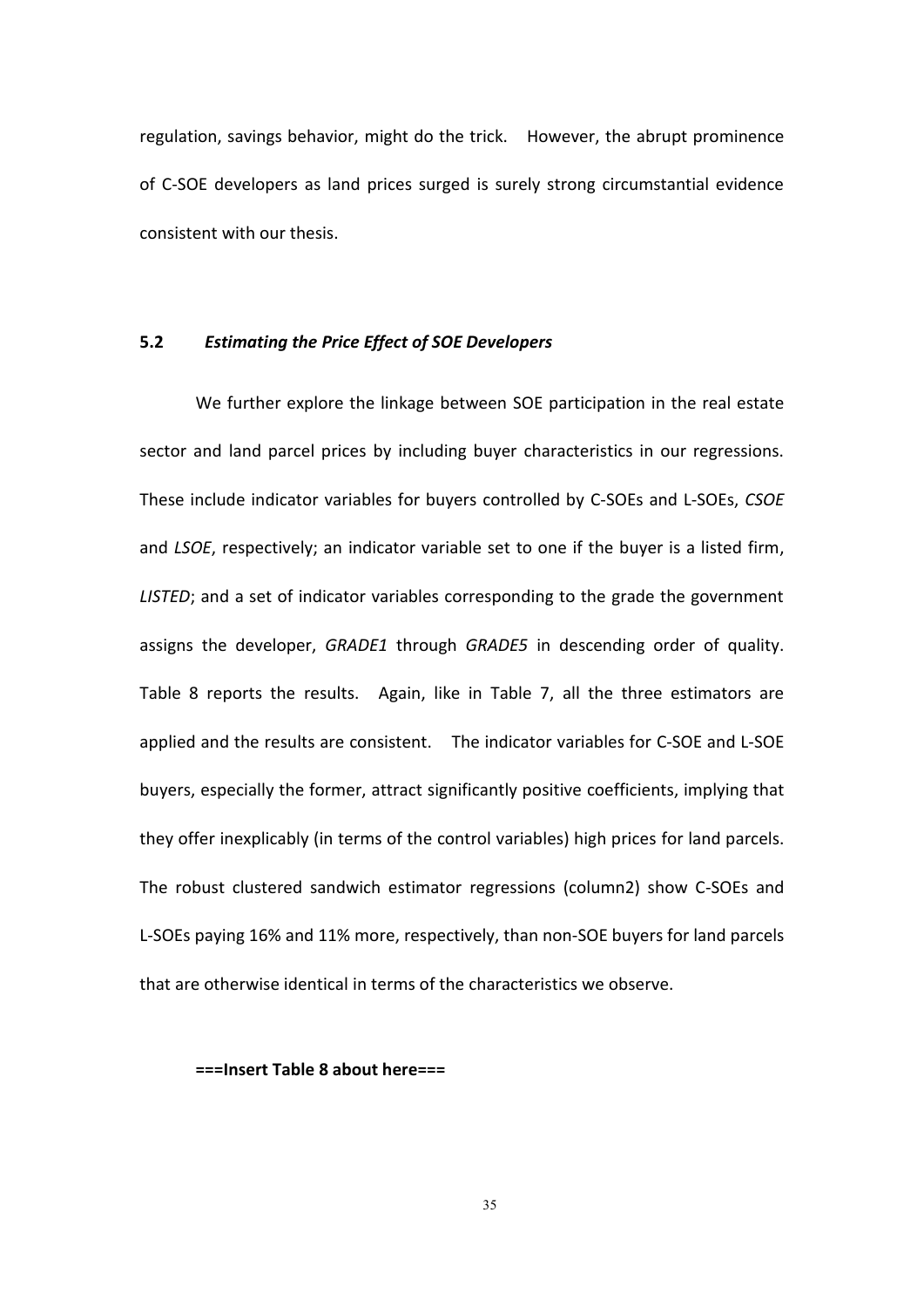These price premiums at least partially explain the surge we observe in residential land prices. Figure 9 provides the constant quality prices of different buyer groups. The figure shows the C-SOE group's constant price index surges in 2009 Q1, followed by the other groups' price indices, and the C-SOEs' index persistently exceeds those of others after 2009 Q1. This clearly suggests that the C-SOEs' participation in land lease markets plays a role in the rise of land prices in China from 2009  $Q1$  through the end of our sample. Our estimate is likely conservative, for in a China without C-SOE bids, other developers bids would surely be lower than those we observe.

#### **===== Insert Figure 9 about here =====**

#### **5.3** *Robustness*

Other factors might contribute to C-SOE real estate developers' high bids. First, C-SOEs' connections have surely long provided privileged access to government funds, loans from SOE banks, etc. (Allen, Qian, and Qian, 2005); which would cut their costs of capital and justify their higher bids for land parcels. Second C-SOEs' connections might likewise provide speedier permit approval, utility access, and so on; which would make real estate developments more profitable for C-SOEs, again justifying their paying higher prices for land parcels.

However, neither alternative fully explains our findings. C-SOEs' superior connections have long been a fixture of Chinese business (McGregor 2010). Figure 9 shows that C-SOEs only began paying prices substantially higher than those paid by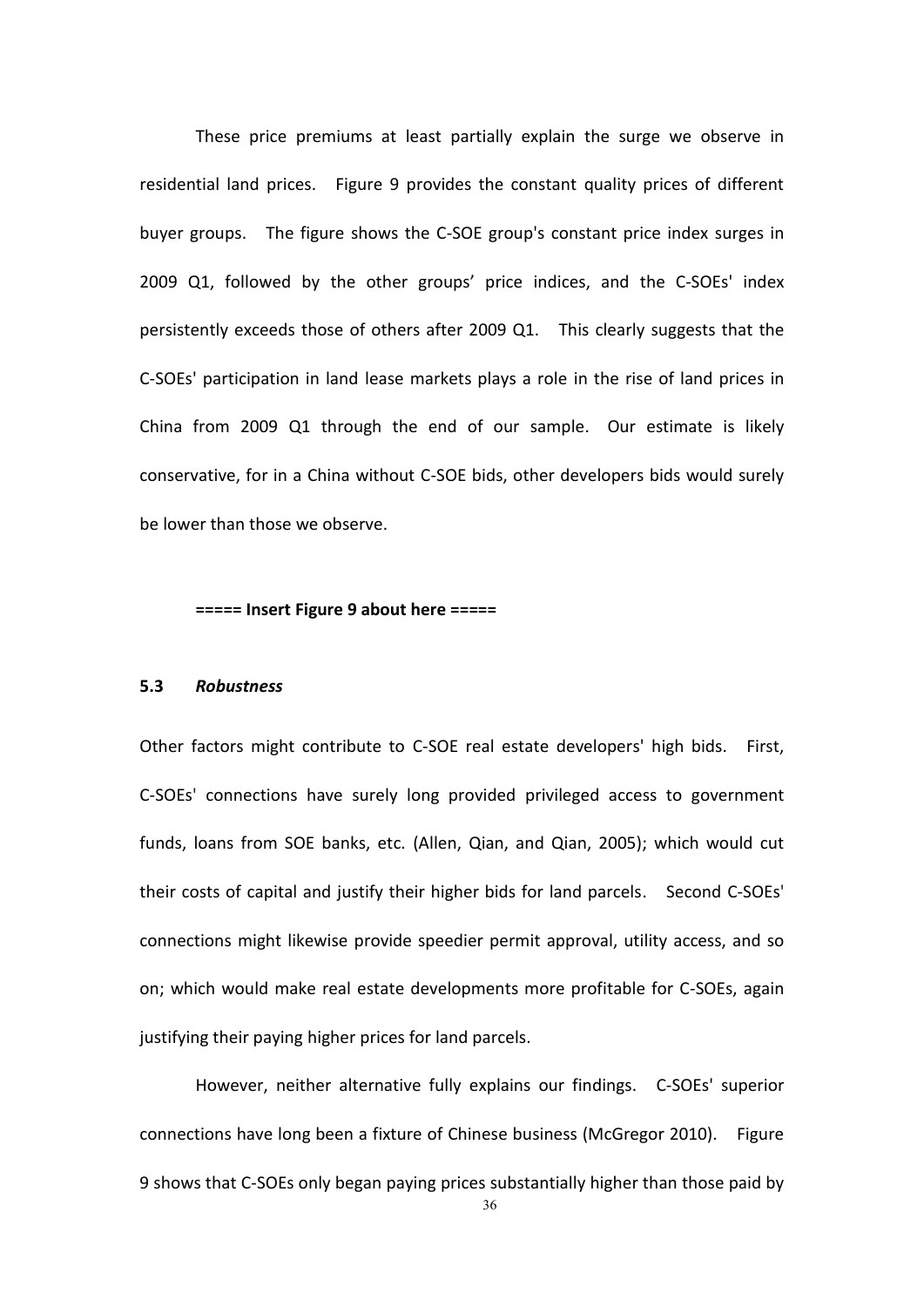other buyers when the stimulus program began. Before that, C-SOEs' prices were sometimes slightly above or below those paid by other buyers. Table 9 confirms that this effect is statistically significant: the gap between C-SOEs' bids and those by other buyers became significantly elevated after the first quarter of 2009, when the macroeconomic stimulus began. Moreover, locally-controlled SOEs should also have connections, especially with the local authorities regulating real estate developments. Had connections suddenly become a major advantage to SOE real estate developers in 2009, L-SOEs should have responded too; but Table 9 shows no such effect.

#### **===== Insert Table 9 about here =====**

Conceivably, the value of SOEs' connections might have lain dormant until 2008, when the C-SOEs were suddenly inundated with unprecedented quantities of cheap loans, and pressured to invest it quickly. Location is important in real estate, and SOE executives' connections are likely to be especially useful in the cities that host their headquarters. Indeed, access to local networks is thought important in explaining agglomeration in developed economies (Ellison and Glaeser, 1999). Table 10 investigates this by including interactions to see if C-SOEs pay more for land nearer their headquarters. This is observed, but the stimulus effect remains significant. Thus, Table 10 concedes that connections may indeed help C-SOE land developers, but reaffirms a transmission role for C-SOEs in the macroeconomic stimulus.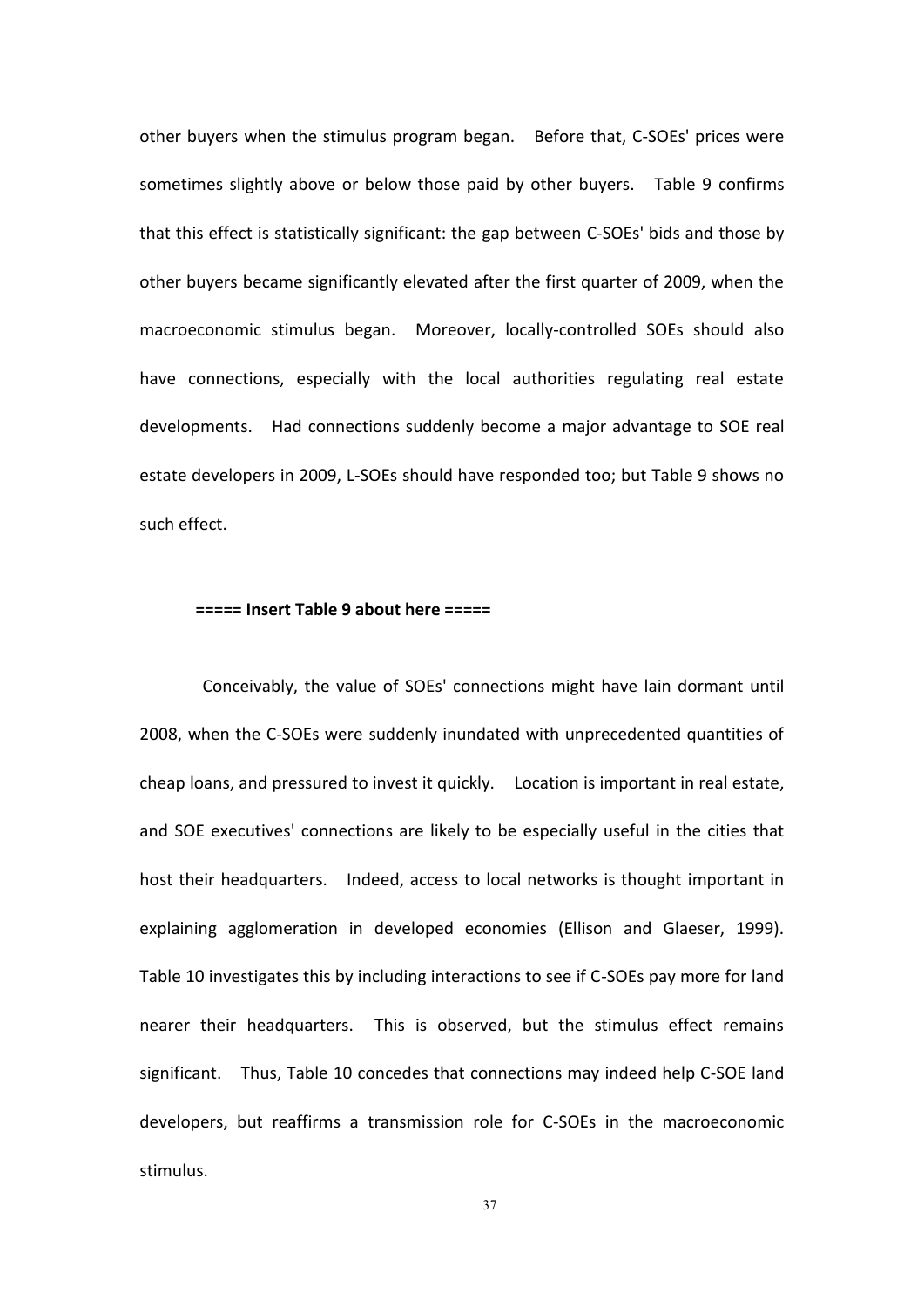#### ===== Table 10 about here =====

Another possibility is that we control imperfectly for land parcel quality, and C-SOEs might be disproportionately purchasing higher quality land after 2008. We therefore consider additional variables in our hedonic regressions. Beijing, Shenzhen, Shanghai, Tianjin, and Wuhan have subways, so we introduce the logarithm of the distance to the nearest subway station as another quality measure and rerun our regressions using only data from these five cities. This exercise generates qualitatively similar results to those shown in the tables, by which we mean identical patterns of signs and significance levels and roughly comparable coefficient magnitudes.

Another approach to capture the effects of missing hedonic factors is to directly introduce the price of comparable newly-built housing units. We therefore match each land transactions in Beijing with the price of newly completed residential housing no more than five kilometers away and sold no more than twelve months earlier. This lets us match each of 296 land transactions to one or more of 907 completed residential housing developments. For each transaction, we take the average sale price during the previous month of housing units in the matched completed developments, weighted by the reciprocal of the distance. We then include this "neighborhood price" as an additional right-hand side variable. This exercise also yields qualitatively similar results to those shown.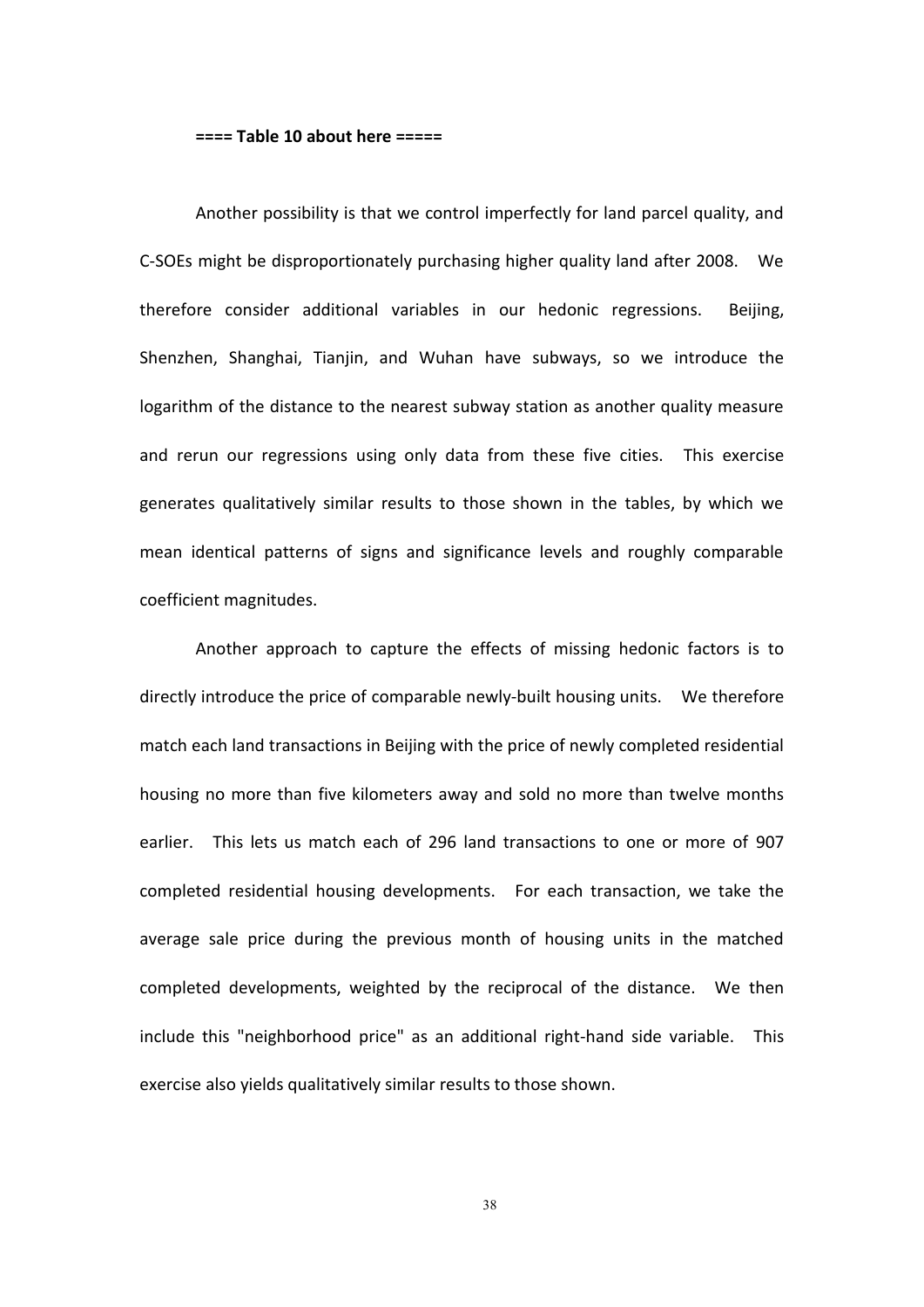### **6. Macroeconomic Impact of C-SOE Land Transactions**

For SOEs to constitute a macroeconomic policy channel, their real estate investments and the associated surge in land prices must have a macroeconomic impact. Two direct effects contribute to GDP.

First, by increasing the overall value of land transactions, C-SOEs directly elevate aggregate investment and therefore GDP. To assess the importance of the real estate related sectors to GDP, we calculate what GDP growth would have been without the real estate related sectors.<sup>23</sup> For example, China's 2009 GDP growth was 9.3%, but would have been only 8.3% without real estate related sectors. In other words, the real estate related sectors were responsible for roughly 11% of total GDP growth. Figure 10 graphs this fraction by year, and shows the real estate related sectors' contribution to GDP growth peaking in 2009.

#### ===Insert Figure 10 about here===

Second, revenue from land lease sales accrues to Chinese government. In 2009 total government spending grew by 23%, from RMB 6.26 trillion in 2008 to RMB 7.63 trillion in 2009; while total budgetary government revenues rose only 11.7% to RMB 6.85 trillion. This left Chinese government with an overall deficit of RMB 0.78 trillion, 6.2 times as much as that in 2008. $^{24}$  Governments' revenues from land sales  $-$  RMB 1.39 trillion in 2009, and up over 60% from the previous vear, was thus

<sup>&</sup>lt;sup>23</sup> In the calculations, we define "real estate related sectors" as the aggregate of the real estate and construction industries.<br><sup>24</sup> Source: National Bureau of Statistics, China.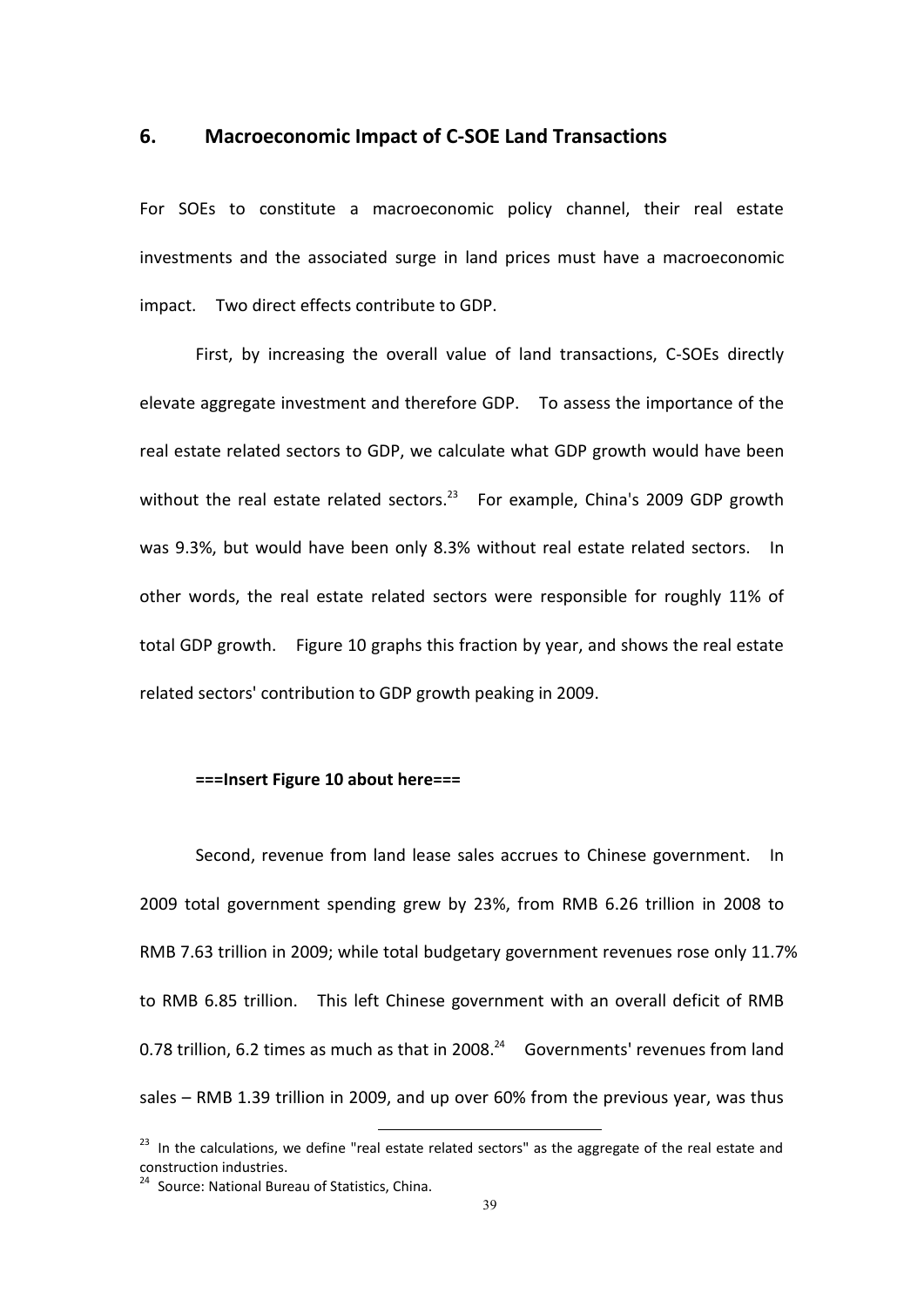an important factor in preventing a major contraction in government spending.<sup>25</sup> Clearly, the hike in land auction income played a critical role in financing the fiscal stimulation policies for Chinese government.<sup>26</sup>

However, sustainably high GDP growth in the long run depends on the efficiency of resource allocation. Wu, Gyourko and Deng (2010) argue that Chinese land prices were already above fundamental values in some cities, notably Beijing, prior to the stimulus package, and that 2009 and early 2010 saw increasingly effervescent! land! prices.! ! While! this! might! increase! nominal! wealth! for! homeowners, and thus encourage them to increase consumption; it burdens others with!larger!interest!payments,!decreasing their quality!of!life.! ! Moreover,!as!recent! American macroeconomic events make clear, the implosion of a real estate price bubble decreases homeowners' wealth significantly, reduces their consumption, leaves people burdened with large debts, and leaves the economy with a surfeit of unprofitable housing developments. If China's macroeconomic stimulus via its SOE channel is merely replicating this effect, a truly epic tale of short-term gain for long-term pain may be unfolding.

<sup>&</sup>lt;sup>25</sup> Source: Soufun Database.<br><sup>26</sup> More precisely, land auction income is especially important for financing local government since in China all land revenues accrue to local governments. In 2009 the overall deficit at local government level reached RMB2.8 trillion.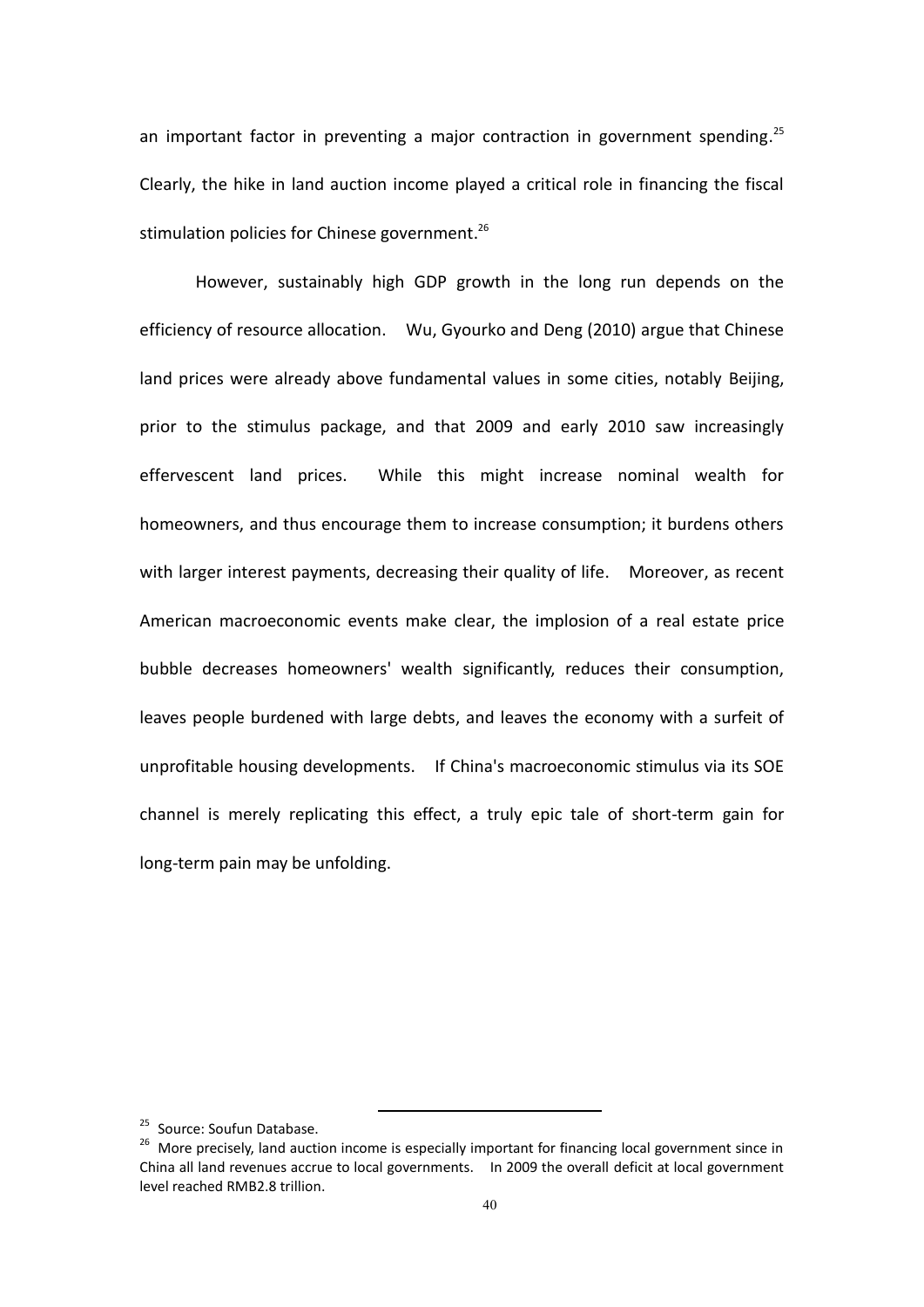## **7.# Conclusion**

China's macroeconomic stimulus had an extraordinarily large and rapid effect. This reflects the central government's continued direct controls over much of the economy. The central government ordered its SOE banks to lend, and they lent; but primarily to the central government's nonfinancial SOEs. The central government ordered its nonfinancial SOEs to invest, and they invested; but primarily in real estate. This increased GDP substantially and rapidly in 2009, effectively countering the effects of the global financial crisis that affected many other countries that year.

However, the success of this stimulus may well disguise a curse. The economic logic behind a monetary stimulation is to keep credit flowing to economically viable firms by countering banks' tendency to tighten credit constraints during a downturn. The Chinese stimulus, in contrast, strengthened the flow of credit into already cash-flush C-SOEs, which were almost certainly not credit constrained at the time.

Two conclusions follow. First, China remains fundamentally a command and control economy, despite its seemingly rapid embrace of markets. Compared with most developed economies and most other emerging economies, the Chinese economy remains subject to remarkably sweeping direct control by the central government. While other governments must rely on "jawboning" and interest rate signals to stimulate lending and investment, China's government can simply decree that its SOEs affect a macroeconomic stimulus. The "Chinese model" of economic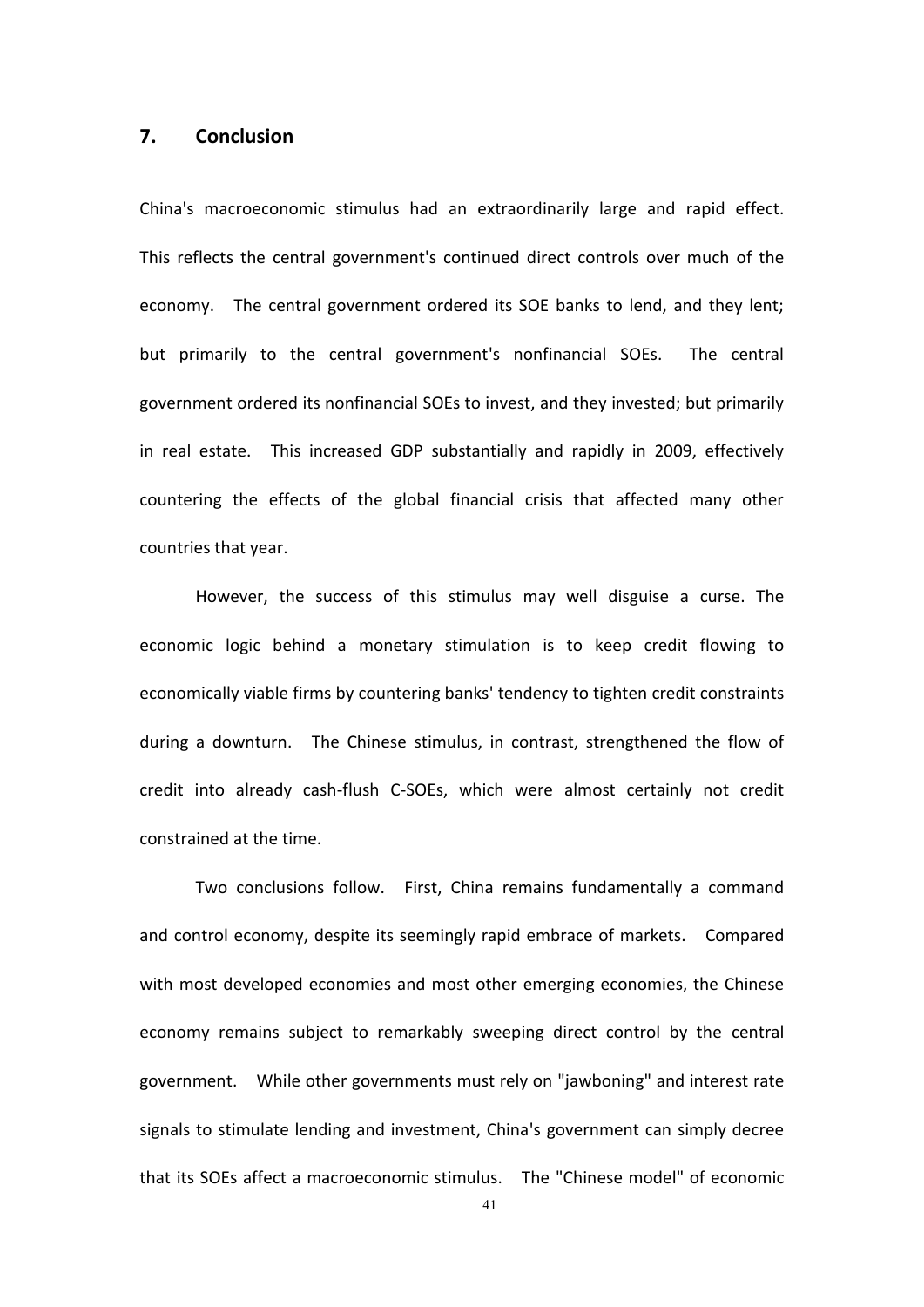development, with the Communist Party retaining the economy's commanding heights, has generated three decades of rapid growth. To the extent that such "ordered up" lending and investment artificially accelerated real estate investment and elevated real estate prices, above fundamentals, a major misallocation of the economy's resources may have ensued. This may brake future growth.

Second, the macroeconomic effectiveness of expansionary fiscal and monetary policies depend, in the long run, on sustained microeconomic efficiency. The microeconomic implications of China's "ordered up" macroeconomic stimulus are unclear, but our first pass over the figures suggests at least the possibility of an expanding housing bubble in 2009 and 2010.

A sharp drop in housing prices in China is unlikely to trigger a financial crisis of the sort America recently experienced. This is because the C-SOE banks that abruptly upped their lending and the nonfinancial C-SOEs that recycled those loans into real estate remain cash flush. A collapse in land prices would harm their balance sheets, but is unlikely to damage them severely. In addition, widespread mortgage defaults by home buyers are unlikely because required down-payments ranged from thirty to forty percent. Homeowners might take capital losses, but would not profit from abandoning their investments unless the prices collapsed utterly. Finally, home ownership in China opens access to social benefits, such as schools, and contributes to one's social status. Such considerations make mortgage defaults costly, even if the mortgage is somewhat "under-water"  $-$  that is, even if property values fall below outstanding mortgage debts.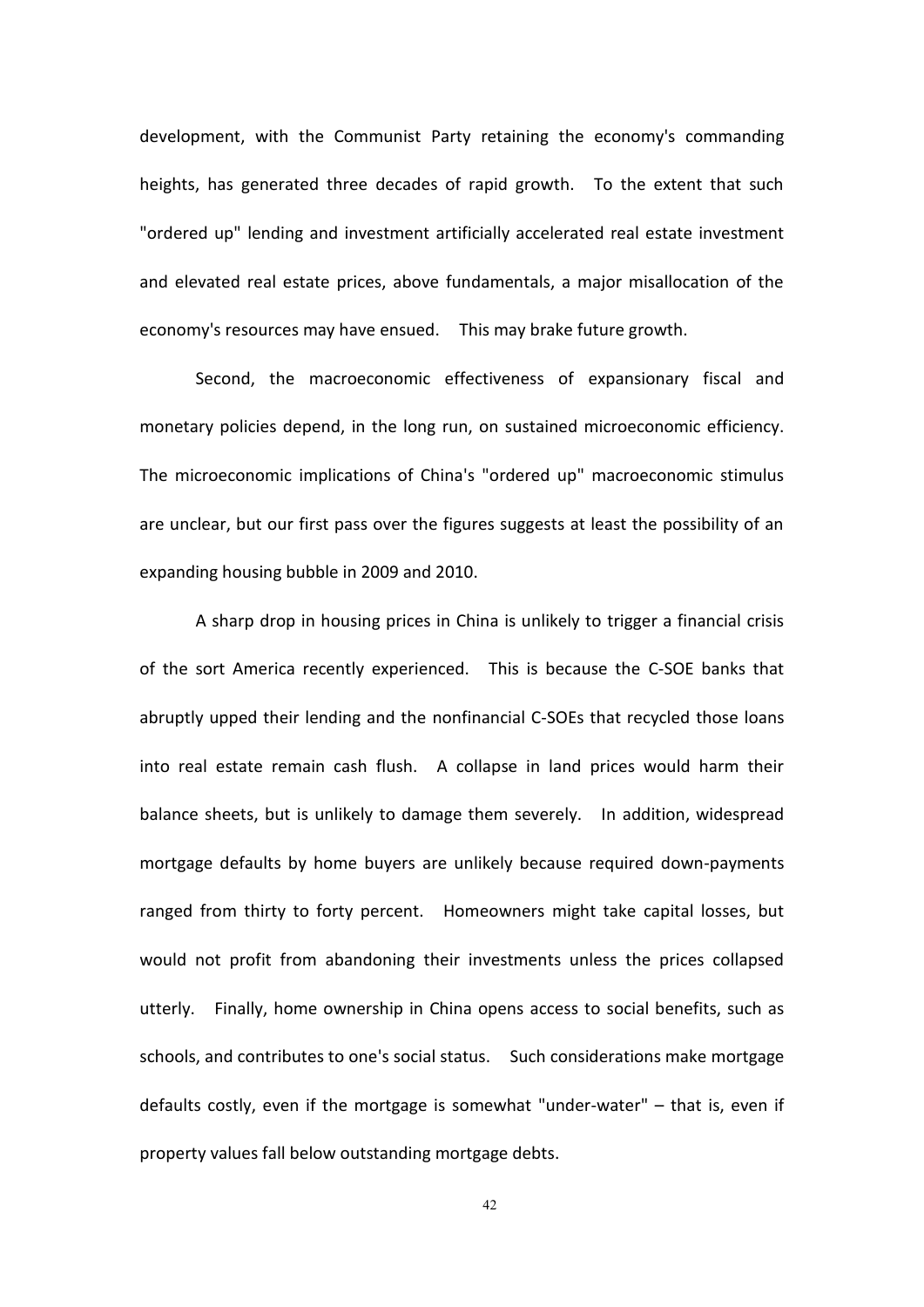Nonetheless, a sharp decline in house price would mean a sharp decline in the wealth of many Chinese people. Chinese still have access to only a very limited range of saving and investment instruments: essentially only bank accounts, domestic stocks, and real estate. By storing much of their wealth in real estate, many Chinese households have become house price dependent. While an abrupt collapse in house price would likely not irreparably damage C-SOE banks or nonfinancial C-SOEs with real estate operations, it would almost surely substantially decrease household wealth. This negative wealth effect could become a sustained drag on aggregate demand, possibly inflicting wore long-run damage on the Chinese economy that the recent crisis inflicted on the U.S. economy.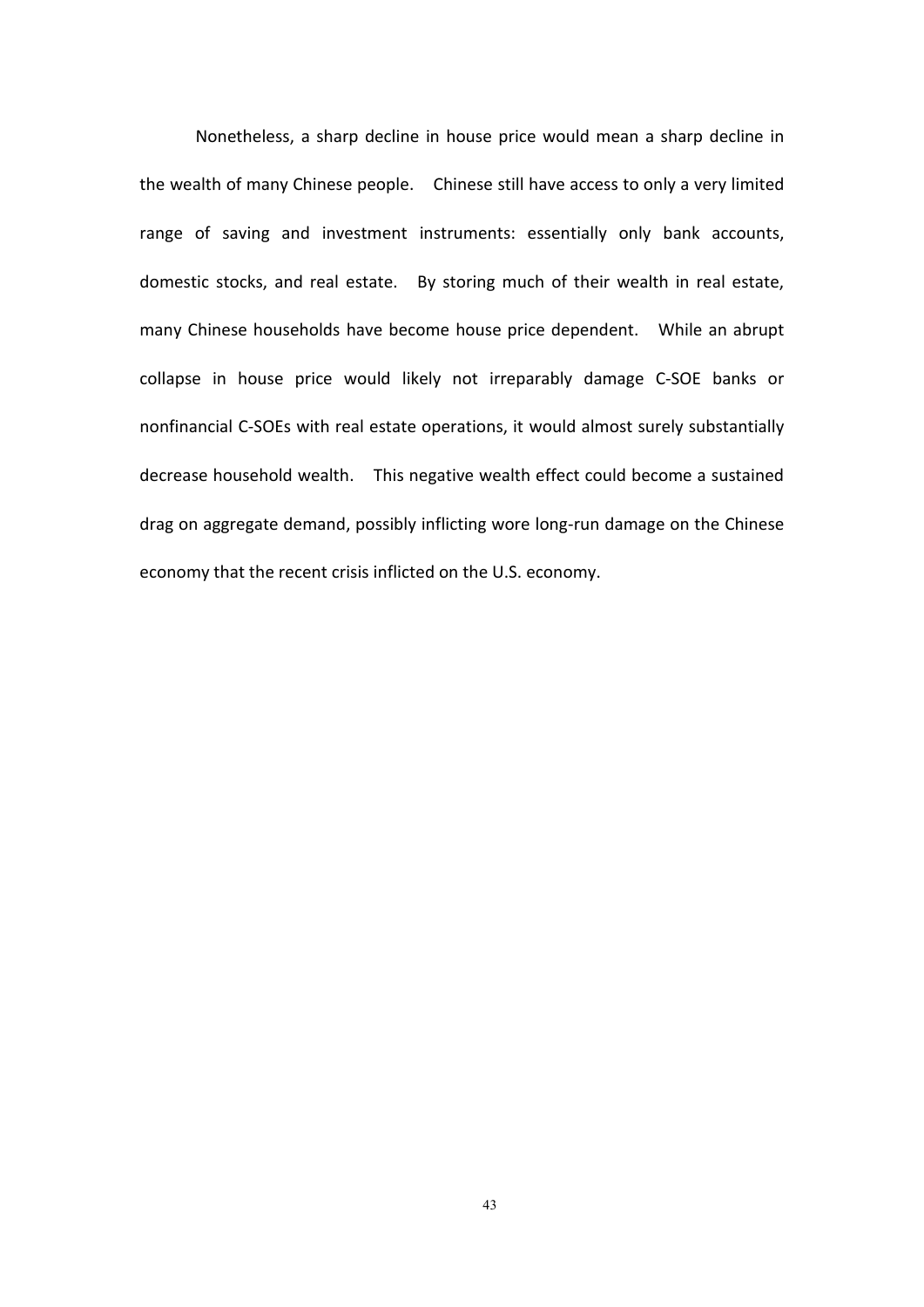## **References**

- Allen, Franklin, Jun Qian and Meijun Qian. "Law, Finance, and Economic Growth in China," *Journal of Financial Economics*, Vol. 77, No. 1 (July 2005): 57-116.
- Allen, Franklin, Jun Qian and Meijun Qian. "China's Financial System: Past, Present, and Future," in *China's Great Economic Transformation*, edited by Brandt, Loren and Thomas Rawski, Cambridge University Press, 2008.
- Bai, Chong-En, David Li, Zhigang Tao and Yijiang Wang. "A Multitask Theory of State Enterprise Reform," Journal of Comparative Economics, Vol.28, No.4 (Dec 2000): 716-738.
- Bai, Chong-En and Lixin Colin Xu. "Incentives for CEOs with Multitasks: Evidence from Chinese State-owned Enterprises," *Journal of Comparative Economics*, Vol.33, No.3 (Sep 2005): 517-539.
- Bai, Chong-En, Jiangyong Lu and Zhigang Tao. "The Multitask Theory of State Enterprise Reform: Empirical Evidence from China," *American Economic Review*, Vol.96, No.2 (May 2006): 353-357.
- Barro, Robert and Charles Redlick. "Macroeconomic Effect from Government Purchases and Taxes," NBER Working Paper No. 15369, September 2009.
- Blandchard, Oliver and Roberto Perotti. "An Empirical Characterization of the Dynamic Effects of Changes in Government Spending and Taxes on Output," *Quarterly Journal of Economics, Vol. 117, No. 4 (November 2002): 1329-1368.*
- Brandt, Loren, Thomas Rawski and John Sutton. "China's Industrial Development," in *China's Great Economic Transformation*, edited by Brandt, Loren and Thomas Rawski, Cambridge University Press, 2008.
- Broadman, Harry. "The Business(es) of the Chinese State," *World Economy*, Vol. 24, No. 7 (2001): 849-875.
- Burnside, Craig, Martin Eichenbaum and Jonas Fisher. "Fiscal Shocks and their Consequences," *Journal of Economic Theory*, Vol. 115, No. 1 (March 2004): 89-117.
- Cai, Hongbin, Vernon Henderson and Qinghua Zhang. "China's Land Market Auctions: Evidence of Corruption," NBER Working Paper 15067, 2009.
- Chiu, Becky and Mervyn Lewis. *Reforming China's State-Owned Enterprises and* **Banks. Edward Elgar Publishing Ltd. 2006.**
- Edelberg, Wendy, Martin Eichenbaum and Jonas Fisher. "Understanding the Effects of a Shock to Government Purchases," Review of Economic Dynamics, Vol. 2, No. 1 (January 1999): 166-206.
- Ellison, Glenn and Edward Glaser. "The Geographic Concentration of Industry: Does Natural Advantage Explain Agglomeration?" American Economic Review, Vol. 89, No. 2 (1999): 311-316.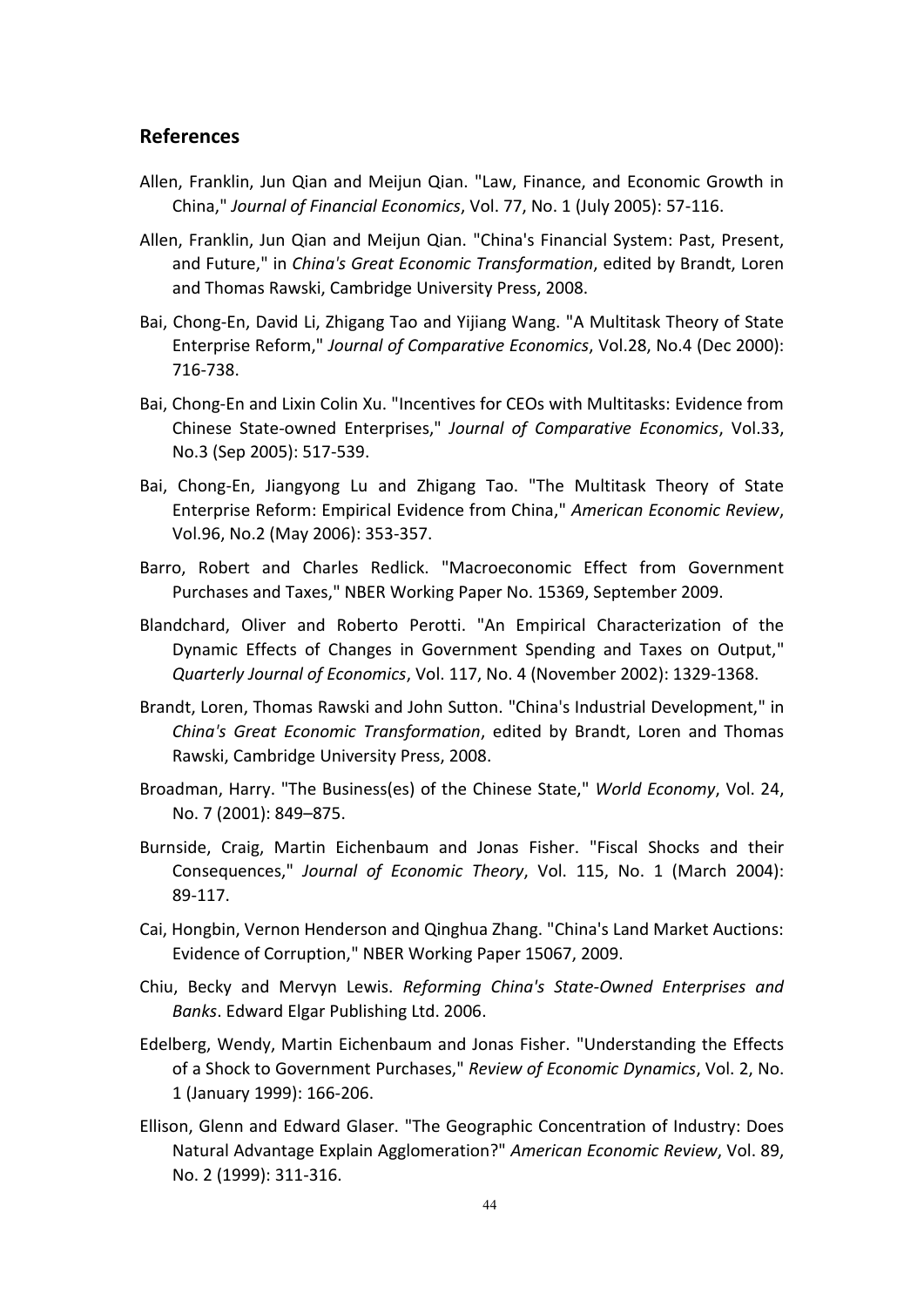- Feldstein, Martin. "Rethinking the Role of Fiscal Policy," *American Economic Review*, Vol. 99, No. 2 (2009): 556-559.
- Firth, Michael, Peter Fung and Oliver Rui. "Firm Performance, Governance Structure, and Top Management Turnover in a Transitional Economy," *Journal of Management Studies, Vol.43, No.6 (Sep 2006): 1289-1330.*
- Freedman, Charles, Michael Kumhof, Douglas Laxton, Dirk Muir and Susanna Mursula. "Fiscal Stimulus to the Rescue? Short-Run Benefits and Potential Long-Run Costs of Fiscal Deficits," IMF Working Paper No. WP/09/255, November 2009.
- Gali, Jordi, David Lopez-Salido and Javier Valles. "Understanding the Effects of Government Spending on Consumption," *Journal of European Economic Association, Vol. 5, No. 1 (March 2007): 227-270.*
- Huang, Yasheng. "Central-Local Relations in China During the Reform Era: The Economic and Institutional Dimensions," *World Development*, Vol. 24, No. 4 (April 1996): 655-672.
- IMF, "The Size of the Fiscal Expansions: An Analyses for the Largest Countries," (Feb, 2009), imf.org/external/np/pp/eng/2009/020109.pdf.
- Kato, Takao and Cheryl Long. "CEO Turnover, Firm Performance, and Enterprise Reform in China: Evidence from Micro Data," *Journal of Comparative Economics*, Vol.34, No.4 (Dec 2006): 796-817.
- La Porta, Rafael, Florencio Lopez-De-Silanes and Andrei Shleifer. "Corporate Ownership Around the World," *Journal of Finance*, Vol. 54, No. 2 (April 1999): 471-517.
- Lin, Yifu, Fang Cai and Zhou Li. "Competition, Policy Burdens, and State-Owned Enterprise Reform," *American Economic Review, Vol. 88, No. 2 (May 1998):* 422-427.
- Lin, Yifu and Guofu Tan. "Policy Burdens, Accountability, and the Soft Budget Constraint," American Economic Review, Vol. 89, No. 2 (May 1999): 426-431.
- Lin, Yifu and Zhiyun Li. "Policy Burden, Privatization and Soft Budget Constraint," *Journal of Comparative Economics, Vol. 36, No. 1 (March 2008): 90-102.*
- Mcgregor, Richard. The Party: The Secret World of China's Communist Rulers. HarperCollins, 2010.
- Morck, Randall, David Stangeland and Bernard Yeung. "Inherited Wealth, Corporate Control, and Economic Growth," in *Concentrated Corporate Ownership*, edited by Morck, Randall, The University of Chicago Press, 2000.
- Pistor, Katharina. "Banking Reforms and Bank Bail Outs in the Chinese Mirror," in *China's Transition to a Market Economy, edited by Joseph Stiglitz, Oxford* University Press, 2010.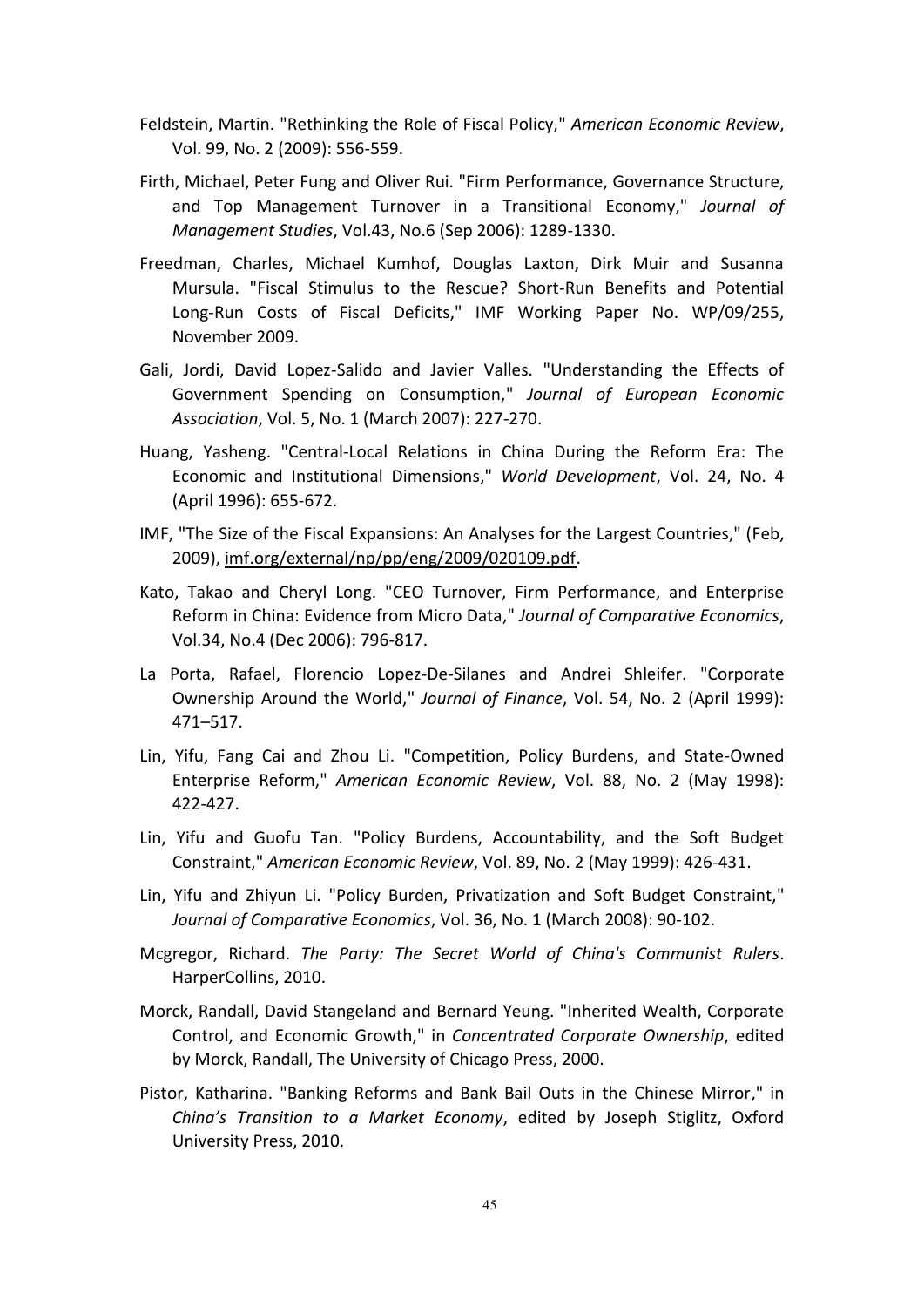- Prasad, Eswar and Isaac Sorkin. "Assessing the G-20 Economic Stimulus Plans: A Deeper Look," Reports by Brookings Institute (March, 2009), http://www.brookings.edu/articles/2009/03\_g20\_stimulus\_prasad.aspx.
- Qian, Yingyi. "The Process of China's Market Transitions: Evolutionary, Historical and Comparative! Perspective," *Journal# of# Institutional# and Theoretical# Economics*,! Vol. 156, No. 1 (2000): 151-171.
- Ramey, Valerie. "Identifying Government Spending Shocks: It's All in the Timing," NBER Working Paper No. 15464, October 2009.
- Rotemberg, Julio and Michael Woodford. "Oligopolistic Pricing and the Effects of Aggregate Demand on Economic Activity," *Journal of Political Economy*, Vol. 100, No. 6 (1992): 1153-1297.
- Shih, Victor C. *Factions and Finance in China: Elite Conflict and Inflation*, Cambridge University Press, 2008.
- Steinfeld, Edward. *Forging Reform in China: The Fate of State-Owned Industry*, Cambridge University Press, 1998.
- White, Halbert. "A Heteroskedasticity-consistent Covariance Matrix Estimator and a Direct Test for Heteroskedasticity," *Econometrica*, Vol 48, No. 4 (May 1980): 817-838.
- Wu, Jing, Joseph Gyourko and Yongheng Deng. "Evaluating Conditions in Major Chinese Housing Markets," NBER Working Paper No. 16189, July 2010.
- Zhao, Zhenyu, Zhishu Yang, Chong-En Bai. "The Empirical Study of the Effect on the Top Management Turnover in China's Listed Companies." Journal of Finance *Research*, (Aug 2007): 76-89. (In Chinese)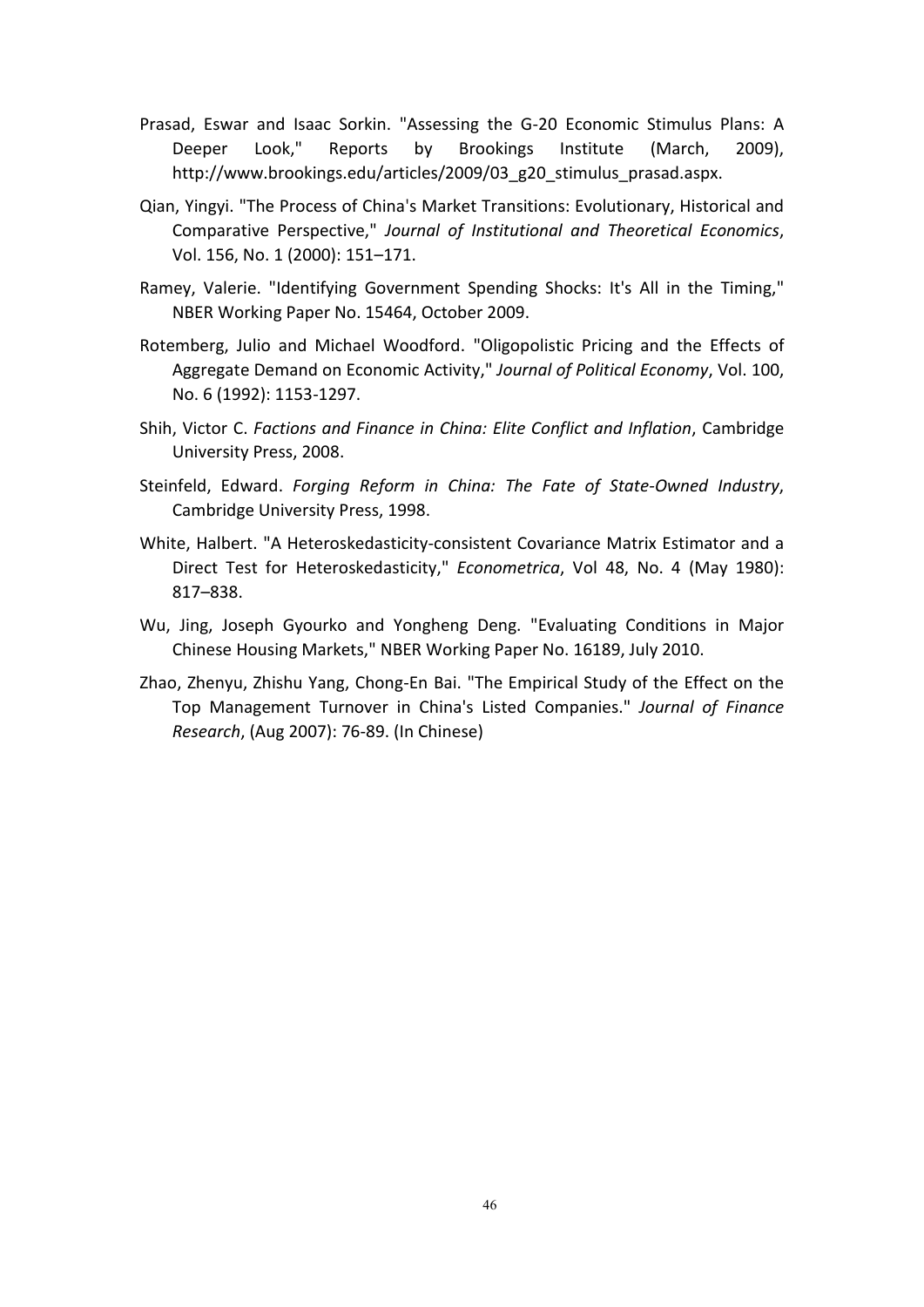

Figure 1: Annualized Real Growth Rate of M2 and Loan Balances

Source: People's Bank of China (the central bank of China).



**Figure 2: Annualized Real Growth Rate of Investment in Fixed Assets** 

Source: National Bureau of Statistics, China.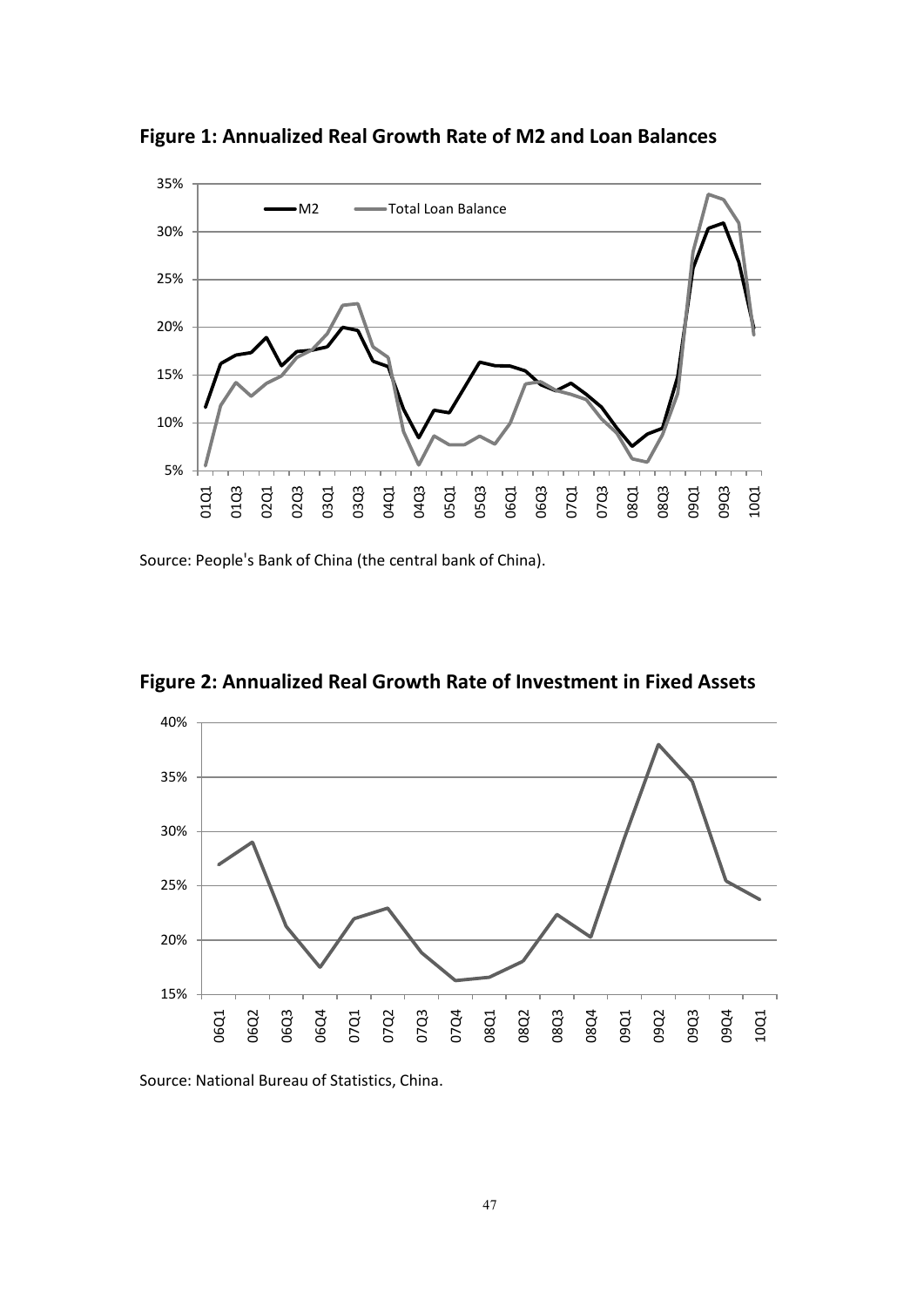## **Figure 3: Structure of SASAC Institutions**

**China's roughly 300 SASACs include the SASAC of the State Council, which** supervises SOEs controlled by the national government; about 30 province-level SASACs, which supervise provincially-controlled SOEs; and numerous municipal SASACs, which supervise locally-controlled SOEs.

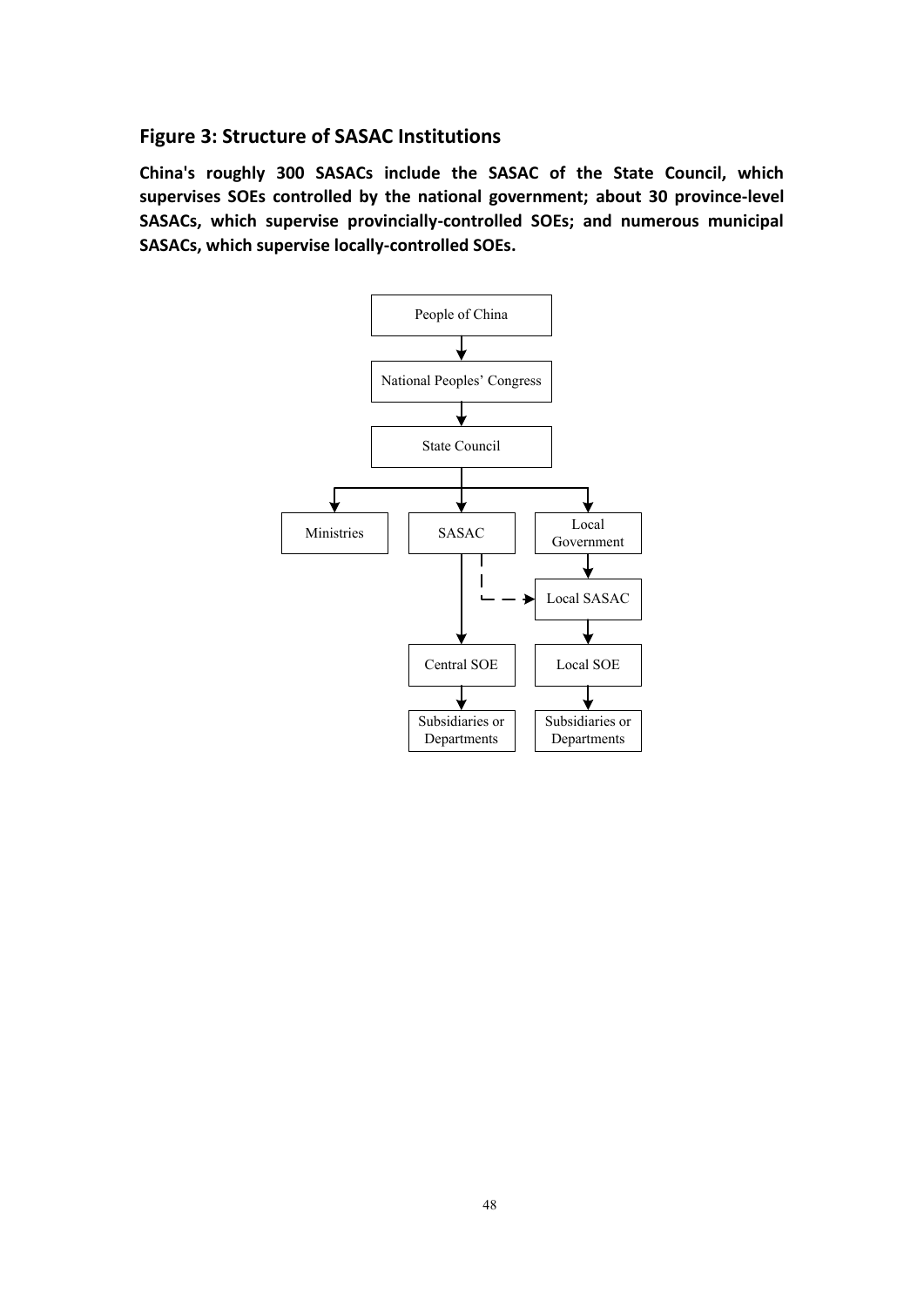

**Figure#4:#Loan#Balance#Increments and#Bankers**' **Confidence Index**

Source: People's Bank of China (the central bank in China).



## **Figure 5: Quarterly Performance of SOEs**

Source: Ministry of Finance, China.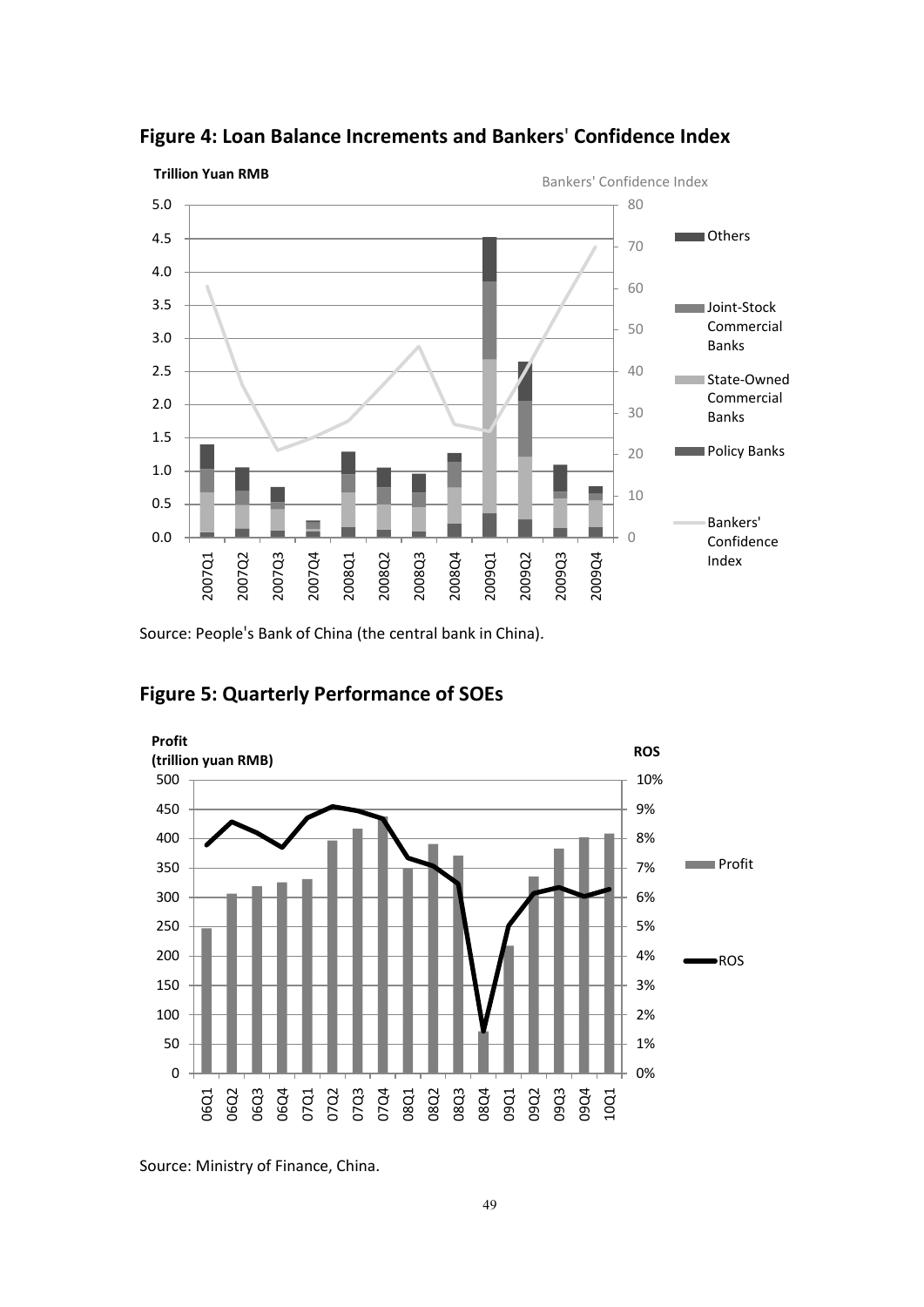



## **and Entrepreneurs' Confidence**

Source: National Bureau of Statistics, China.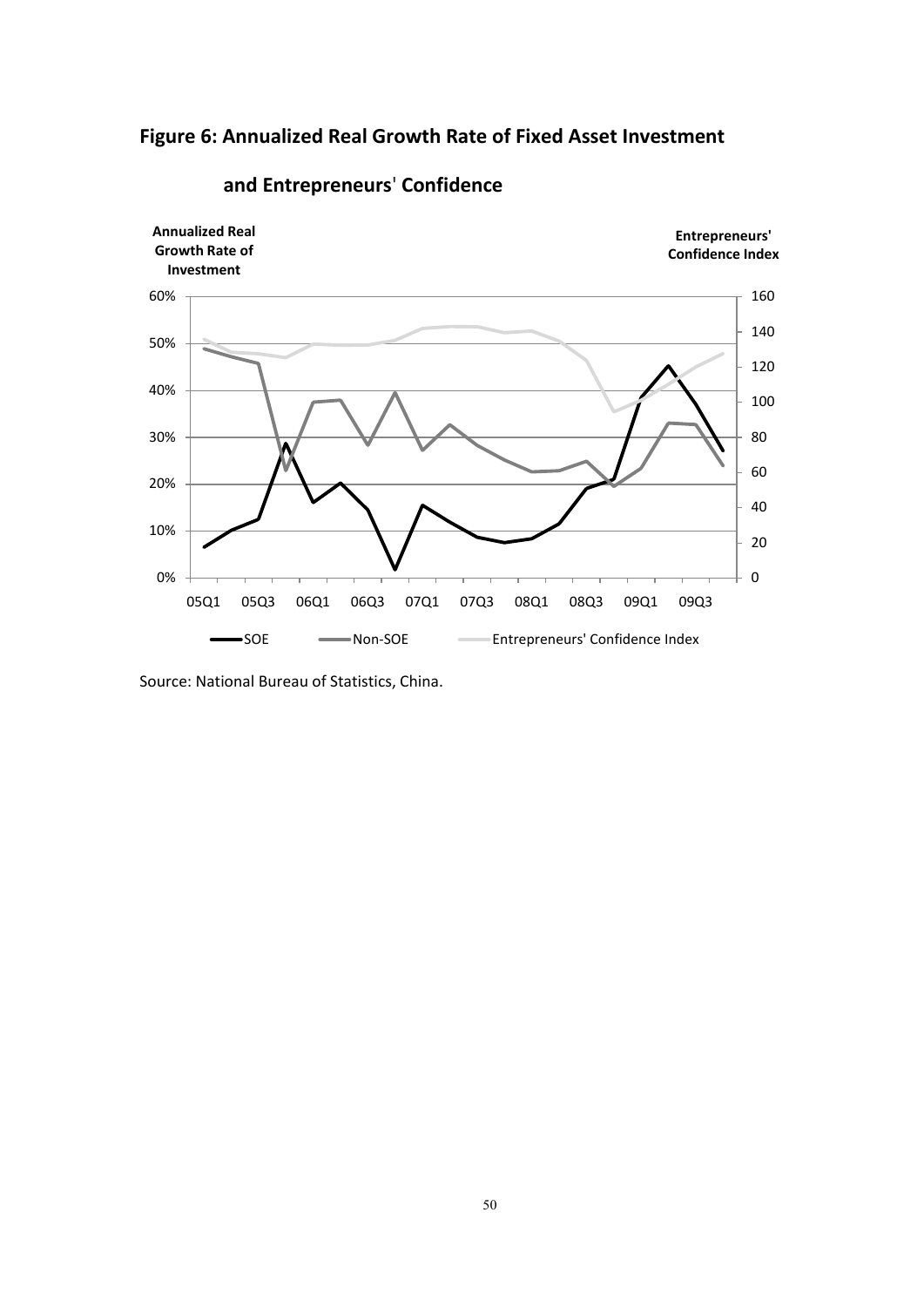## Figure 7: Market Share of the Three Categories of Buyers

Categories are central government-controlled state-owned enterprise (CSOE), lower-level government-controlled state-owned enterprises (LSOE), and enterprises not designated as controlled by a government (NSOE).



## **(A) Market#Share#by#Total#Floor#Area**



## **(B)** Market Share by Total Value

Source: Authors' calculation.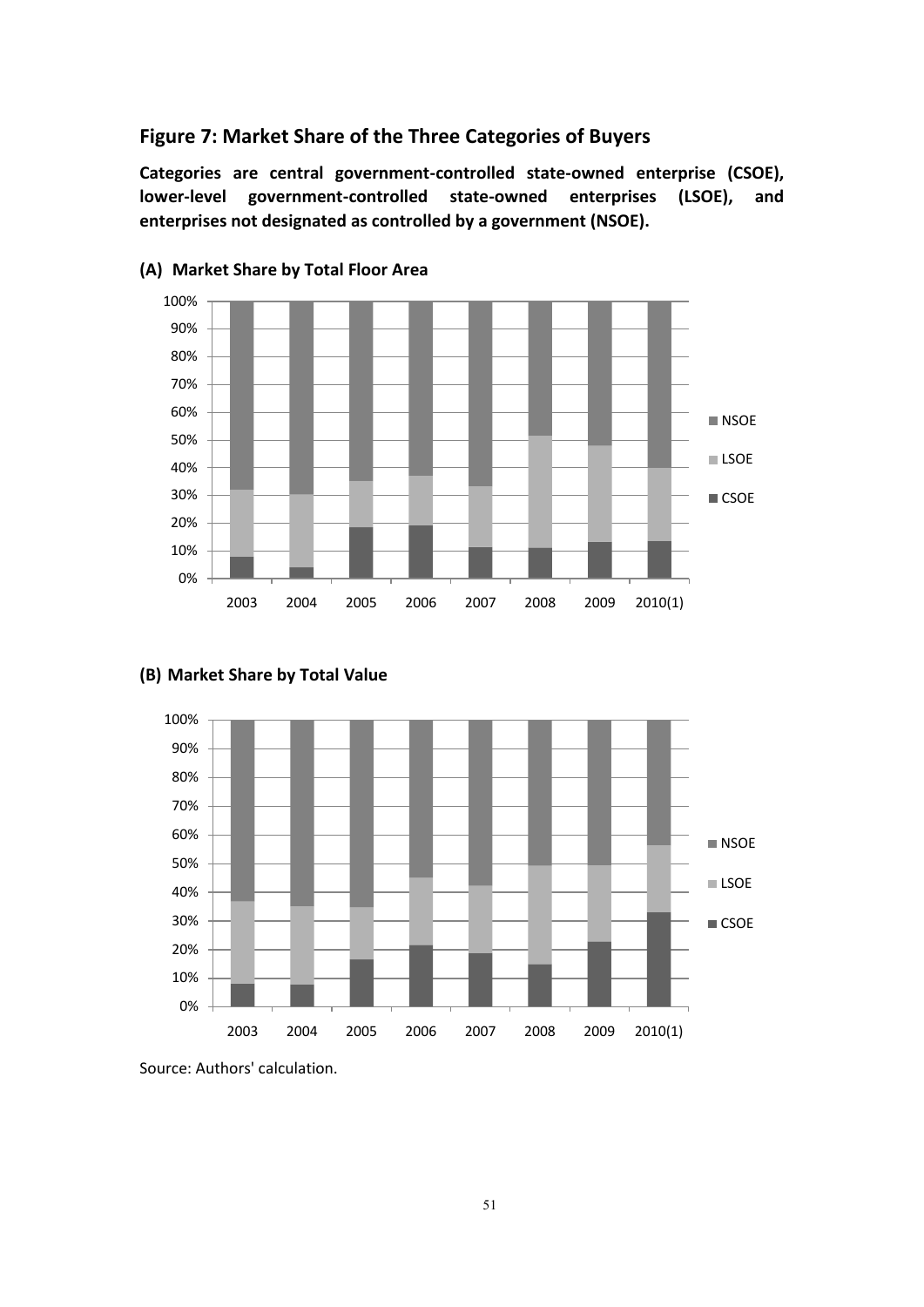

**Figure 8: Constant Quality Index of Residential Land Price Index**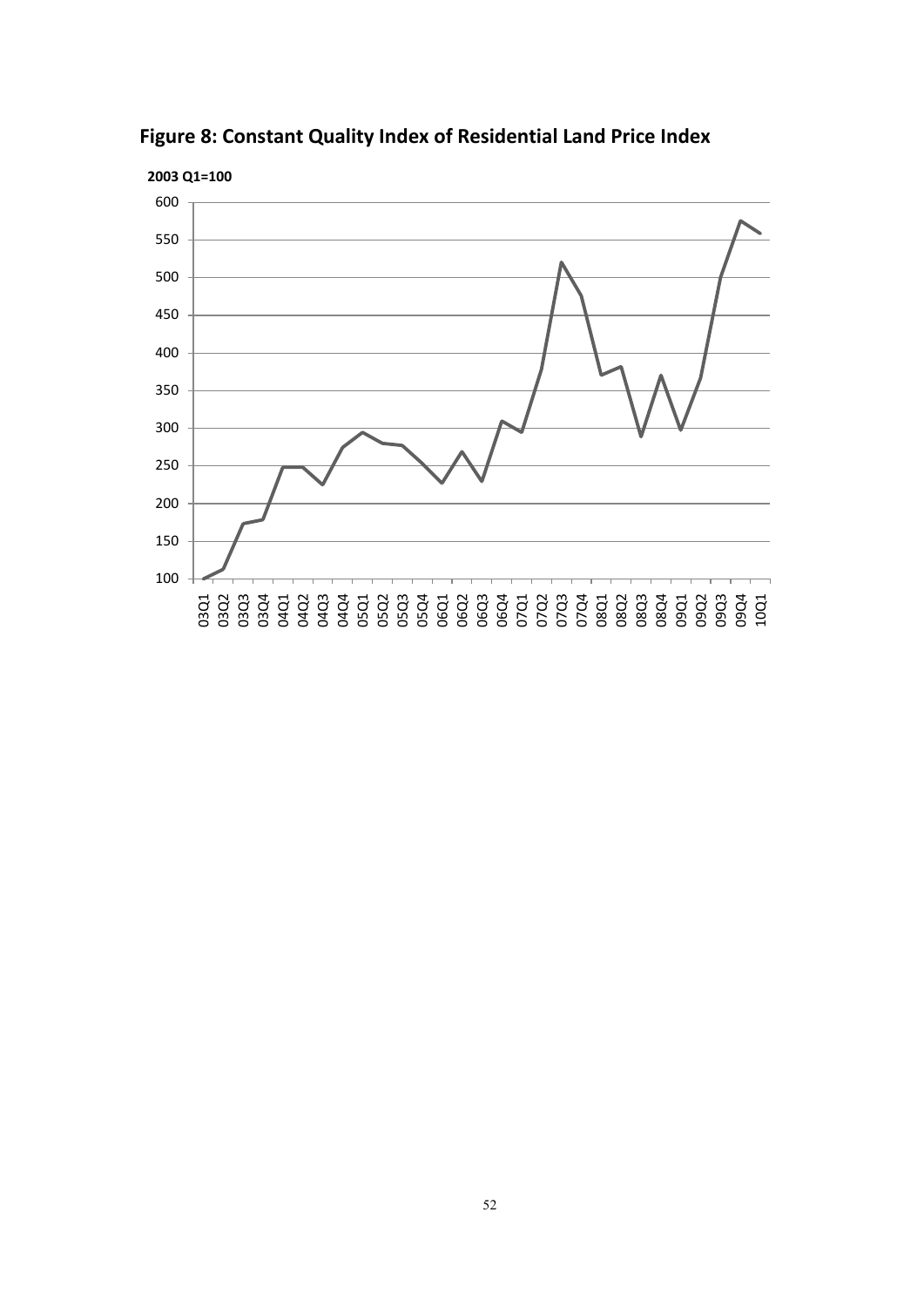## **Figure 9: Constant Quality Residential Land Prices Paid, by Buyer Type**

A model similar with that in Table 8 is estimated. Dependant variable is log of **land price per square meter of permitted housing floor area. The C-SOE and** L-SOE dummies are introduced as cross terms with time dummies. Other right-hand-side variables are consistent with those in Table 8. A bundle of typical land parcel attributes are then adopted to predict the constant quality land price for each buyer type.

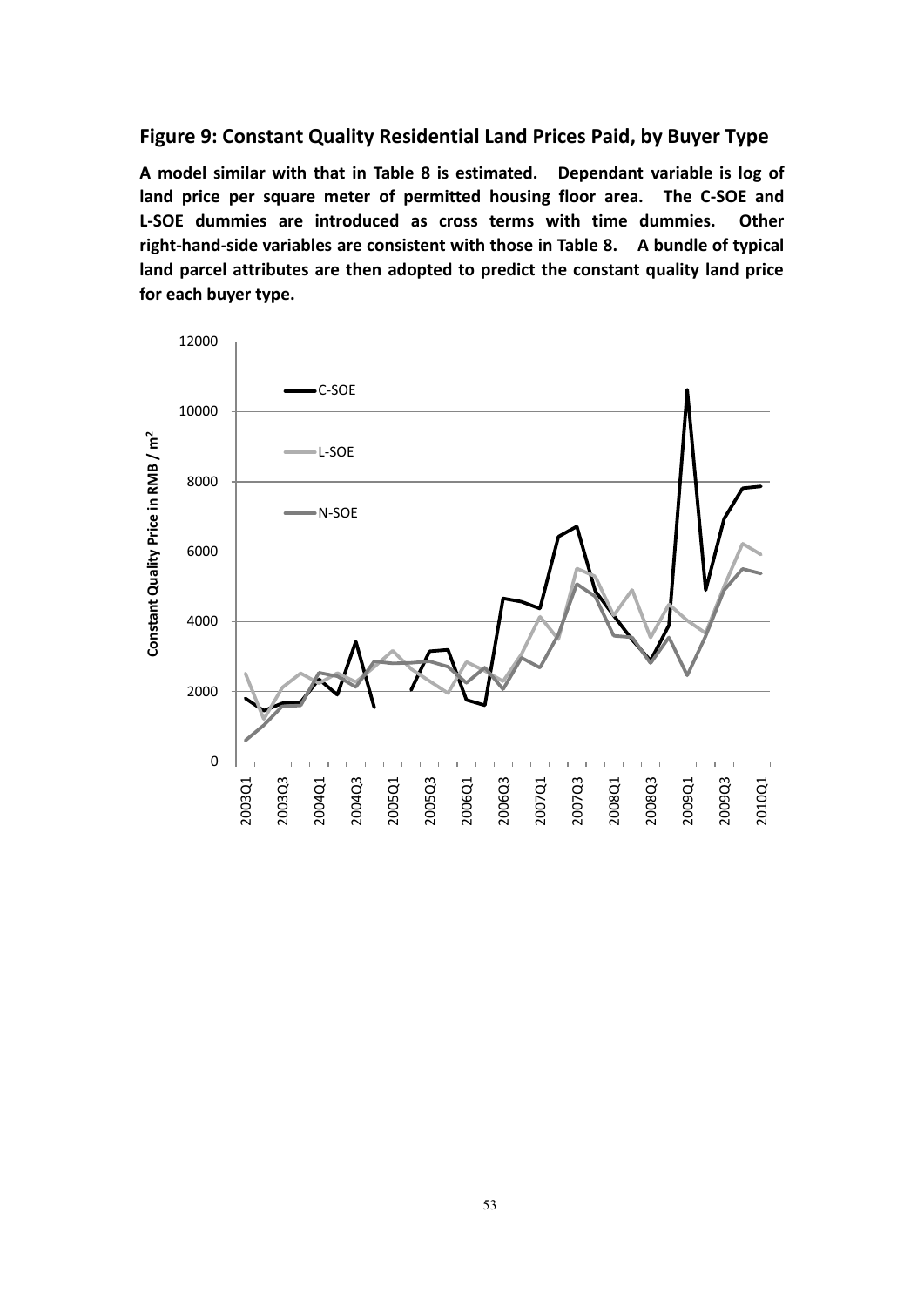

**Figure#10:#Contribution of#Real#Estate#Related#Sectors to GDP#Growth**

Source: Authors' calculation based on statistics reported by National Bureau of Statistics.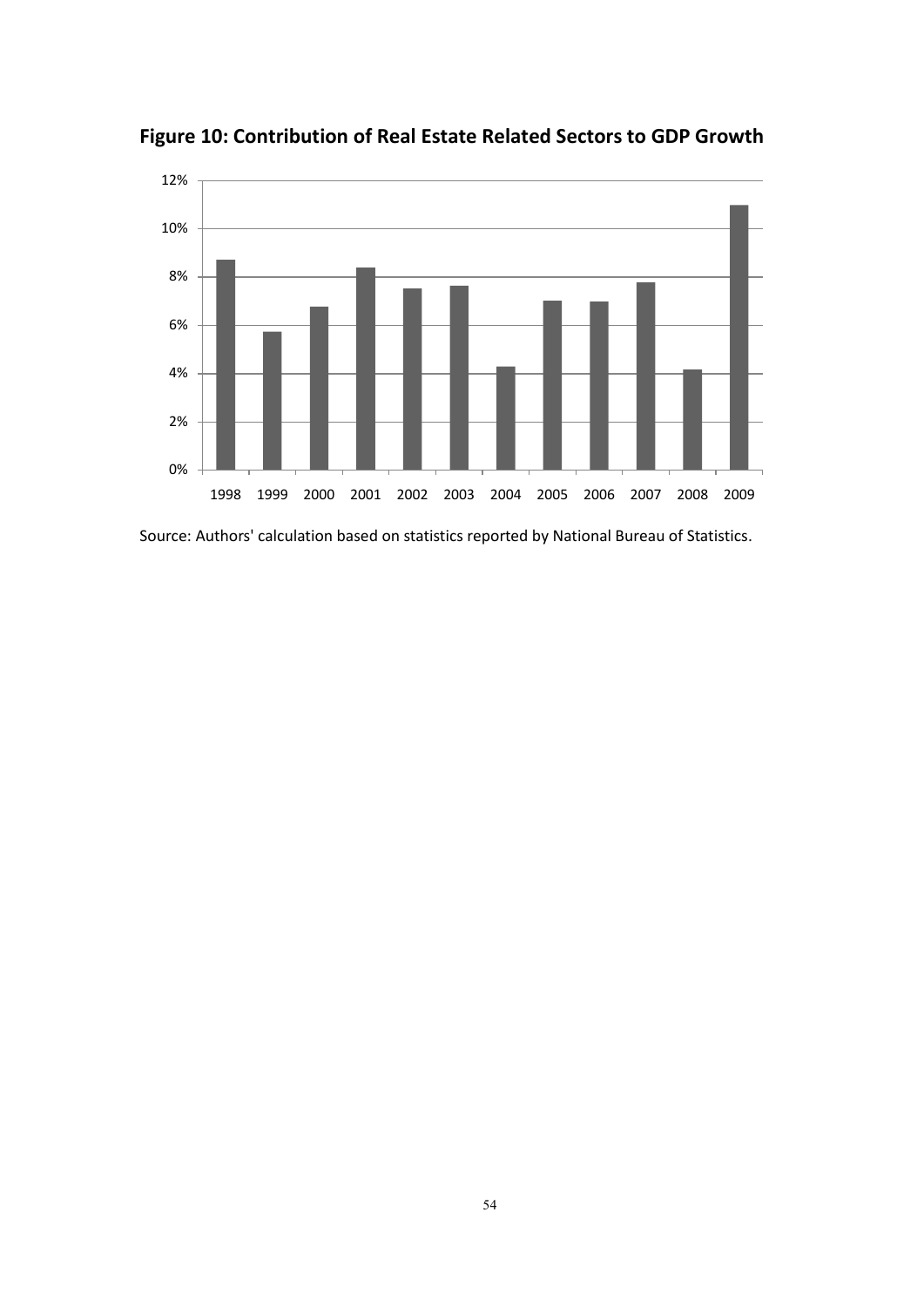|                                | 2001 | 2004 | 2008 |
|--------------------------------|------|------|------|
| Domestic- Funded Enterprises   |      |      |      |
| <b>State Owned Enterprises</b> | 369  | 192  | 156  |
| <b>Collective Enterprises</b>  | 858  | 456  | 260  |
| Other Joint-Stock Enterprises  | 300  | 406  | 638  |
| <b>Private Enterprises</b>     | 1324 | 1982 | 3596 |
| Other Types                    | 37   | 62   | 124  |
| Foreign-Funded Enterprise      | 139  | 152  | 186  |
| Total                          | 3027 | 3250 | 4960 |

## **Table 1: Thousands of Enterprises, by Control Category**

Note: According to the definition of National Bureau of Statistics, China, "state owned enterprises" refer to enterprises which the State (i.e., certain SASAC or SOE) is the only owner or majority shareholder (with more than 50% of share); "collective enterprises" refer to enterprises jointed-owned by a certain group of people (such as village or neighborhood); "other joint-stock enterprises" refer to joint-stock enterprises without any single SASAC or SOE as the dominant shareholder; "private enterprises" refer to enterprises owned by certain person; and "foreign-funded enterprises" refer to enterprises owned or controlled by persons or companies outside mainland China.

Source: National Bureau of Statistics, China.

## Table 2: Asset Shares of Various Enterprises in 2008

|                                | Asset               | <b>Proportion in</b> |
|--------------------------------|---------------------|----------------------|
|                                | (trillion yuan RMB) | <b>Total Volume</b>  |
| Domestic- Funded Enterprises   |                     |                      |
| <b>State Owned Enterprises</b> | 63.5                | 30.53%               |
| <b>Collective Enterprises</b>  | 9.0                 | 4.33%                |
| Other Joint-Stock Enterprises  | 86.9                | 41.78%               |
| <b>Private Enterprises</b>     | 25.7                | 12.36%               |
| Other Types                    | 1.4                 | 0.67%                |
| Foreign-Funded Enterprise      | 21.5                | 10.34%               |
| Total                          | 208.0               | 100.00%              |

Source: National Bureau of Statistics, China.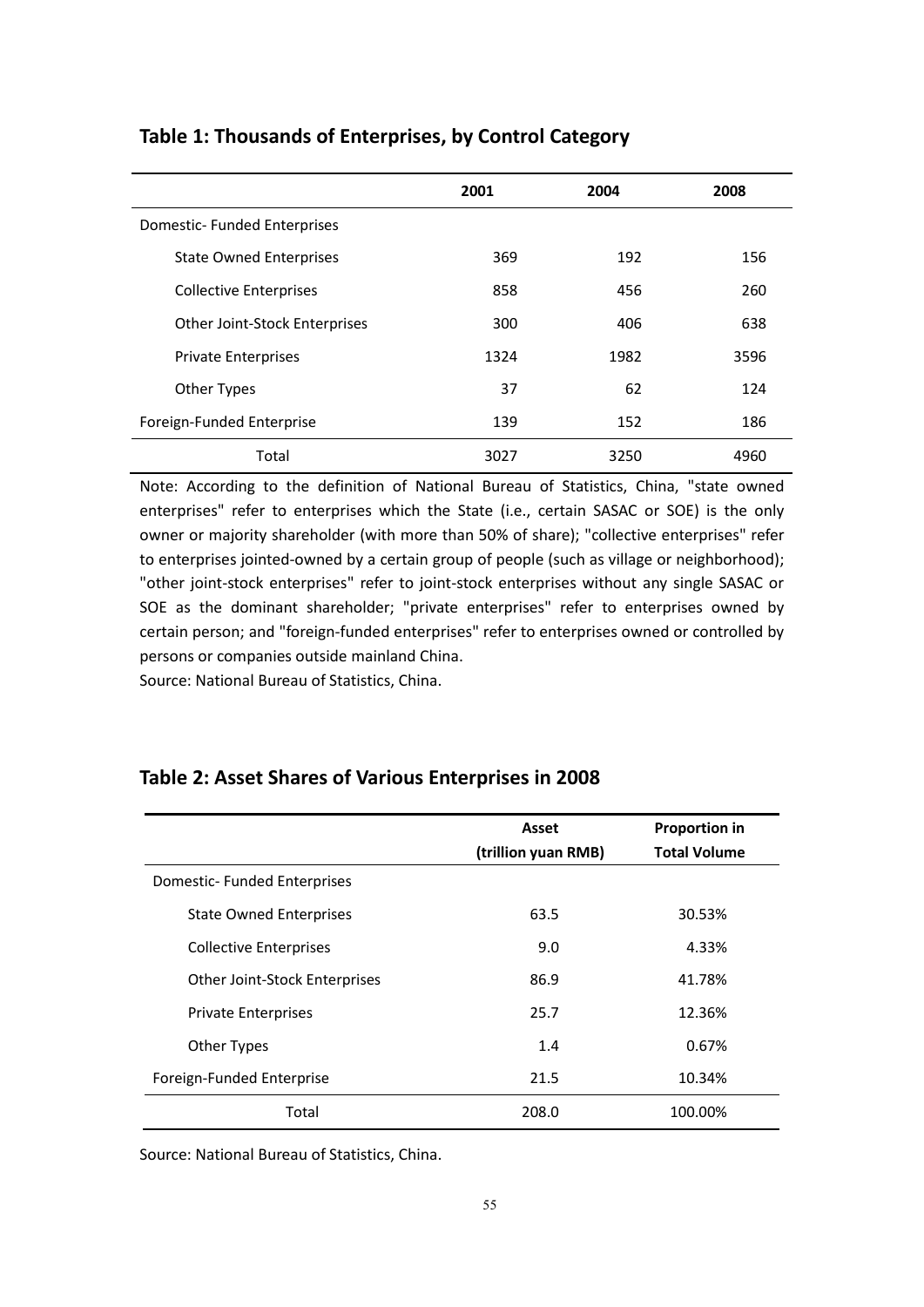|                                                | <b>Number</b> |              | Asset<br>(trillion RMB) |              |
|------------------------------------------------|---------------|--------------|-------------------------|--------------|
|                                                | Amount        | <b>Share</b> | Amount                  | <b>Share</b> |
| Policy Banks                                   | 3             | 0.05%        | 6.95                    | 8.63%        |
| <b>State-Owned Commercial Banks</b>            | 4             | 0.07%        | 39.04                   | 48.47%       |
| Joint-Stock Commercial Banks                   |               |              |                         |              |
| State as Largest Share Holder                  | 11            | 0.20%        | 12.59                   | 15.63%       |
| Others                                         | 2             | 0.04%        | 2.01                    | 2.50%        |
| <b>Others</b>                                  |               |              |                         |              |
| City Commercial Banks and Credit Union         | 158           | 2.80%        | 5.71                    | 7.09%        |
| <b>Rural Commercial Banks and Credit Union</b> | 5241          | 93.02%       | 8.64                    | 10.73%       |
| Postal Savings Bank                            | $\mathbf{1}$  | 0.02%        | 2.70                    | 3.35%        |
| Foreign Banks                                  | 32            | 0.57%        | 1.35                    | 1.68%        |
| <b>Non-Bank Institutions</b>                   | 182           | 3.23%        | 1.55                    | 1.92%        |
| Total                                          | 5634          | 100.00%      | 80.53                   | 100.00%      |

## Table 3: Banking Financial Institutions at the End of 2009

Note: See the text for the full list of the four groups of banks.

Source: People's Bank of China; China Banking Regulatory Commission.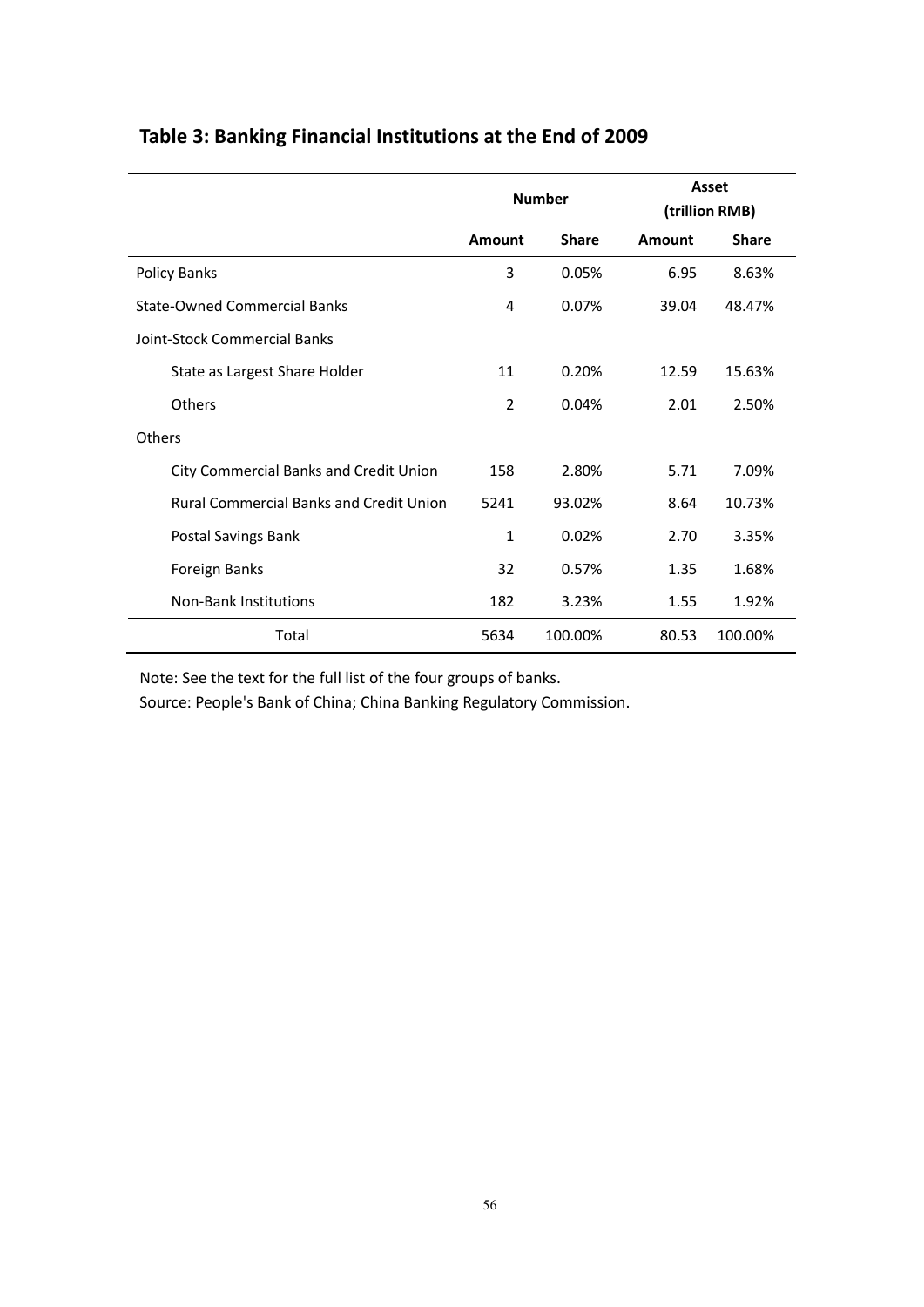| City         | <b>Deals</b> | Floor Area<br>(million sq.m.) | <b>Total Price</b><br>(billion yuan RMB) | Average Price<br>(2003 yuan per sq.m.) |
|--------------|--------------|-------------------------------|------------------------------------------|----------------------------------------|
| Beijing      | 309          | 44.31                         | 186.10                                   | 4200                                   |
| Chengdu      | 710          | 113.58                        | 126.22                                   | 1111                                   |
| Hangzhou     | 704          | 60.89                         | 214.86                                   | 3529                                   |
| Shanghai     | 401          | 48.22                         | 167.99                                   | 3484                                   |
| Shenzhen     | 115          | 13.89                         | 35.02                                    | 2521                                   |
| Tianjin      | 449          | 105.60                        | 128.00                                   | 1212                                   |
| Wuhan        | 637          | 84.51                         | 103.81                                   | 1228                                   |
| Xian         | 217          | 32.89                         | 23.86                                    | 725                                    |
| <b>Total</b> | 3542         | 503.88                        | 985.87                                   | 1957                                   |

## **Table 4: Geographic Distribution of Land Transactions**

## **Table 5: Definition and Descriptive Statistics of Variables**

| Variable        | Definition                                      | Mean    | Std. Dev. |  |
|-----------------|-------------------------------------------------|---------|-----------|--|
|                 | Land parcel transaction price (constant 2003    |         |           |  |
| LP              | RMB per square meter of floor area of           | 2145.21 | 2838.51   |  |
|                 | housing permitted to build on the parcel).      |         |           |  |
| <b>D CENTER</b> | Distance to the city center; in kilometers.     | 25.61   | 23.17     |  |
| <b>DENSITY</b>  | Ratio of floor area to land area.               | 2.54    | 1.53      |  |
| RATIO_PH        | Share of public housing required in the total   | 0.0026  | 0.051     |  |
|                 | floor area of the parcel.                       |         |           |  |
| LANDLEVEL       | The parcel is leveled when delivered to the     | 0.57    | 0.50      |  |
|                 | buyer or not; 1=yes, 0=o/w.                     |         |           |  |
| <b>SIZE</b>     | Floor area permitted to build on the parcel; in | 0.14    | 0.25      |  |
|                 | million square meters.                          |         |           |  |
| <b>PUBLIC</b>   | Part of the parcel is designated for public use | 0.045   | 0.21      |  |
|                 | or not; $1 = yes$ , $0 = o/w$ .                 |         |           |  |
| <b>AUCTION</b>  | The parcel is transacted by one-stage auction   | 0.24    | 0.43      |  |
|                 | or not; $1 = yes$ , $0 = o/w$ .                 |         |           |  |
| <b>BIDDING</b>  | The parcel is transacted by bidding or not;     | 0.097   | 0.30      |  |
|                 | $1 = yes, 0 = o/w.$                             |         |           |  |
| <b>CSOE</b>     | The parcel is purchased by a C-SOE developer    | 0.080   | 0.27      |  |
|                 | or not; $1 = yes$ , $0 = o/w$ .                 |         |           |  |
| <b>LSOE</b>     | The parcel is purchased by an L-SOE developer   | 0.20    | 0.40      |  |
|                 | or not; $1 = yes$ , $0 = o/w$ .                 |         |           |  |
| <b>LISTED</b>   | The parcel is purchased by a listed company or  | 0.24    | 0.43      |  |
|                 | not; 1=yes, 0=o/w.                              |         |           |  |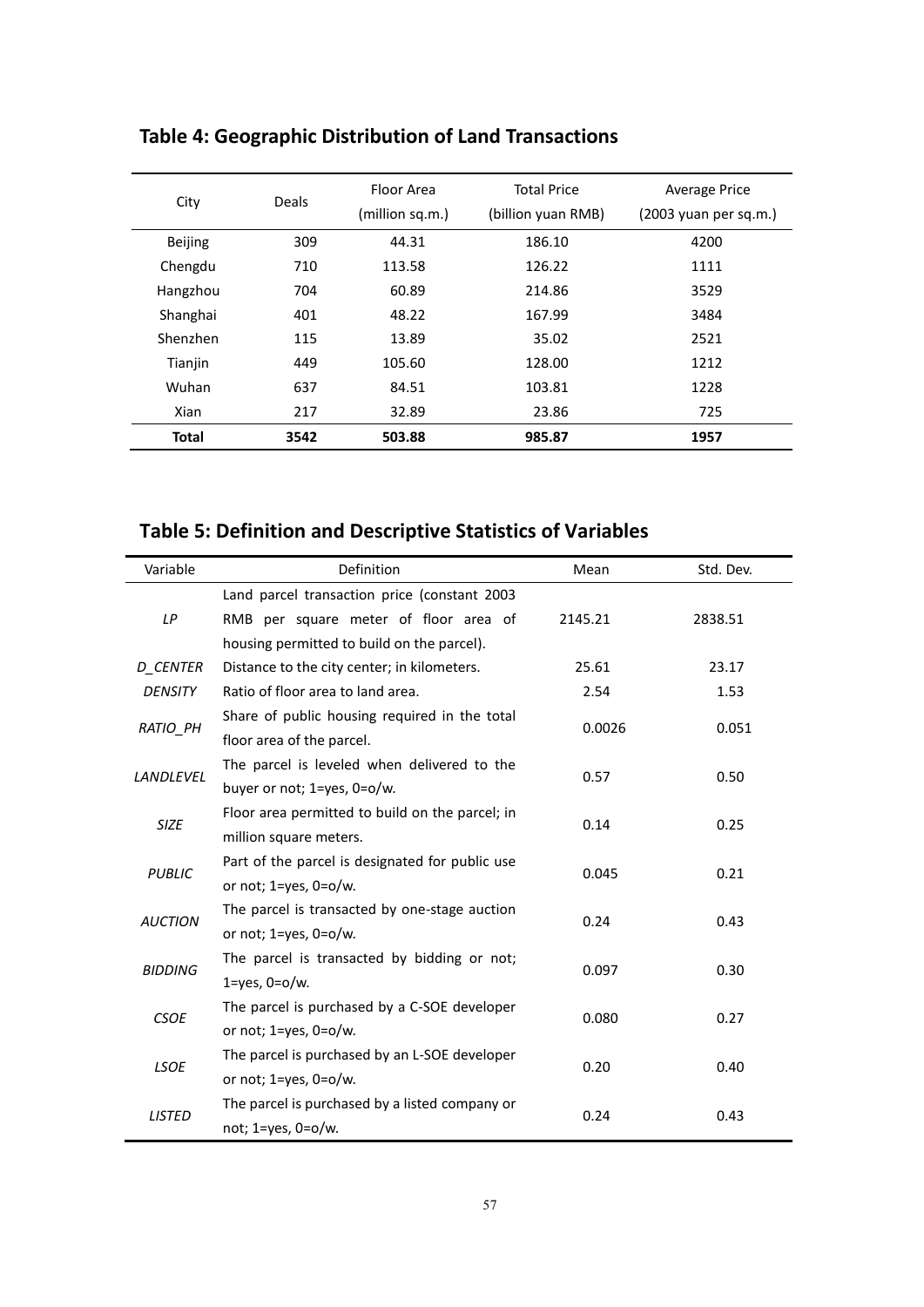| City           | 2003-2008 | 2009-2010(1) |
|----------------|-----------|--------------|
| <b>Beijing</b> | 24.33%    | 53.53%       |
| Chengdu        | 16.01%    | 26.31%       |
| Hangzhou       | 8.24%     | 6.68%        |
| Shanghai       | 19.85%    | 29.97%       |
| Shenzhen       | 31.55%    | 6.76%        |
| Tianjin        | 9.63%     | 17.19%       |
| Wuhan          | 19.24%    | 23.37%       |
| Xian           | 8.91%     | 12.98%       |

**Table#6:#C=SOE Developers**' **Share#in#Land#Market (by#Total#Value)**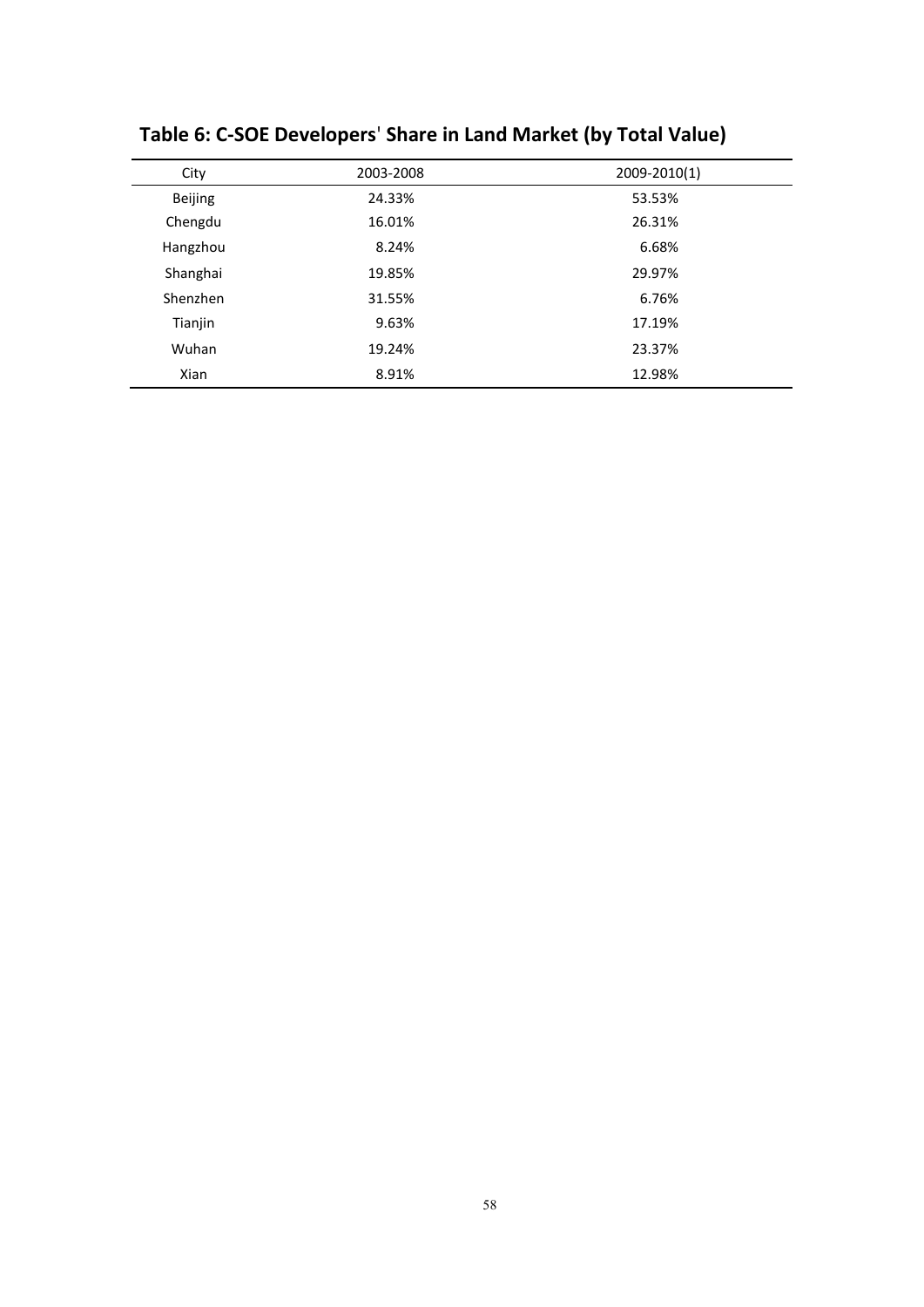## **Table#7:#Basic#Hedonic#Model#of#Land#Parcels**' **Price**

Sample is all land transactions from the first quarter of 2003 to the first quarter of 2010 in eight major cities, as described in Table 4. Dependant variable is the **natural log of land price per square meter of permitted housing floor area.** Right-hand-side variables as defined in Table 5. Numbers in parentheses are t-ratios (column 1), or robust t-ratios adjusted for city-level clustering (column 2), or t-ratios allowing for random effects (column 3).

|                     | (1)        |                | (2)               |                | (3)                   |                        |
|---------------------|------------|----------------|-------------------|----------------|-----------------------|------------------------|
|                     |            | <b>OLS</b>     | Clustered by City |                | <b>Random Effects</b> |                        |
| $log(D_{CENTER})$   | $-0.77$    | $(-51.05)$ *** | $-0.77$           | $(-24.70)$ *** | $-0.77$               | $(-51.27)$ ***         |
| <b>DENSITY</b>      | $-0.12$    | $(-12.55)$ *** | $-0.12$           | $(-4.85)$ ***  | $-0.12$               | $(-12.66)$ ***         |
| SHARE_PH            | $-0.11$    | $(-0.44)$      | $-0.11$           | $(-0.82)$      | $-0.10$               | $(-0.43)$              |
| LANDLEVEL           | 0.072      | (1.18)         | 0.072             | (0.63)         | 0.074                 | (1.24)                 |
| <b>SIZE</b>         | $-0.11$    | $(-2.24)$ **   | $-0.11$           | $(-2.15)$ **   | $-0.11$               | $(-2.27)$ **           |
| <b>PUBLIC</b>       | 0.17       | $(2.51)$ **    | 0.17              | $(2.80)$ ***   | 0.17                  | $(2.58)$ **            |
| <b>AUCTION</b>      | 0.29       | $(6.39)$ ***   | 0.29              | $(4.50)$ ***   | 0.29                  | $(6.38)$ ***           |
| <b>BIDDING</b>      | $-0.088$   | $(-1.69)*$     | $-0.088$          | $(-0.88)$      | $-0.087$              | $(-1.68)$ <sup>*</sup> |
| <b>City Dummies</b> | <b>YES</b> |                | <b>YES</b>        |                |                       | <b>NO</b>              |
| <b>Time Dummies</b> | YES.       |                | <b>YES</b>        |                |                       | <b>YES</b>             |
| Adjusted R2         |            | 0.99           | 0.99              |                |                       |                        |

Notes: (1) Coefficients of city and time fixed effects are not show. .

(2) Number of observations is 3478.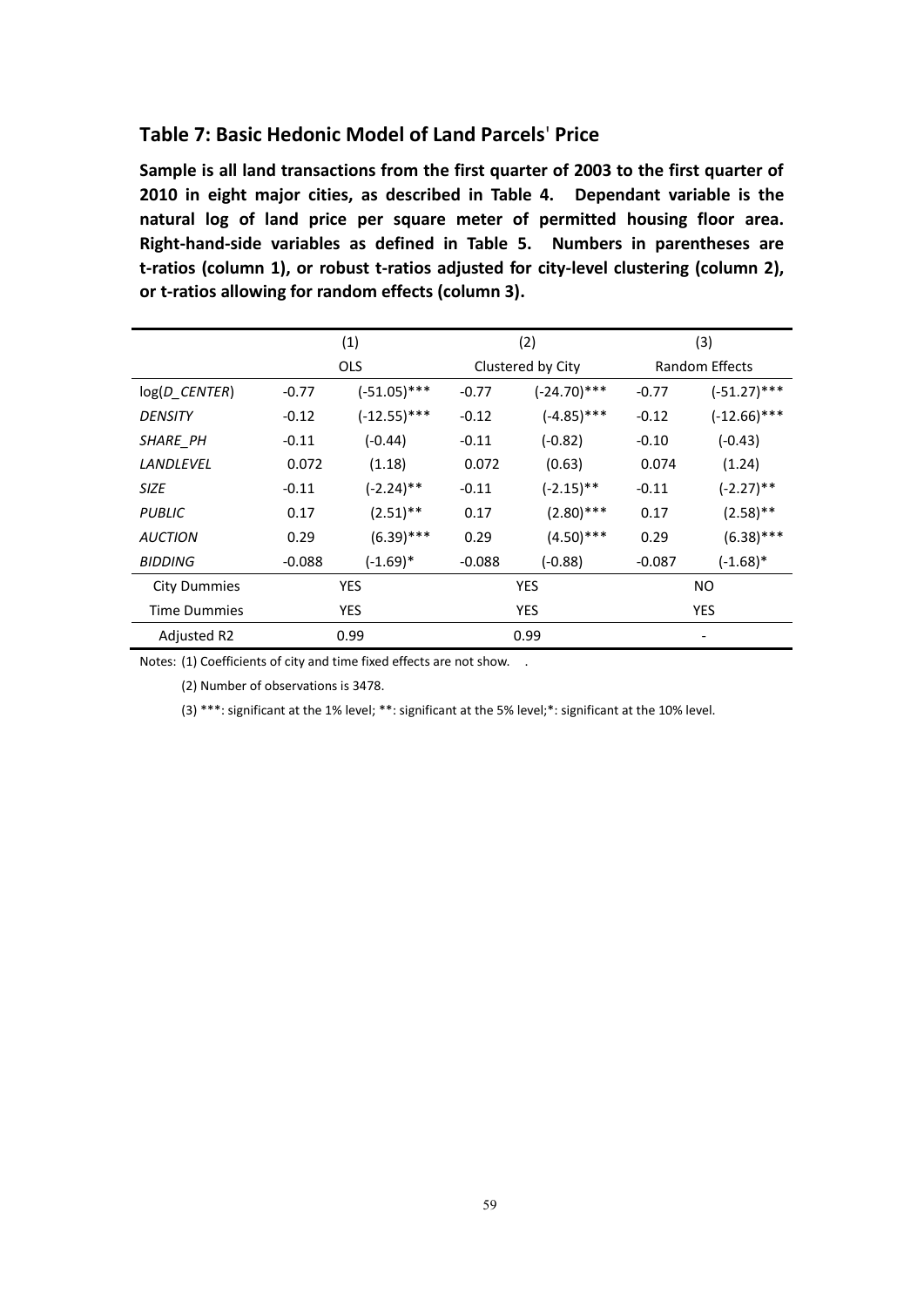## **Table#8:#Effect#of#Buyers**' **Type#on#Land#Parcels**' **Price**

Sample is all land transactions from the first quarter of 2003 to the first quarter of **2010 in eight major cities, as described in Table 4. Dependant variable is the natural log of land price per square meter of permitted housing floor area.** Right-hand-side variables as defined in Table 5. Numbers in parentheses are t-ratios (column 1), or robust t-ratios adjusted for city-level clustering (column 2), or t-ratios allowing for random effects (column 3).

|                     | (1)        |                | (2)        |                   | (3)        |                |  |
|---------------------|------------|----------------|------------|-------------------|------------|----------------|--|
|                     |            | <b>OLS</b>     |            | Clustered by City |            | Random Effects |  |
| <b>CSOE</b>         | 0.16       | $(3.16)$ ***   | 0.16       | $(2.79)$ ***      | 0.16       | $(3.18)$ ***   |  |
| <b>LSOE</b>         | 0.11       | $(3.56)$ ***   | 0.11       | $(2.96)$ ***      | 0.11       | $(3.59)$ ***   |  |
| log(D_CENTER)       | $-0.71$    | $(-46.82)$ *** | $-0.71$    | $(-22.53)$ ***    | $-0.71$    | $(-47.05)$ *** |  |
| <b>DENSITY</b>      | $-0.10$    | $(-10.95)$ *** | $-0.10$    | $(-4.33)$ ***     | $-0.10$    | $(-11.06)$ *** |  |
| SHARE_PH            | $-0.22$    | $(-0.97)$      | $-0.22$    | $(-2.00)$ **      | $-0.22$    | $(-0.96)$      |  |
| <b>LANDLEVEL</b>    | 0.070      | (1.19)         | 0.070      | (0.68)            | 0.073      | (1.25)         |  |
| <b>SIZE</b>         | $-0.21$    | $(-4.18)$ ***  | $-0.21$    | $(-3.52)$ ***     | $-0.21$    | $(-4.23)$ ***  |  |
| <b>PUBLIC</b>       | 0.11       | $(1.74)^*$     | 0.11       | $(1.82)^*$        | 0.12       | $(1.81)^*$     |  |
| <b>AUCTION</b>      | 0.28       | $(6.29)$ ***   | 0.28       | $(4.68)$ ***      | 0.27       | $(6.29)$ ***   |  |
| <b>BIDDING</b>      | $-0.17$    | $(-3.31)$ ***  | $-0.17$    | $(-1.81)^*$       | $-0.17$    | $(-3.32)$ ***  |  |
| <b>LISTED</b>       | 0.14       | $(4.33)$ ***   | 0.14       | $(2.82)$ ***      | 0.14       | $(4.37)$ ***   |  |
| <b>City Dummies</b> |            | YES            | <b>YES</b> |                   | <b>NO</b>  |                |  |
| <b>Time Dummies</b> |            | YES            | YES        |                   | <b>YES</b> |                |  |
| Developer Grade     |            |                |            |                   |            |                |  |
| <b>Dummies</b>      | <b>YES</b> |                | <b>YES</b> |                   | <b>YES</b> |                |  |
| Adjusted R2         | 0.99       |                | 0.99       |                   |            |                |  |

Notes: (1) Coefficients of city and time fixed effects are not show. .

(2) Number of observations is 3478.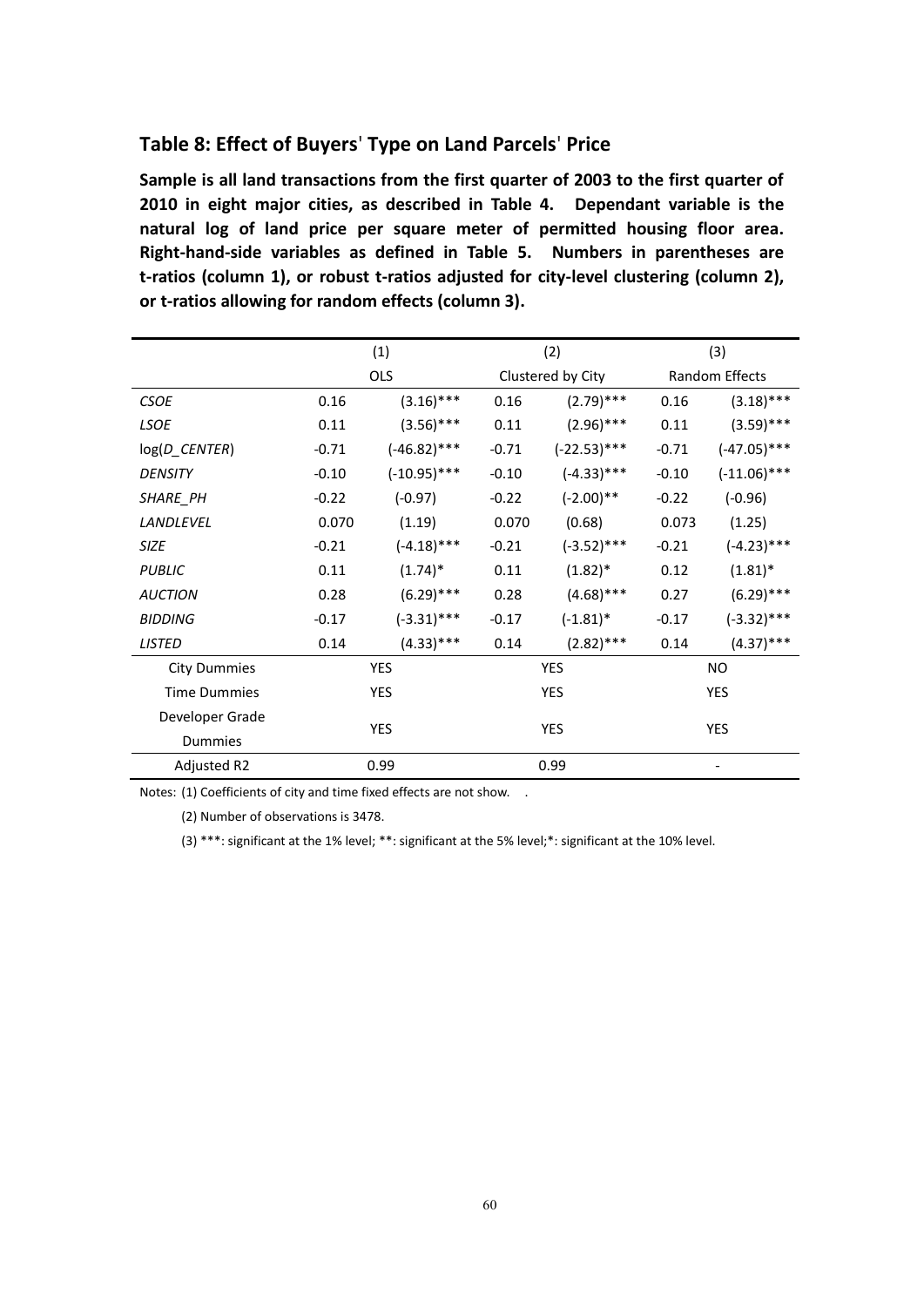## Table 9. Timing of C-SOE Developer Price Effect

Sample is all land transactions from the first quarter of 2003 to the first quarter of **2010 in eight major cities, as described in Table 4. Dependant variable is the natural log of land price per square meter of permitted housing floor area. STIMULUS** is an indicator variable set to zero before the first quarter of 2009 and to **one in that quarter and thereafter.** Other right-hand-side variables as defined in Table 5. Numbers in parentheses are robust t-ratios adjusted for city-level **clustering.**

|                       | (1)        |               |            | (2)           |            | (2)           |
|-----------------------|------------|---------------|------------|---------------|------------|---------------|
| <b>CSOE</b>           | 0.0908     | (1.34)        | 0.0506     | (0.83)        | 0.157      | $(2.79)$ ***  |
| CSOE interacted with: |            |               |            |               |            |               |
| <b>STIMULUS</b>       | 0.196      | $(2.46)$ **   | 0.190      | $(2.50)$ **   |            |               |
| <b>LSOE</b>           | 0.117      | $(2.19)$ **   |            |               | 0.122      | $(2.33)$ **   |
| LSOE interacted with: |            |               |            |               |            |               |
| <b>STIMULUS</b>       | $-0.00880$ | $(-0.14)$     |            |               | $-0.0290$  | $(-0.49)$     |
| log(D_CENTER)         | $-0.707$   | $(-22.6)$ *** | $-0.709$   | $(-22.7)$ *** | $-0.708$   | $(-22.5)$ *** |
| <b>DENSITY</b>        | $-0.104$   | $(-4.35)$ *** | $-0.105$   | $(-4.37)$ *** | $-0.104$   | $(-4.33)$ *** |
| SHARE_PH              | $-0.269$   | $(-2.40)$ **  | $-0.266$   | $(-2.51)$ **  | $-0.226$   | $(-1.99)^*$   |
| <b>LANDLEVEL</b>      | 0.0698     | (0.68)        | 0.0703     | (0.68)        | 0.0692     | (0.68)        |
| <b>SIZE</b>           | $-0.211$   | $(-3.57)$ *** | $-0.197$   | $(-3.24)$ *** | $-0.209$   | $(-3.50)$ *** |
| <b>PUBLIC</b>         | 0.120      | $(1.92)^*$    | 0.128      | $(2.06)$ **   | 0.116      | $(1.85)^*$    |
| <b>AUCTION</b>        | 0.274      | $(4.69)$ ***  | 0.273      | $(4.63)$ ***  | 0.275      | $(4.69)$ ***  |
| <b>BIDDING</b>        | $-0.167$   | $(-1.78)^*$   | $-0.159$   | $(-1.70)*$    | $-0.170$   | $(-1.81)^*$   |
| <b>LISTED</b>         | 0.141      | $(2.80)$ ***  | 0.154      | $(3.13)$ ***  | 0.142      | $(2.83)$ ***  |
| <b>City Dummies</b>   | <b>YES</b> |               | <b>YES</b> |               |            | <b>YES</b>    |
| <b>Time Dummies</b>   | <b>YES</b> |               | <b>YES</b> |               |            | <b>YES</b>    |
| Developer Grade       |            |               |            |               |            |               |
| Dummies               | <b>YES</b> |               | <b>YES</b> |               | <b>YES</b> |               |
| Adjusted R2           | 0.99       |               |            | 0.99          |            | 0.99          |

Notes: (1) Coefficients of city and time fixed effects are not show. .

(2) Number of observations is 3478.